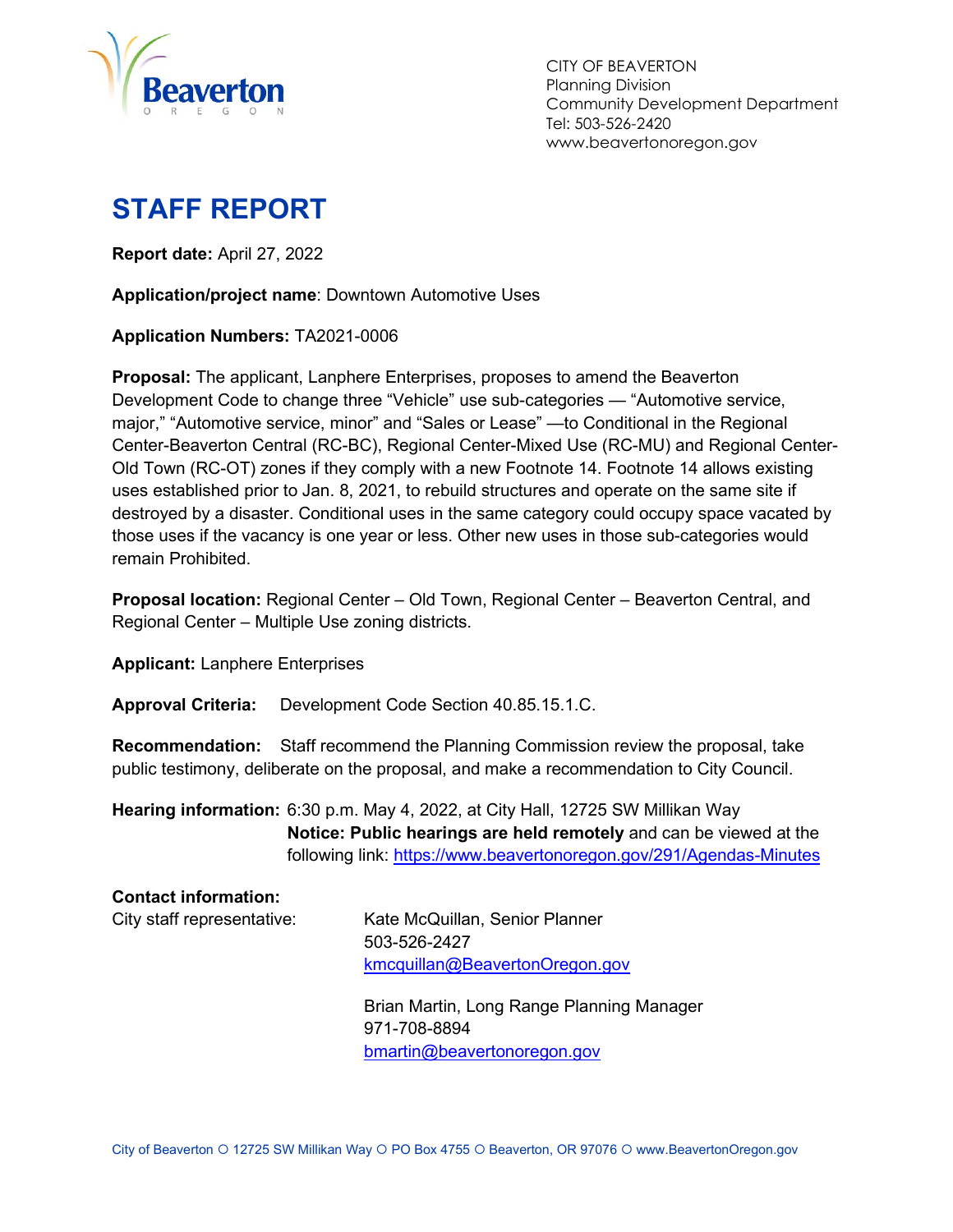|                                                  | Anna Slatinksy, Planning Division Manager<br>(971) 330-1419<br>aslatinsky@beavertonoregon.gov                                                                                         |
|--------------------------------------------------|---------------------------------------------------------------------------------------------------------------------------------------------------------------------------------------|
| Applicant:                                       | Lanphere Enterprises<br><b>Contact: Robb Walther</b><br>12505 SW Broadway Street<br>Beaverton, OR 97005                                                                               |
| Applicant representative:                        | Jeff Bachrach, Bachrach Law P.S.<br>921 SW Washington Street, Suite 320<br>Portland, OR 97205                                                                                         |
| Co-applicant 1:<br>Co-applicant 1 representative | <b>Washington County Investments</b><br><b>Contact: Brett Francis</b><br>Michael C. Robinson, Schwabe, Williamson and Wyatt<br>1211 SW Fifth Avenue, Suite 1900<br>Portland, OR 97204 |
| Co-applicant 2:<br>Co-applicant 2 representative | Damerow Ford Co., dba Damerow Ford<br>Wendie Kellington, Kellington Law Group<br>P.O. Box 159<br>Lake Oswego, OR 97034                                                                |
| Co-applicant 3:<br>Co-applicant 2 representative | Canyon Plaza Associates, LLC<br>Timothy J. Fransen, Cosgrave Vergeer Kester LLP<br>900 SW Fifth Avenue, 24th Floor<br>Portland, OR 97201                                              |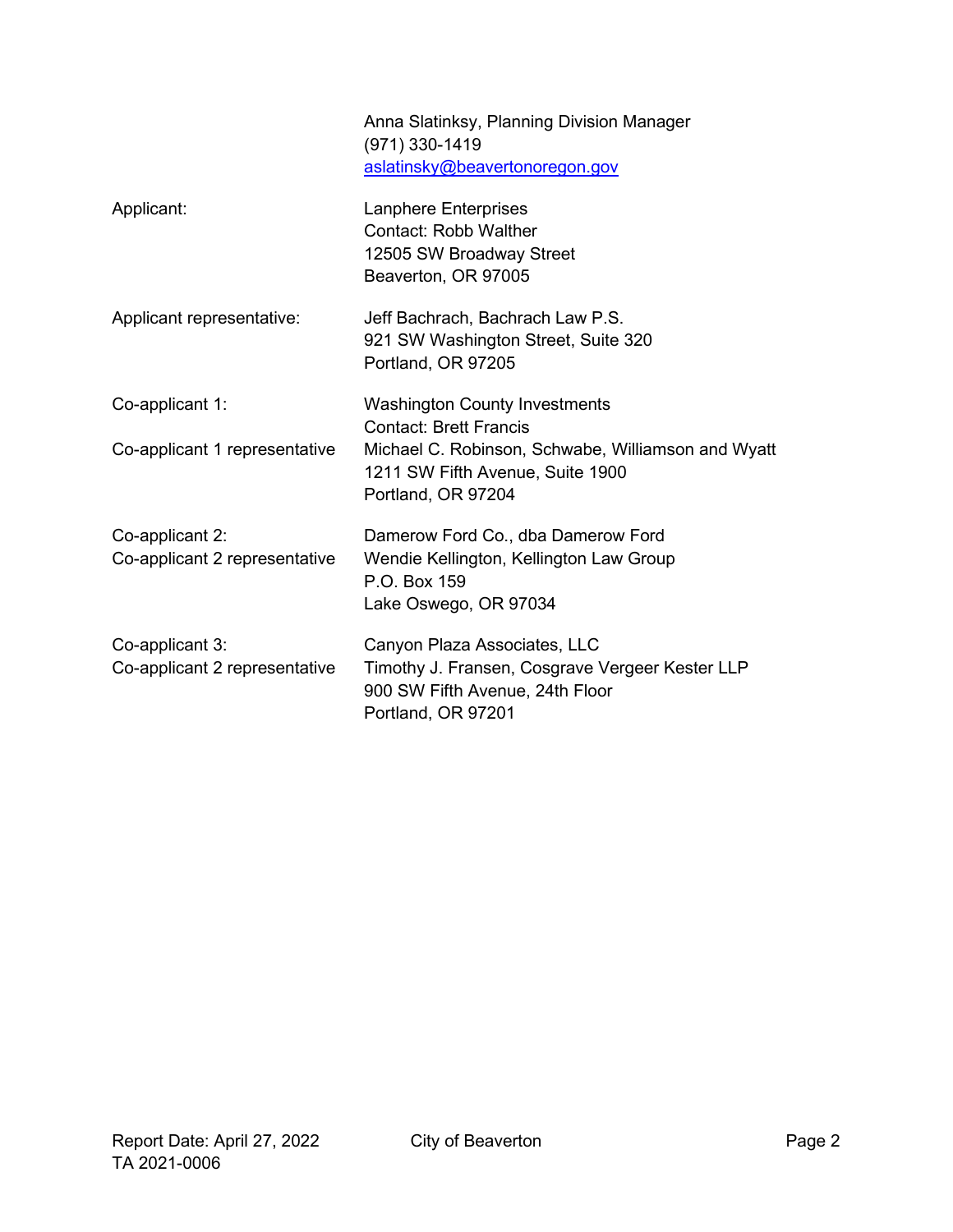## <span id="page-2-0"></span>**Background**

The Downtown Design District, adopted in December 2020 and effective on January 8, 2021, implements longtime policy goals to make Downtown Beaverton a more vibrant, pedestrianfriendly place with housing, jobs, and services located in a walkable environment.

The Development Code amendments approved as part of the Downtown Design District changed the Automobile Service, Minor and Vehicle Sales or Lease categories to Prohibited and retained a prohibition on Automobile Service, Major. Businesses in these categories already located Downtown are now treated as non-conforming uses by the Development Code, which allows them to continue operating under certain circumstances but not expand or rebuild after destruction of the structures containing the uses. These include businesses such as car dealerships, gas stations, and businesses that do car repair, tire sales, or oil changes.

Under the current Development Code, if a building containing these uses incurs damage representing more than 50 percent of the value of the building, a new building could be constructed on the site but would no longer be able to contain a vehicle service, sales or lease business.

The applicants applied for the proposed text amendment to change how the Development Code handles these uses. The application proposes adding a Conditional Uses "C" notation with a footnote 14 superscript to nine cells in Table 70.15.20.A and adding footnote 14 below the table.

The proposed changes are shown below, with additions to current Development Code text shown in double-underline:

(Note: The Downtown Design District has been renumbered since the applicants submitted their application. The following amendments are shown with the current numbering of Chapter 70, which can be found at [http://www.BeavertonOregon.gov/DevelopmentCode.](http://www.beavertonoregon.gov/DevelopmentCode))

**\*\*\***

\*\*\*

### Applicant submitted text amendment language

### **CHAPTER 70 - DOWNTOWN DESIGN DISTRICT**

70.15 Downtown Zoning and Streets

70.15.20. Downtown Use Regulations

\*\*\*

The following Land Uses are classified in the following three categories: Permitted (P) including their accessory uses and structures, Conditional Uses (C), or Prohibited (N) uses as identified in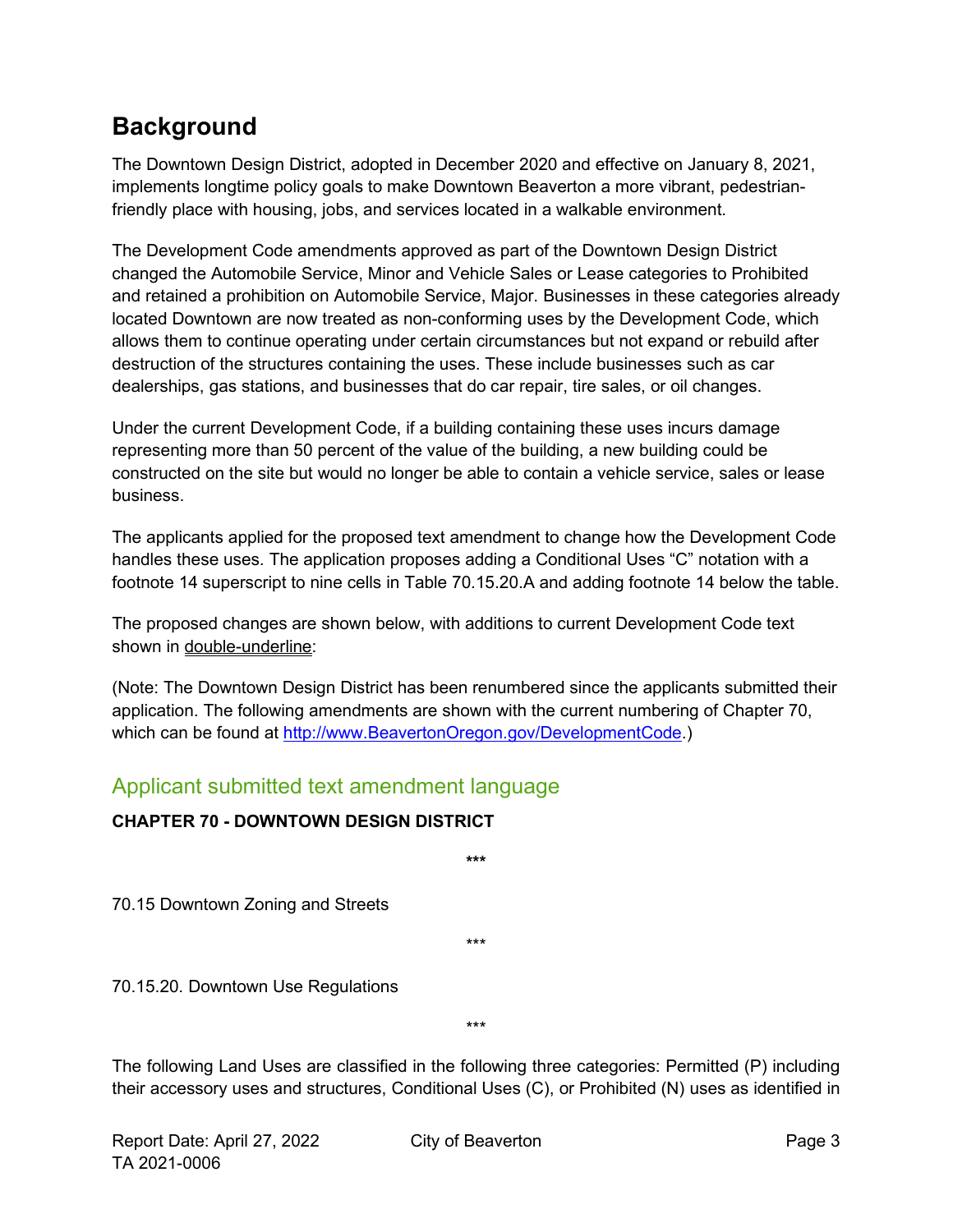the table below for all four Zoning Districts. All superscript notations refer to applicable regulations or clarifications as noted in footnotes below.

|                        | Table 70.15.20.A Commercial -<br><b>Category and Specific Use</b>                          | <b>RC-BC</b>           | <b>RC-OT</b>           | <b>RC-MU</b>           | <b>RC-DT</b> |
|------------------------|--------------------------------------------------------------------------------------------|------------------------|------------------------|------------------------|--------------|
|                        | P: Permitted C: Conditional N: Prohibited<br><b>Superscript Refers to Use Restrictions</b> | $***$                  |                        |                        |              |
| <b>Commercial</b>      |                                                                                            |                        |                        |                        |              |
| 21.<br><b>Vehicles</b> | A. Automotive Service, Major                                                               | N $\underline{C^{14}}$ | N $\underline{C^{14}}$ | N $\underline{C^{14}}$ | N            |
|                        | B. Automotive Service, Minor                                                               | $N \underline{C^{14}}$ | $N \frac{C^{14}}{C}$   | $N \frac{C^{14}}{C}$   | N            |
|                        | C. Bulk Fuel Dealerships                                                                   | N                      | N                      | N                      | N            |
|                        | D. Sales or Lease                                                                          | $N \underline{C^{14}}$ | $N \underline{C^{14}}$ | $N \frac{C^{14}}{C}$   | N            |
|                        | E. Rental                                                                                  | $C^7$                  | C <sup>7</sup>         | C <sup>7</sup>         | N            |

\*\*\*

1. Detached dwellings in existence as of September 19, 2002, are Permitted. Replacement of detached dwelling permitted.

2. Buildings larger than 10,000 square feet are subject to approval of a Conditional Use.

3. Uses limited to 10,000 square feet per site.

4. Limited to uses of Boarding, Rooming, and Lodging House.

5. Food Cart Pods are exempt from the Site Development Standards of 70.15 but are subject to regulations in 60.11 of the Development Code.

6. Uses up to 10,000 square feet are permitted. Uses larger than 10,000 square feet are subject to a Conditional Use Permit.

7. Only as an accessory uses with no on-site storage of vehicle inventory.

8. Drive-through uses are Prohibited; walk-ups Permitted.

9. This activity is conducted wholly within an enclosed structure. Accessory open air sales or display related to the principal use may be permitted, provided that the outdoor space devoted to these uses does not occupy an area greater than the equivalent of 15 percent of the gross floor area. No outdoor sales or outdoor storage of animals or livestock are allowed with this use.

10. The maximum building footprint size for a building involving a single use shall be 10,000 square feet. In addition, the maximum square footage for these uses within a multiple use development shall be 25 percent of the total square footage of the development.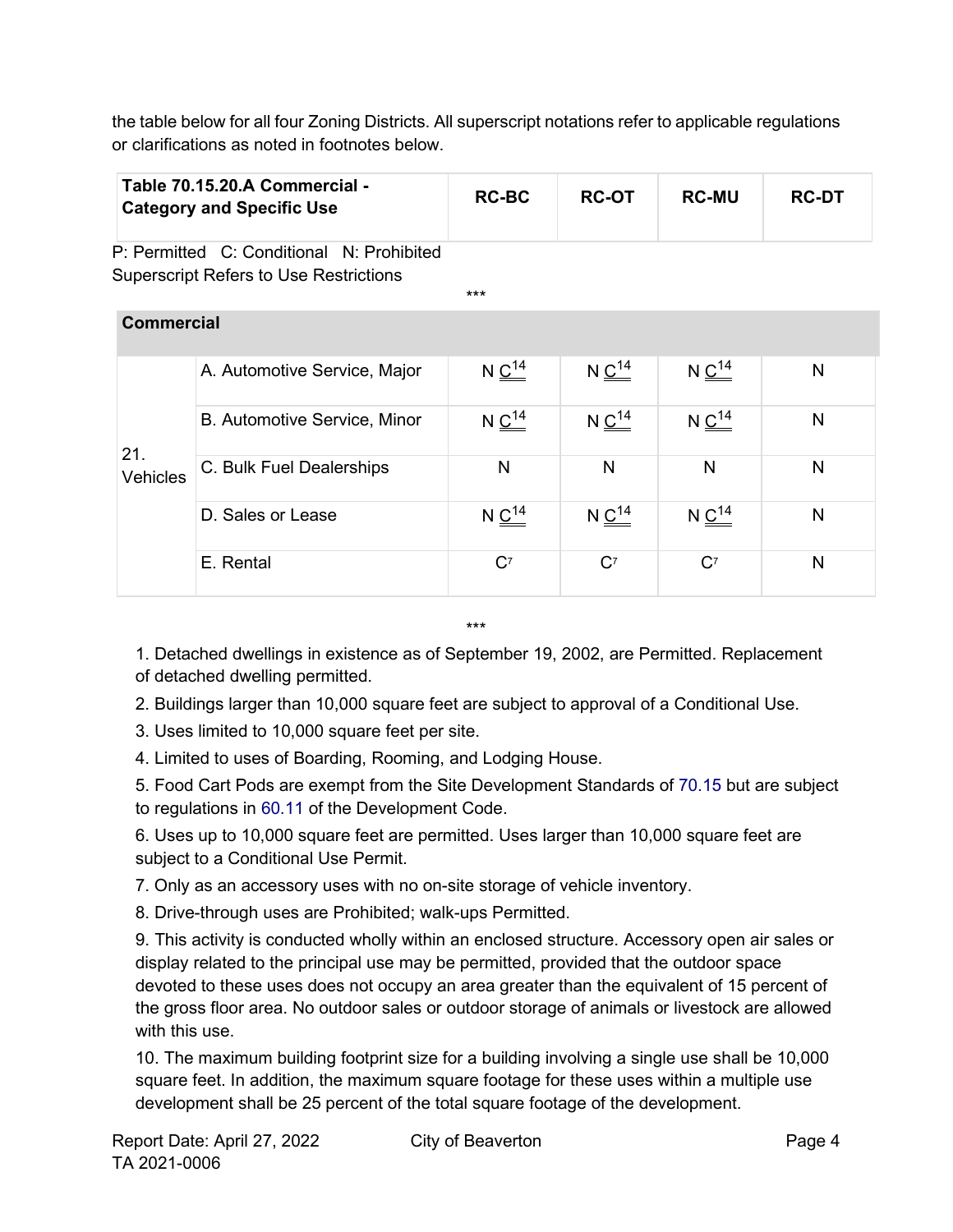- 11. As an accessory use, not to exceed 25 percent of the primary use.
- 12. Indoor uses are limited to 10,000 square feet per site.
- 13. Uses subject to additional restrictions below.
	- Outdoor manufacturing activity, including but not limited to testing of products or processes, is prohibited.
	- Outdoor storage is prohibited, including both raw materials and finished products.
	- Movement of heavy equipment on and off the site, except truck deliveries, is prohibited.
	- Exterior display or storage of industrial equipment, such as tools, equipment, vehicles, products, materials, or other objects that are part of or used for the business operation is prohibited.
	- Processes involving live animals or the waste or by product of dead animals is prohibited.
	- Electrical disturbances that interfere with the normal operation of equipment or instruments on adjacent properties are prohibited.
	- Processes involving highly combustible, explosive or hazardous materials or waste is prohibited.
	- Potential nuisances are subject to Beaverton Code Chapter 5.05.IV Nuisances Affecting Public Health.

14. Uses lawfully established prior to Jan. 8, 2021, shall be limited to the floor area and land area occupied by that use on Jan. 8, 2021, except as provided in this footnote 14. New uses within this category are not permitted except as provided below.

This section supersedes Section 30.35, and these uses shall be considered conditional uses as described herein. If a conditional use lawfully established prior to Jan. 8, 2021, discontinues use of a structure or structures on the site for one year or less, a use in the same category shall be allowed to occupy the structure or structures as a conditional use. If the structure or structures are not occupied by a use in this category for more than one year for any reason except those described in the next paragraph, any subsequent use of land or structure by uses in this category shall be not permitted and not eligible to occupy the land or structure as a conditional use.

If a structure occupied by a conditional use lawfully established in this land use category prior to Jan. 8, 2021, or established as a conditional use to replace a conditional use lawfully established in this land use category prior to Jan. 8, 2021, consistent with the previous paragraph is damaged by an unintended event, including but not limited to a fire, flood, or earthquake to an extent of more than 50 percent of its replacement cost at the time of destruction, a new structure associated with this conditional use may be constructed on the site but there shall be no net increase in the total floor area of the use. A new structure associated with this use shall be constructed in conformity with the provisions of this ordinance, including but not limited to provisions regarding minimum floor area on the site, active ground-floor use regulations and all applicable development, site and building design standards in Chapter 70.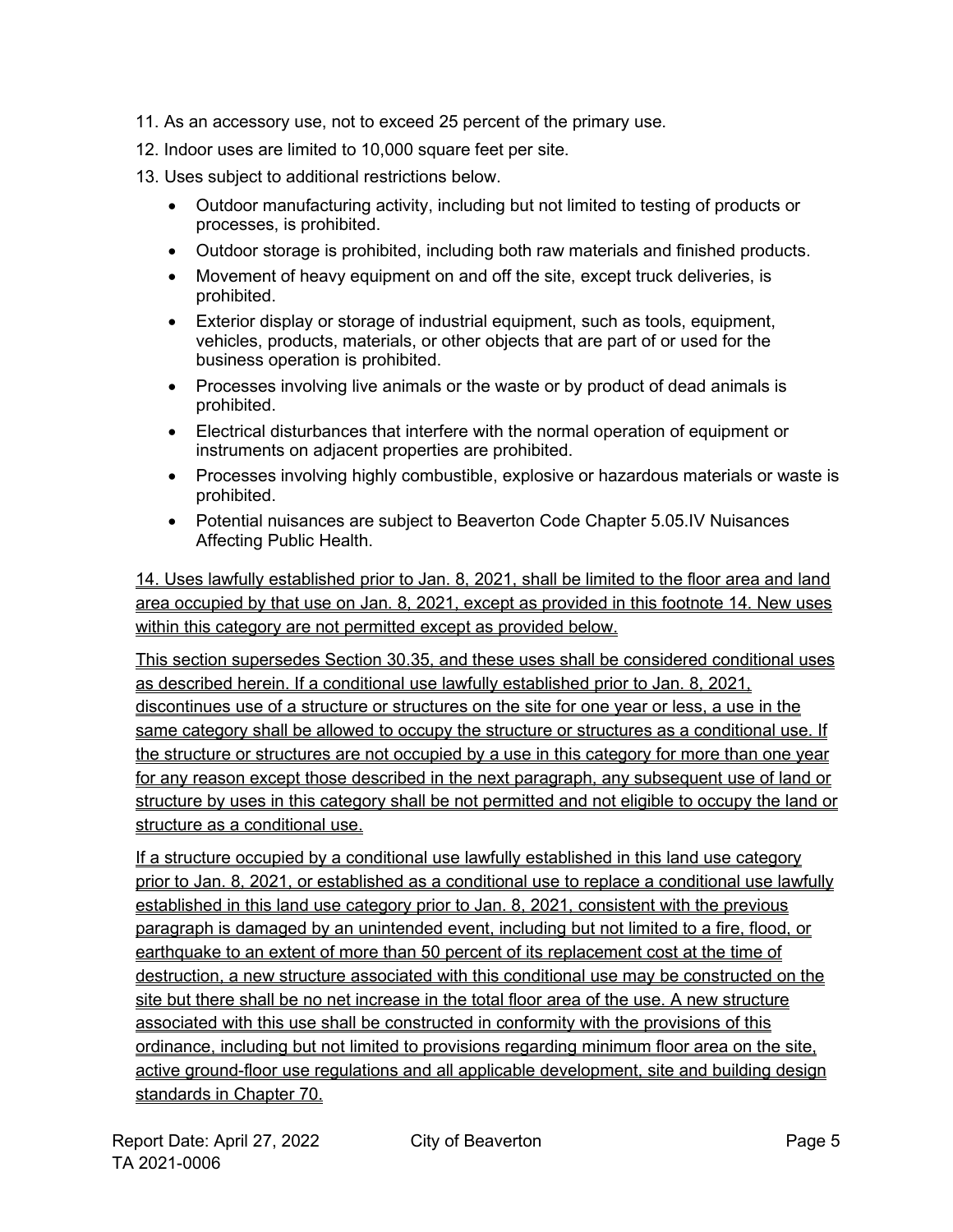The first paragraph of proposed Footnote 14 is intended to prevent expansions of the lawfully established uses in the Automobile Service, Major<sup>[1](#page-5-0)</sup>; Automobile Service, Minor<sup>[2](#page-5-1)</sup>; and Vehicle Sales or Lease<sup>[3](#page-5-2)</sup> categories and clarify that new uses in those categories are not allowed except as provided later in the footnote.

The second paragraph describes how uses in the Automobile Service, Major; Automobile Service, Minor; and Vehicle Sales or Lease categories that were established prior to Jan. 8, 2021, are considered conditional uses and describes whether and in what circumstances a use in the same category can occupy space vacated by one of these uses. The intent is that if one of the relevant uses occupies a structure but then vacates the structure, a use in the same category can then occupy that same structure if it has been vacant one year or less.

The third paragraph is intended to allow structures occupied by one of the uses in the Automobile Service, Major; Automobile Service, Minor; and Vehicle Sales or Lease categories to be rebuilt if they are destroyed by a disaster, referred to as an unintended event, greater than 50 percent of the replacement value. The same use would then be able to occupy the newly built structure(s).

In reviewing the proposed amendment, staff identified areas that would benefit from additional clarification and revisions that would better align with the intent of the Downtown code. Issues include that the applicant-submitted Footnote 14:

1. Does not address the variety of situations related to how a building is damaged and the extent of that damage. Table 1 shows that Footnote 14, Paragraph 3 specifically addresses an unintended event that causes more than 50 percent damage to a

<span id="page-5-0"></span><sup>1</sup> Definition of "Automobile Service, Major" in Chapter 90: [ORD 4542; June 2010] Service or repair to motorized vehicles, which affect the body or frame. This term includes: painting, bodywork, steam cleaning, tire recapping, major engine or transmission overhaul or repair involving removal of a cylinder head or crankcase, and mechanical car washes that are used by and open to the general public.

<span id="page-5-1"></span><sup>2</sup> Definition of "Automobile Service, Minor" in Chapter 90: [ORD 4542; June 2010] Service or repair to motorized vehicles, which do not affect the body or frame. This term includes: retail and wholesale fuel sales; tire sales or installation, glass installation, oil changes and lubrications, general engine maintenance and repair, radiator repair, detail shops, mechanical car washes solely used by on-site employees as part of retail vehicle sales, or other similar service or repair.

<span id="page-5-2"></span><sup>3</sup> Chapter 90 of the Development Code combines Vehicle Rental into a shared definition with Vehicle Sales or Lease. Note that for this text amendment, the Vehicle Rental use is not proposed to change. The following is the shared definition for Vehicle Sales, Lease or Rental within Chapter 90: [ORD 4058; September 1999] The sale, lease or rental of new or used automobiles, boats, motorcycles, or other motorized vehicles that require a license or registration to own or operate. This use classification includes, but is not limited to: Car Rentals, Vehicular Dealerships, Dealerships, Vehicle Sales, Vehicle Sales Lots, Travel Trailers, Recreation Vehicles, Manufactured Homes, Boat Sales or other similar uses, not located in residential zones.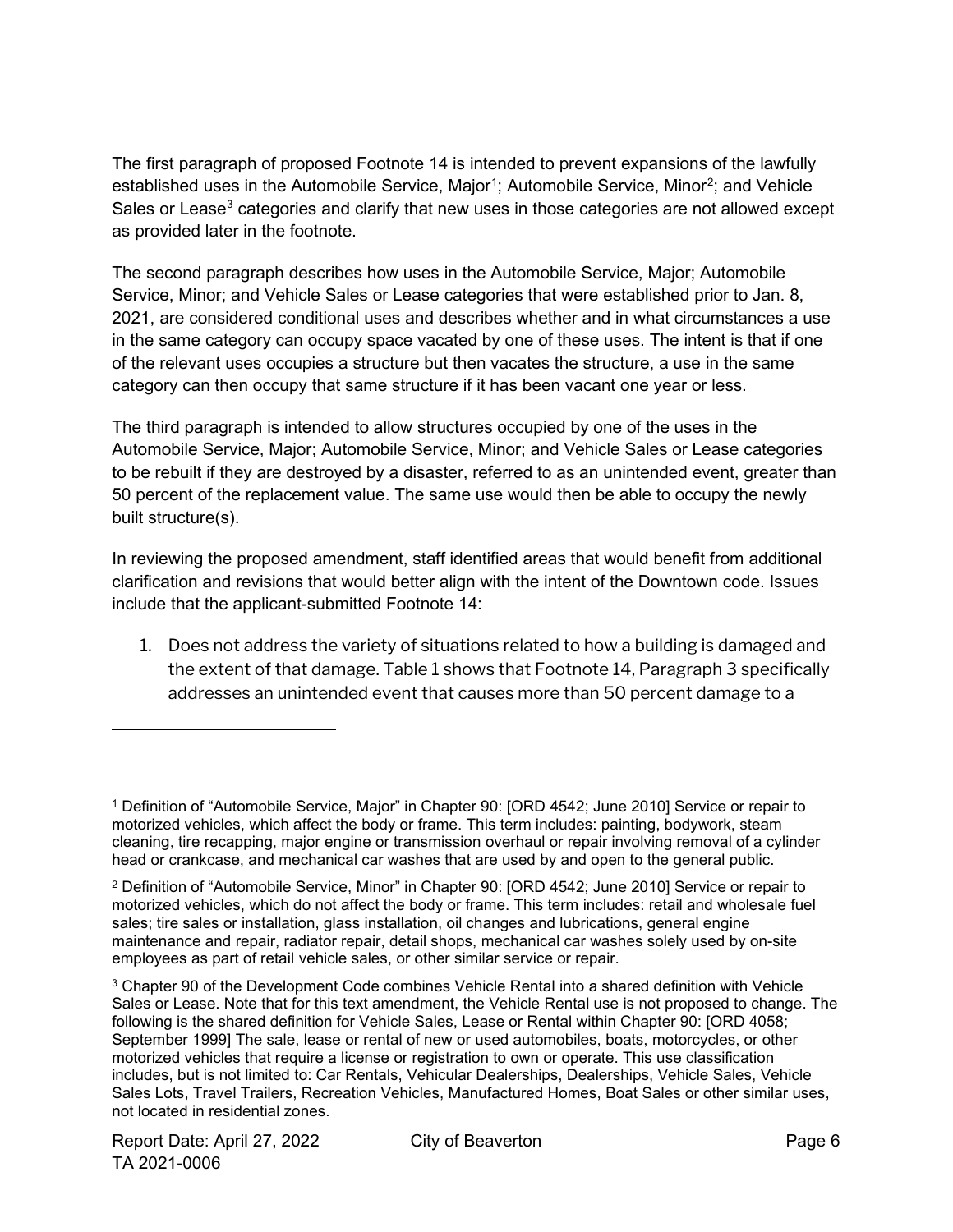structure, but the table also shows that the other three situations are not addressed directly, which might mean the desired outcome would not be what was intended.

|                                                        | Type of damage:<br>Damage caused by an<br>unintended event                                                                                                                                                          | Type of damage:<br>Damage caused by other than an<br>unintended event                                                                                                                                         |
|--------------------------------------------------------|---------------------------------------------------------------------------------------------------------------------------------------------------------------------------------------------------------------------|---------------------------------------------------------------------------------------------------------------------------------------------------------------------------------------------------------------|
| Amount of<br>damage: 50<br>percent or less<br>damage   | No specific provisions.<br>Paragraph 1 prohibits new<br>uses. Paragraph 2 specifies<br>that if structures do not<br>contain the uses for more<br>than one year, the uses<br>cannot occupy the structure<br>or land. | No specific provisions. Paragraph<br>1 prohibits new uses. Paragraph 2<br>specifies that if structures do not<br>contain the uses for more than<br>one year, the uses cannot occupy<br>the structure or land. |
| Amount of<br>damage: More<br>than 50 percent<br>damage | Footnote 14, Paragraph 3                                                                                                                                                                                            | No specific provisions. Paragraph<br>1 prohibits new uses. Paragraph 2<br>specifies that if structures do not<br>contain the uses for more than<br>one year, the uses cannot occupy<br>the structure or land. |

#### **Table 1: Applicant's proposed amendment: Footnote 14 applicable language based on type and amount of damage**

- 2. Refers to "land area," which is not defined in the Development Code and might be misunderstood.
- 3. Provides limited information about what is meant by "unintended event," referring to examples by saying, "including but not limited to a fire, flood, or earthquake." This could lead to future debates about what counts as an unintended event and if any action by the applicant would count.
- 4. Does not address what happens when an "unintended event" causes damage but intentional demolition is required to repair the building.
- 5. Paragraph 2 describes a situation where an existing auto-related conditional use can be replaced by another auto-related use in the same category in the structure or structures on the site but does not use the word "existing" to further clarify that the replacement cannot occur in a new building

### Staff-recommended amendment language

Considering the issues described above, staff prepared alternative code language that would achieve the intent of the application while addressing the identified issues. While preparing this alternative code language, staff noticed that the footnote was difficult to read because it was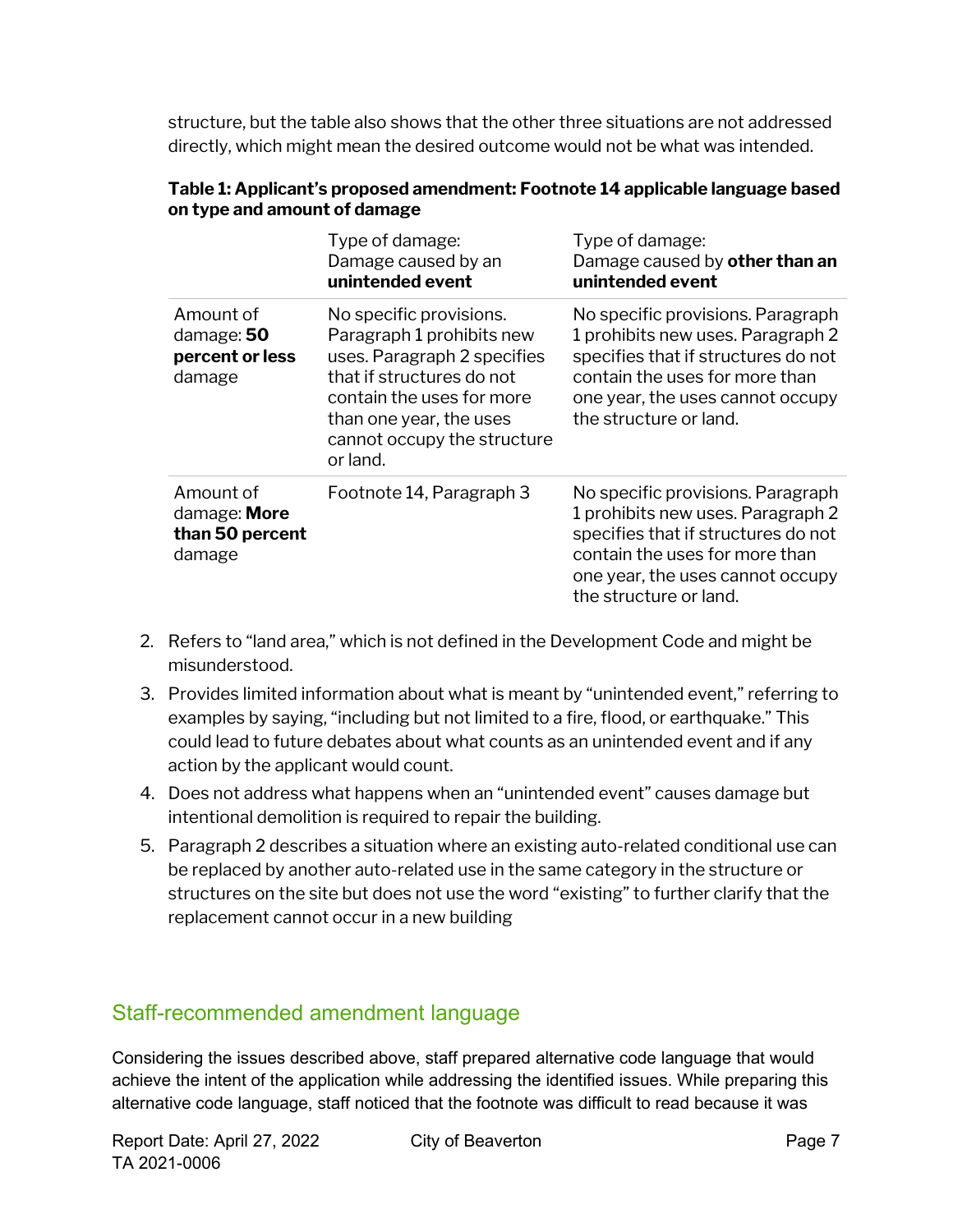written as one long footnote rather than with the Development Code structure in outline form that allows easy referencing of other sub-sections. The proposed amendment proposes that Footnote 14 reference a new Development Code Section 70.15.22.

The proposed Section 70.15.22 would address the above issues in the following ways:

1. Address the variety of situations related to how a building is damaged and the extent of that damage. Table 2 shows the parts of Section 70.15.22 that would apply in each of the situations below. Section 70.15.22.G does not allow uses in the Automobile Service, Major; Automobile Service, Minor; and Vehicle Sales or Lease categories to occupy any structure rebuilt to replace all or part of the structure damaged "by events other than unintended events," such as demolitions.

#### **Table 2: Staff-recommended amendment: Applicable sub-sections based on type and amount of damage**

|                                                     | Type of damage:<br>Damage caused by an<br>unintended event                                                                       | Type of damage:<br>Damage caused by other<br>than an unintended event |
|-----------------------------------------------------|----------------------------------------------------------------------------------------------------------------------------------|-----------------------------------------------------------------------|
| Amount of damage:<br>50 percent or less<br>damage   | 70.15.22.F.1<br>(although 70.15.22.F.2<br>clarifies situations additional<br>demolition means damage is<br>more than 50 percent) | 70.15.22.G                                                            |
| Amount of damage:<br>More than 50<br>percent damage | 70.15.22.F.3                                                                                                                     | 70.15.22.G                                                            |

- 2. Replace "land area" with "developed surface area occupied by that use" to clarify. This is found in sub-section C, which reads: "C. Area limits. Uses lawfully established prior to Jan. 8, 2021, shall be limited to the floor area occupied by that use and developed surface area devoted to the use on Jan. 8, 2021, except as provided below in Section 70.15.22.F.3."
- 3. Provide clarity on the meaning of "unintended event." Sub-section D now reads: D. Unintended event. For the purposes of Section 70.15.22, an unintended event is an event outside of the control of the property or business owner, including but not limited to a fire, flood, storm, or earthquake that damages a structure." This specifies that the event is outside the control of the property or business owner and provides examples of natural disasters that are normally considered unintended events.
- 4. Specifies what happens when an "unintended event" causes damage but intentional demolition is required to repair a structure. Section 70.15.22.F.2 says that if an unintended event causes damage at 50 percent or less the value of the structure, if additional demolition is required that would make the damage of the building exceed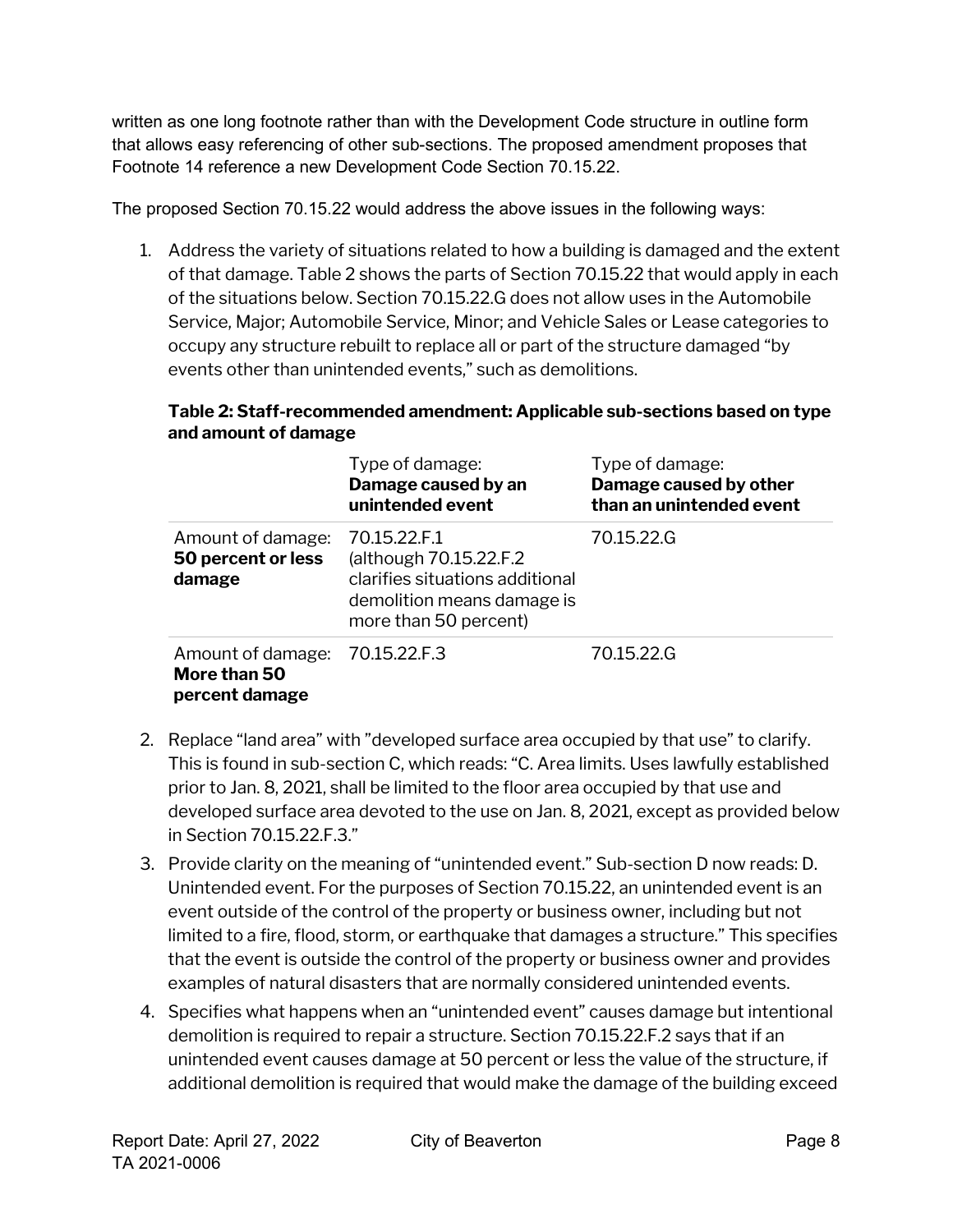50 percent of the value, then it is treated as if an unintended event caused damage exceeding 50 percent of the value. That means Section 70.15.22.F.3 applies.

- 5. Adds the word "existing" to Section 70.15.22.E.1 to clarify that an existing autorelated conditional use can be replaced by another auto-related use in the same category, but it can only occupy the existing structure or structures on the site – not new structures.
- 6. Clarification that use of the term demolition in section G does not apply to demolition related to minor internal renovation.
- 7. Addition of section H to address scenario where government action destroys or renders uninhabitable a building associated with the use. This addition is substantively similar to 30.25.2, which would not apply under the proposed text amendment since the uses would no longer be considered non-conforming, but rather conditional. Ordinarily, conditional uses do not require specific provisions in case of government actions. However, since these uses may only be altered and replaced under very narrow circumstances, staff proposes that the provisions in 30.25.2 be applied.

The staff-recommended amendment is below, with additions to current Development Code text shown in double-underline.

#### **CHAPTER 70 - DOWNTOWN DESIGN DISTRICT**

**\*\*\*** 70.15 Downtown Zoning and Streets \*\*\* 70.15.20. Downtown Use Regulations

The following Land Uses are classified in the following three categories: Permitted (P) including their accessory uses and structures, Conditional Uses (C), or Prohibited (N) uses as identified in the table below for all four Zoning Districts. All superscript notations refer to applicable regulations or clarifications as noted in footnotes below.

\*\*\*

| Table 70.15.20.A Commercial -<br><b>Category and Specific Use</b>                          | <b>RC-BC</b> | <b>RC-OT</b> | <b>RC-MU</b> | <b>RC-DT</b> |
|--------------------------------------------------------------------------------------------|--------------|--------------|--------------|--------------|
| P: Permitted C: Conditional N: Prohibited<br><b>Superscript Refers to Use Restrictions</b> |              |              |              |              |
|                                                                                            | $***$        |              |              |              |

Report Date: April 27, 2022 City of Beaverton Change 9 TA 2021-0006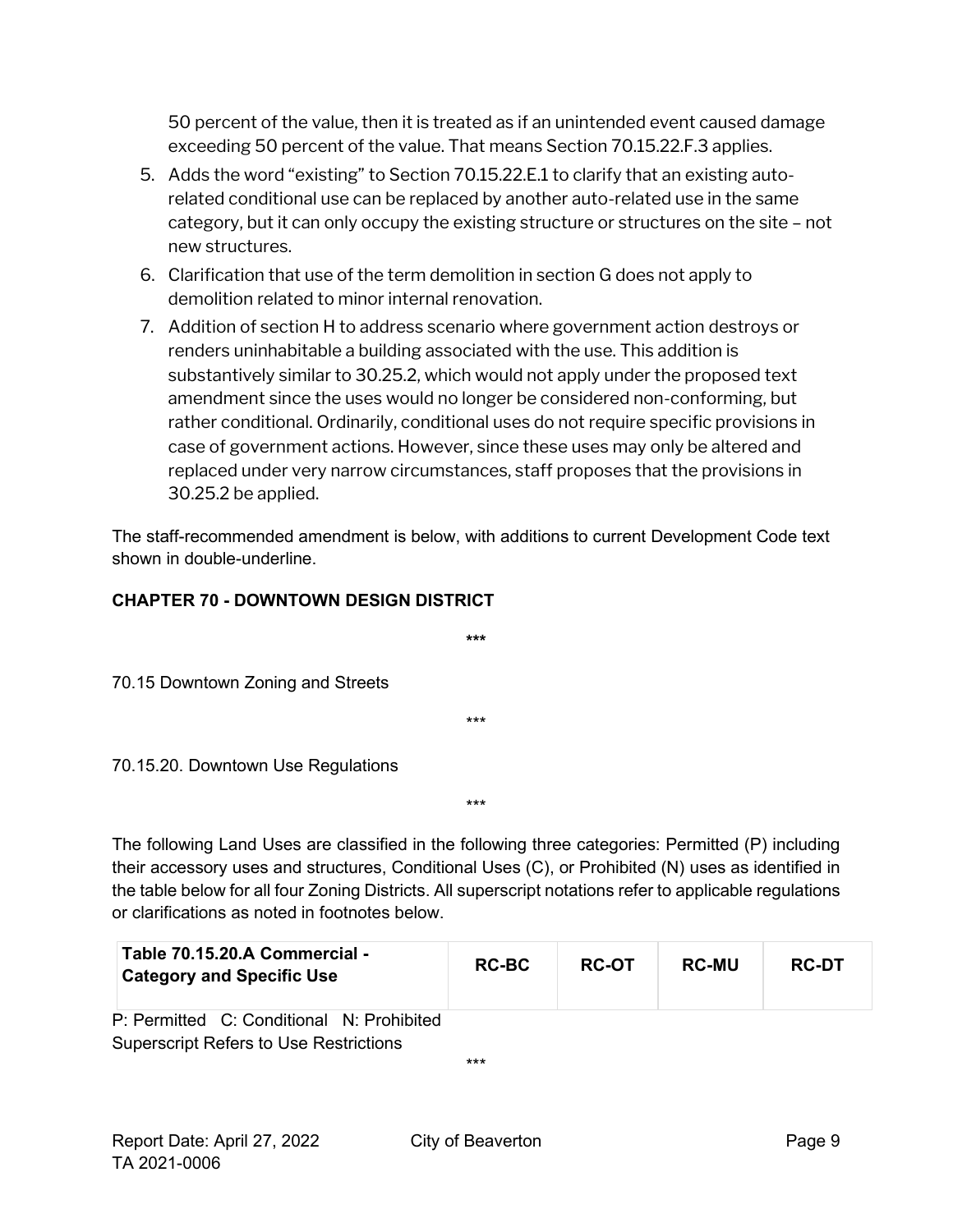| <b>Commercial</b> |                              |                        |                        |                          |   |
|-------------------|------------------------------|------------------------|------------------------|--------------------------|---|
| 21.<br>Vehicles   | A. Automotive Service, Major | N $C^{14}$             | $N C^{14}$             | $N \frac{C^{14}}{C}$     |   |
|                   | B. Automotive Service, Minor | $N \underline{C}^{14}$ | $N \underline{C}^{14}$ | $N \nightharpoonup^{14}$ |   |
|                   | C. Bulk Fuel Dealerships     | N                      | N                      | N                        |   |
|                   | D. Sales or Lease            | $N \frac{C^{14}}{C}$   | $N \frac{C^{14}}{C}$   | $N \frac{C^{14}}{C}$     |   |
|                   | E. Rental                    | C <sup>7</sup>         | $C^7$                  | $\mathbf{C}^7$           | N |

\*\*\*

\*\*\*

#### Footnote 14: Section 70.15.22 applies to these conditional uses.

#### **Section 70.15.22 Automobile Service, Major; Automobile Service, Minor; and Vehicle Sales or Lease uses lawfully established prior to Jan. 8, 2021**

A. **Conditional uses.** This section supersedes Section 30.35, and Automobile Service, Major; Automobile Service, Minor; and Vehicle Sales or Lease uses lawfully established prior to Jan. 8, 2021, shall be considered conditional uses as indicated in Table 70.15.20.A by Footnote 14.

B. **Use limits.** New uses within this category are not permitted except as provided in Section 70.15.22.E and F.

C. **Area limits.** Uses lawfully established prior to Jan. 8, 2021, shall be limited to the floor area occupied by that use and developed surface area devoted to the use on Jan. 8, 2021, except as provided below in Section 70.15.22.F.3.

D. **Unintended event.** For the purposes of Section 70.15.22, an unintended event is an event outside of the control of the property or business owner, including but not limited to a fire, flood, storm, or earthquake that damages a structure.

#### E. **Continuation of conditional uses.**

- 1. If a conditional use lawfully established prior to Jan. 8, 2021, discontinues use of a structure or structures on the site for one year or less, a use in the same category shall be allowed to occupy the existing structure or structures as a conditional use.
- 2. If the structure or structures are not occupied by a use lawfully established prior to Jan. 8, 2021, or a use in the same category that occupies the structure or structures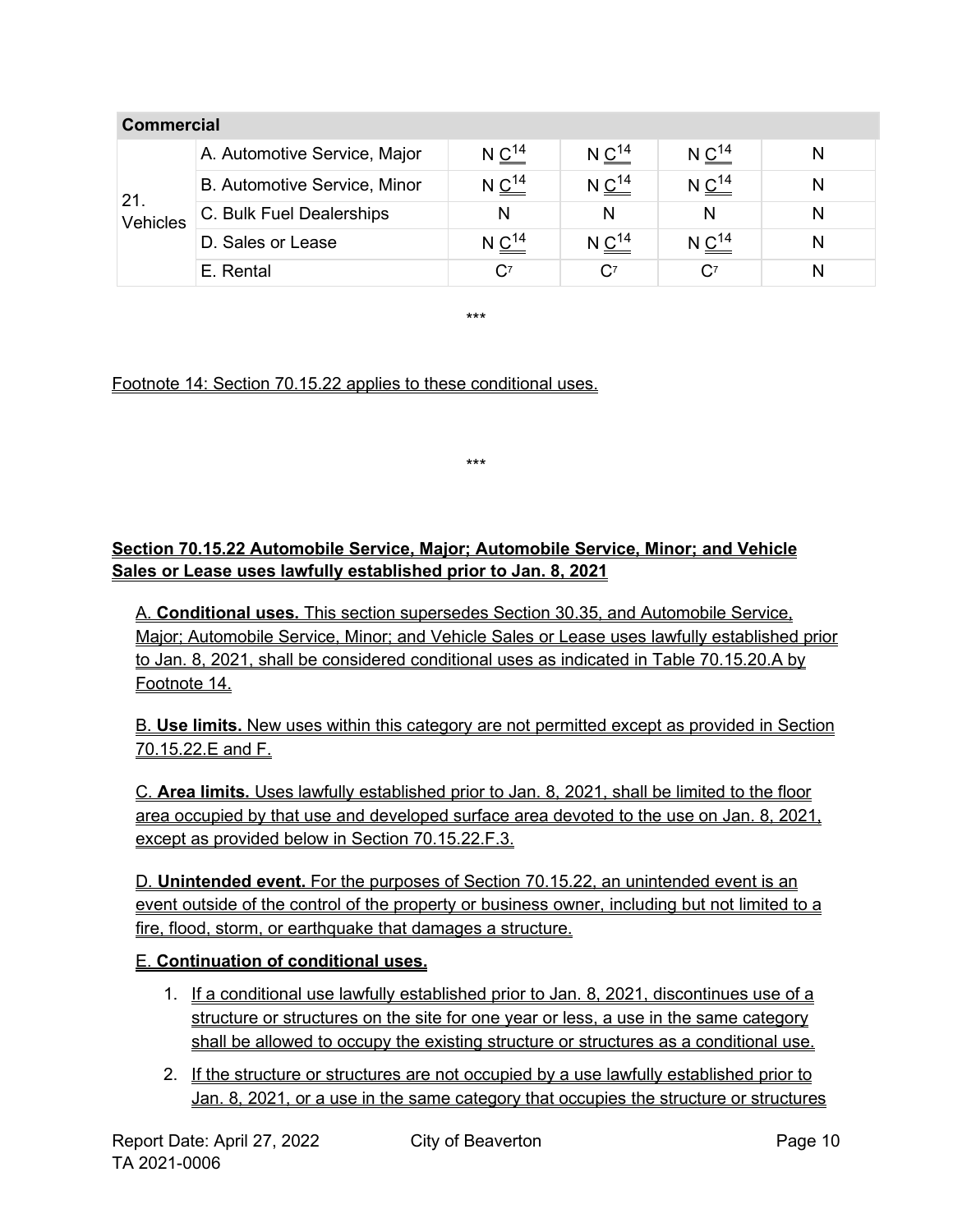consistent with Section 70.15.22.E.1. for more than one year for any reason except those described in the Section 70.15.22.F, any subsequent use of that land or structure by uses in the Automobile Service, Major; Automobile Service, Minor; and Vehicle Sales or Lease categories shall be not permitted and not eligible to occupy the land or structure as a conditional use.

#### F. **Structures damaged by unintended event.**

- 1. If a structure occupied by a conditional use lawfully established in this land use category prior to Jan. 8, 2021, or established as a conditional use to replace a conditional use lawfully established in this land use category prior to Jan. 8, 2021, is damaged by an unintended event to an extent of 50 percent or less of its replacement cost at the time of destruction, the structure and surface area associated with the use may be repaired and subsequently occupied by a use in this same category if the use occupies the structure within three years of the date of the unintended event that damaged the structure and the use does not occupy additional square footage in the structure or additional developed surface area devoted to the use on the site over what it lawfully occupied before the damage occurred.
- 2. If damage from the unintended event in Section 70.15.22.E.1 plus demolition necessary to effectuate required repairs damages the structure for a total of more than 50 percent of the replacement cost of the structure at the time of the destruction caused by the unintended event, the structure shall be considered damaged by an unintended event at more than 50 percent of its replacement cost and shall comply with Section 70.15.22. F.3 rather than Section 70.15.22. E.1.
- 3. If a structure occupied by a conditional use lawfully established in this land use category prior to Jan. 8, 2021, or established as a conditional use to replace a conditional use lawfully established in this land use category prior to Jan. 8, 2021, is damaged by an unintended event to an extent of more than 50 percent of its replacement cost at the time of destruction or damaged by an unintended event and demolition per Section 70.15.22.E.2, a new structure associated with this conditional use may be constructed on the site but there shall be no net increase in the total floor area of the use. A new structure associated with this use shall be constructed in conformity with the provisions of this ordinance, including but not limited to provisions regarding minimum floor area on the site, active ground-floor use regulations and all applicable development, site and building design standards in Chapter 70.

G. **Structures damaged by events other than unintended events.** If a structure is damaged by means other than an unintended event, including demolitions not necessary for the repair of a structure damaged by an unintended event, any structure rebuilt to replace all or part of that structure shall not be occupied by a use in the Automobile Service, Major; Automobile Service, Minor; and Vehicle Sales or Lease categories, including any conditional uses lawfully established in this land use category prior to Jan. 8, 2021, or established as a conditional use to replace a conditional use lawfully established in this land use category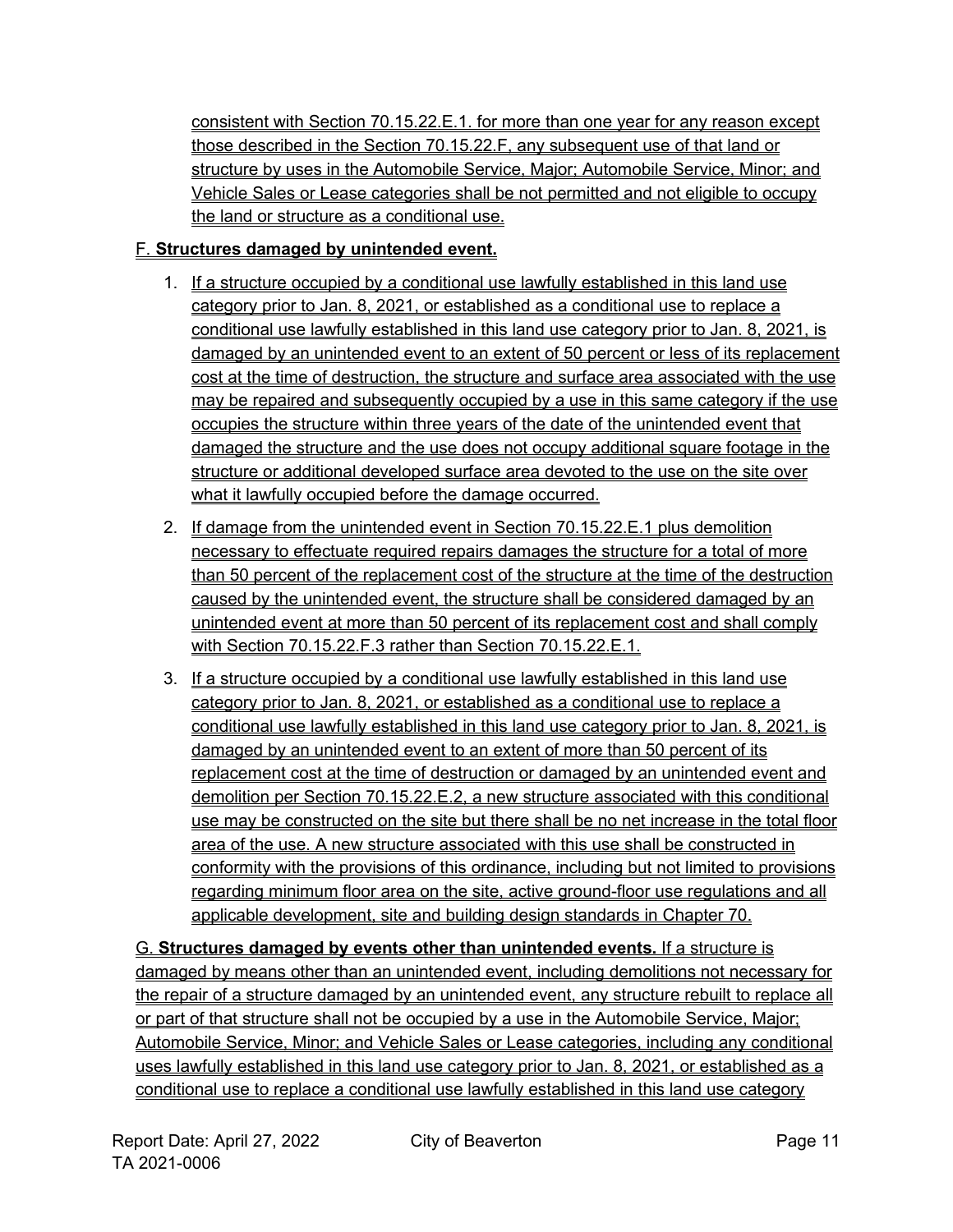prior to Jan. 8, 2021. This provision does not apply to demolition associated with minor interior renovation such as demolition of internal partition walls, flooring, and fixtures.

**H. Structures impacted by government agency action.** If a structure occupied by a conditional use lawfully established in this land use category prior to Jan. 8, 2021, or established as a conditional use to replace a conditional use lawfully established in this land use category prior to Jan. 8, 2021, would be destroyed or rendered unoccupiable as a result of a government agency action, such as where the agency takes property through its exercise of eminent domain, requires dedication of property for public purposes, or restricts the use of property by requiring a reservation of property for right-of-way purposes, a structure associated with this conditional use may be constructed on the same lot or an abutting lot in the same ownership, but building floor area occupied by that use and developed surface area devoted to that use shall not exceed the floor area and surface area occupied on Jan. 8, 2021. If such structure is non-conforming, it may be reconstructed provided that the resulting placement of the structure does not increase the nonconformity of the structure. Land use applications for reconstruction of such structures pursuant to this section must be submitted within one year of the date of the government agency action and the use must reoccupy the replacement structure and surface area within three years.

# <span id="page-11-0"></span>**Public Comment**

Staff received two emails from members of the public regarding TA2021-0006: One email in support of the proposed text amendment, and one email opposed the proposed text amendment. An email from Mr. Barker received March 22, 2022, in support of the proposed text amendment states that businesses should not be required to relocate in the event of an emergency. The second email received March 24, 2022, from Ms. Peter, objects to the proposed text amendment in that it may further encourage downtown properties currently occupied with automobile-related uses to not redevelop to their full potential as allowed under the Development Code. Copies of the public comment are attached to this staff report as Exhibit C.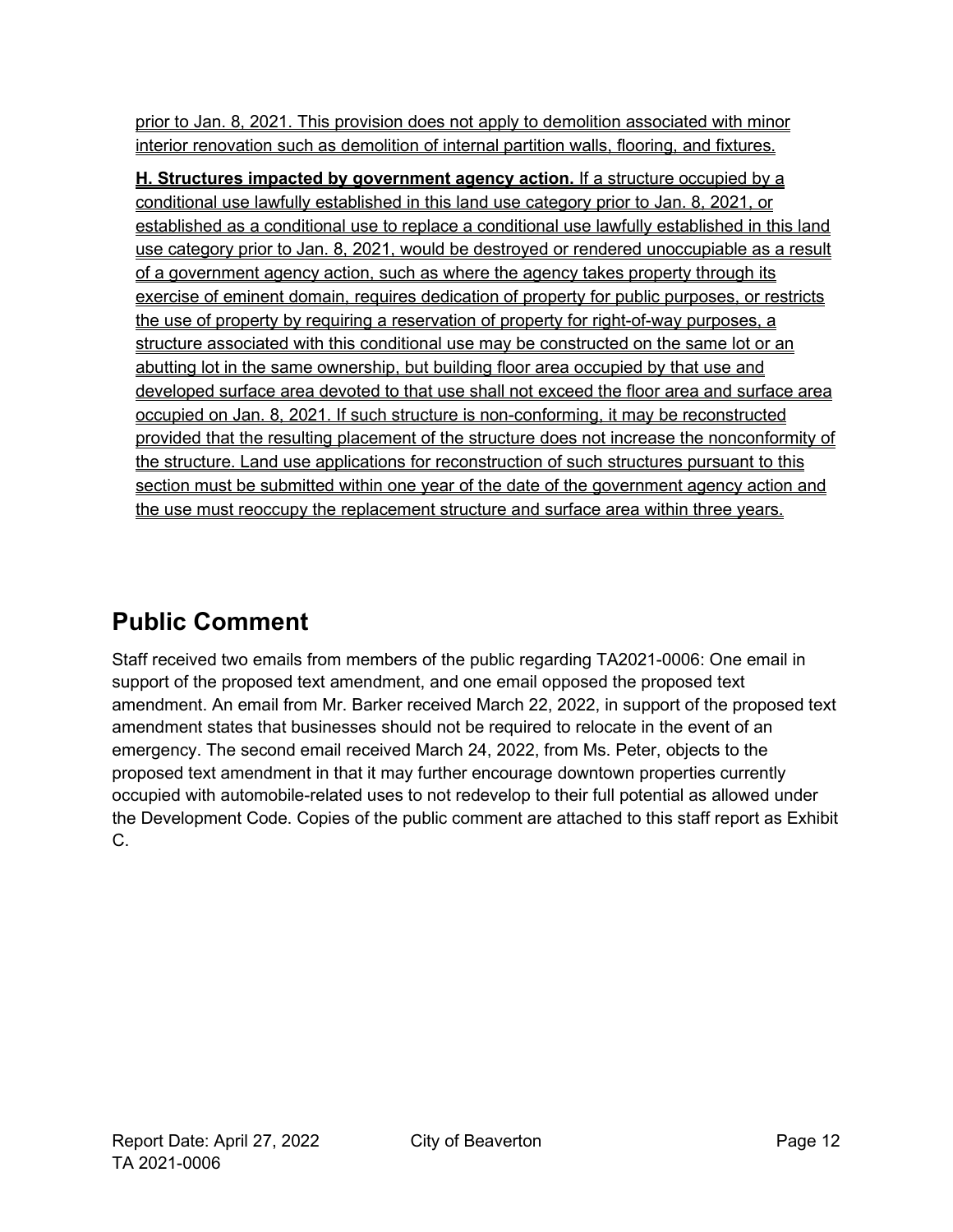# **Table of Contents**

### **Exhibits**

Exhibit A: Text Amendment Application with exhibits

Exhibit B: Downtown Automotive Use Text Amendment Narrative submitted Feb. 11, 2022

Exhibit C: Public Comment

C.1: Email from Mr. Barker dated 3/22/22

C.2: Email from Ms. Peter dated 3/24/22

Exhibit D: Staff Report dated March 30, 2022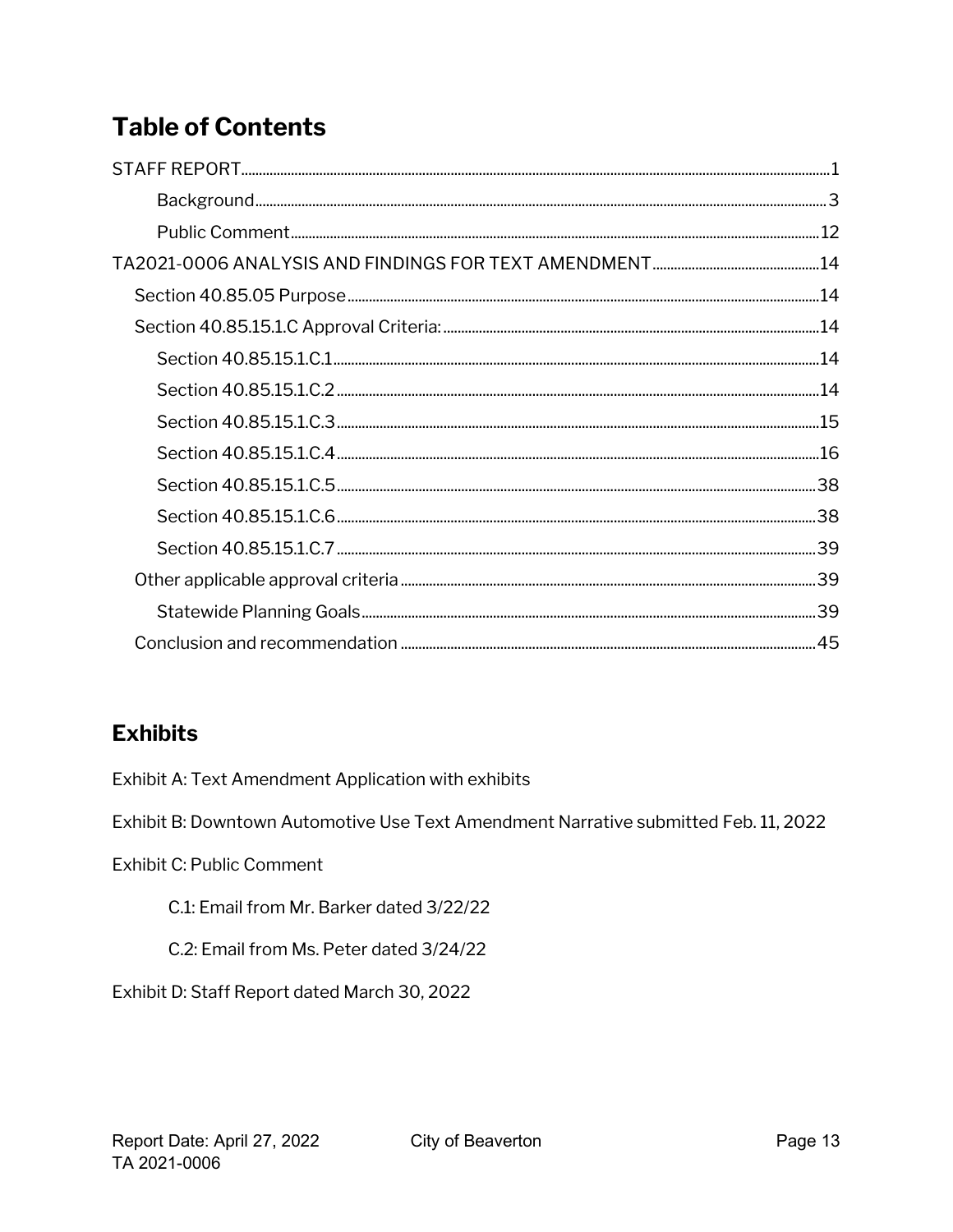# <span id="page-13-0"></span>**TA2021-0006 ANALYSIS AND FINDINGS FOR TEXT AMENDMENT**

**Recommendation:** Based on the facts and findings presented below, staff recommends the Planning Commission review the proposal, take public testimony, deliberate on the proposal, and make a recommendation to City Council.

# <span id="page-13-1"></span>Section 40.85.05 Purpose

The purpose of a text amendment application is to provide a mechanism for [legislative](http://online.encodeplus.com/regs/beaverton-or/doc-view.aspx?pn=0&ajax=0&secid=1081) amendments to the Development Code. It is recognized that such amendments may be necessary from time to time to reflect changing community conditions, needs, and desires, to fulfill regional obligations, and to address changes in the law. This Section is carried out by the approval criteria listed herein.

# <span id="page-13-2"></span>Section 40.85.15.1.C Approval Criteria:

Section 40.85.15.1.C of the Development Code specifies that in order to approve a text amendment application, the decision-making authority shall make findings of fact, based on evidence provided by the applicant, that all the criteria specified in Section 40.85.15.1.C.1-7 are satisfied.

## <span id="page-13-3"></span>**Section 40.85.15.1.C.1**

Approval Criterion: The proposal satisfies the threshold requirements for a Text Amendment application.

### FINDING:

Section 40.85.15.1.A specifies that an application for a text amendment shall be required when there is a proposed change to the Development Code, excluding changes to the zoning map. TA2021-0006 proposes to make changes to Development Code Chapter 70, as shown in Exhibit A. In addition, the applicant states: "The applicant has satisfied the threshold submittal requirements for a Text Amendment application by providing all the required materials. A pre-application conference was held on July 28, 2021, and the meeting notes are attached to this application as Exhibit B. Findings of compliance with the applicable review criteria, policies, and standards are included in the land use narrative. The requisite application fees have been submitted with the application."

**Conclusion:** Therefore, staff finds the amendment meets the criterion for approval.

## <span id="page-13-4"></span>**Section 40.85.15.1.C.2**

Approval Criterion: All City application fees related to the application under consideration by the decision making authority have been submitted.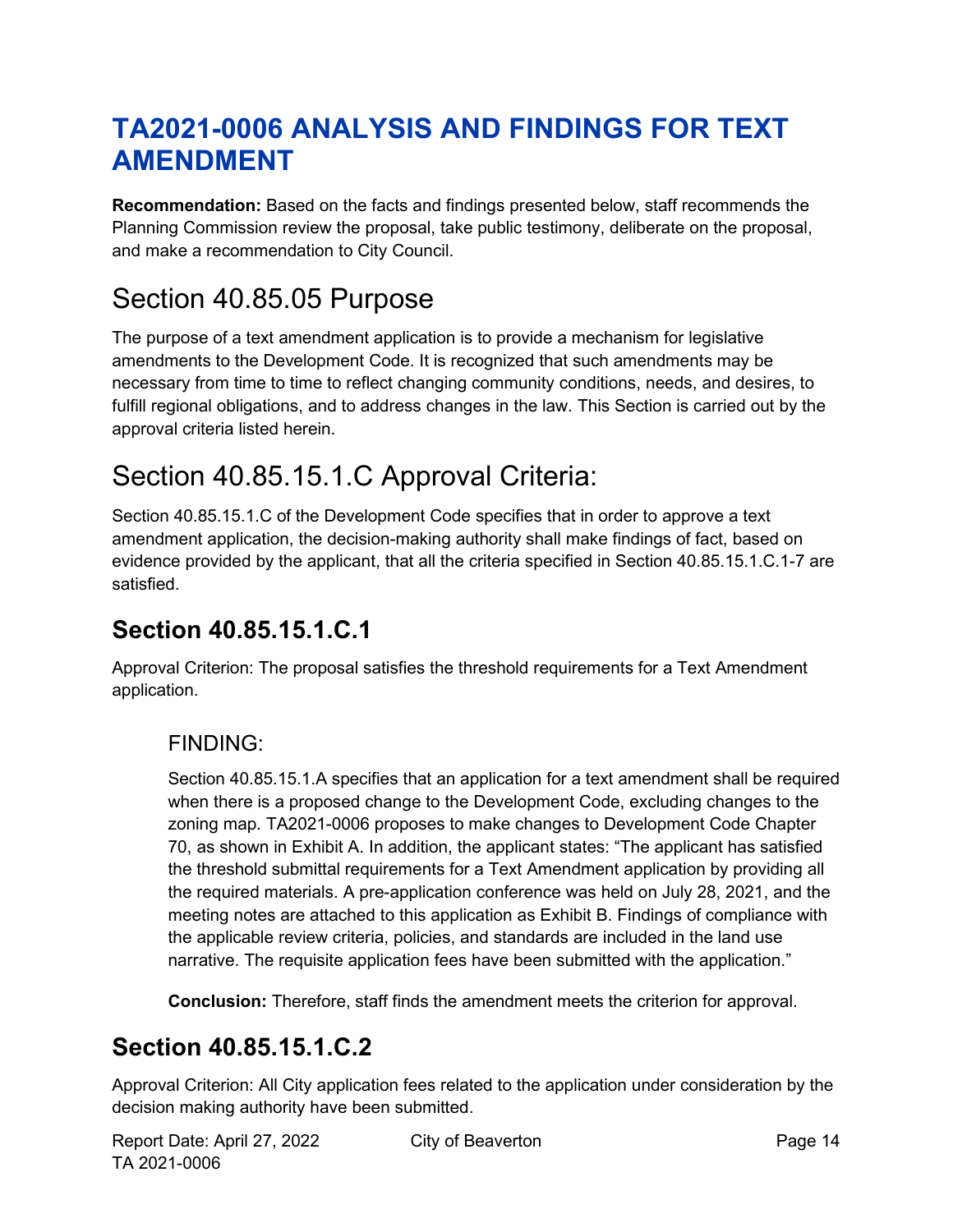### FINDING:

The applicant submitted fees related to this application on Nov. 13, 2021.

**Conclusion:** Therefore, staff finds the amendment meets the criterion for approval.

## <span id="page-14-0"></span>**Section 40.85.15.1.C.3**

Approval Criterion: The proposed text amendment is consistent with the provisions of the Metro Urban Growth Management Functional Plan.

### FINDING:

**Functional Plan Title 1: Housing Capacity.** The applicant submitted the following information:

The purpose of Title 1 is to address how the City maintains or increases housing capacity. The proposed text amendment is limited to the reclassification of legally established vehicle-oriented uses within the City's newly established Downtown Mixed-Use area. This area is meant to allow for a mix of high intensity commercial and residential development. This amendment will not allow for the establishment of any new uses within the vehicle use category. The existing uses would be allowed to continue. Therefore, the proposed amendment will have no impact on housing capacity.

**Title 3: Water Quality and Flood Management.** The applicant submitted the following information:

The purpose of Title 3 is to address water uses, water quality resources, and flood management areas. The proposed text amendment is limited to the reclassification of legally established uses on developed properties. Suggested language will not allow for new development or the establishment of new uses. Therefore, the amendment will not affect water uses, water quality resources, or flood management areas.

**Title 6: Centers, Corridors, Station Communities and Main Streets.** The applicant submitted the following information:

The City of Beaverton has a defined Regional Center recognized by Metro. Although the proposed amendment will impact properties in the within Beaverton's Regional Center, this text amendment is limited to changing the classification of existing specific uses within the Vehicle Use Category for the RC-BC, RC-OT, and RC-MU zoning districts. This proposal does not include changes to the Regional Center Boundary and will not impact the areas eligibility for Regional Center status. No changes in the current use of land or impacts the existing activity level of this area are anticipated.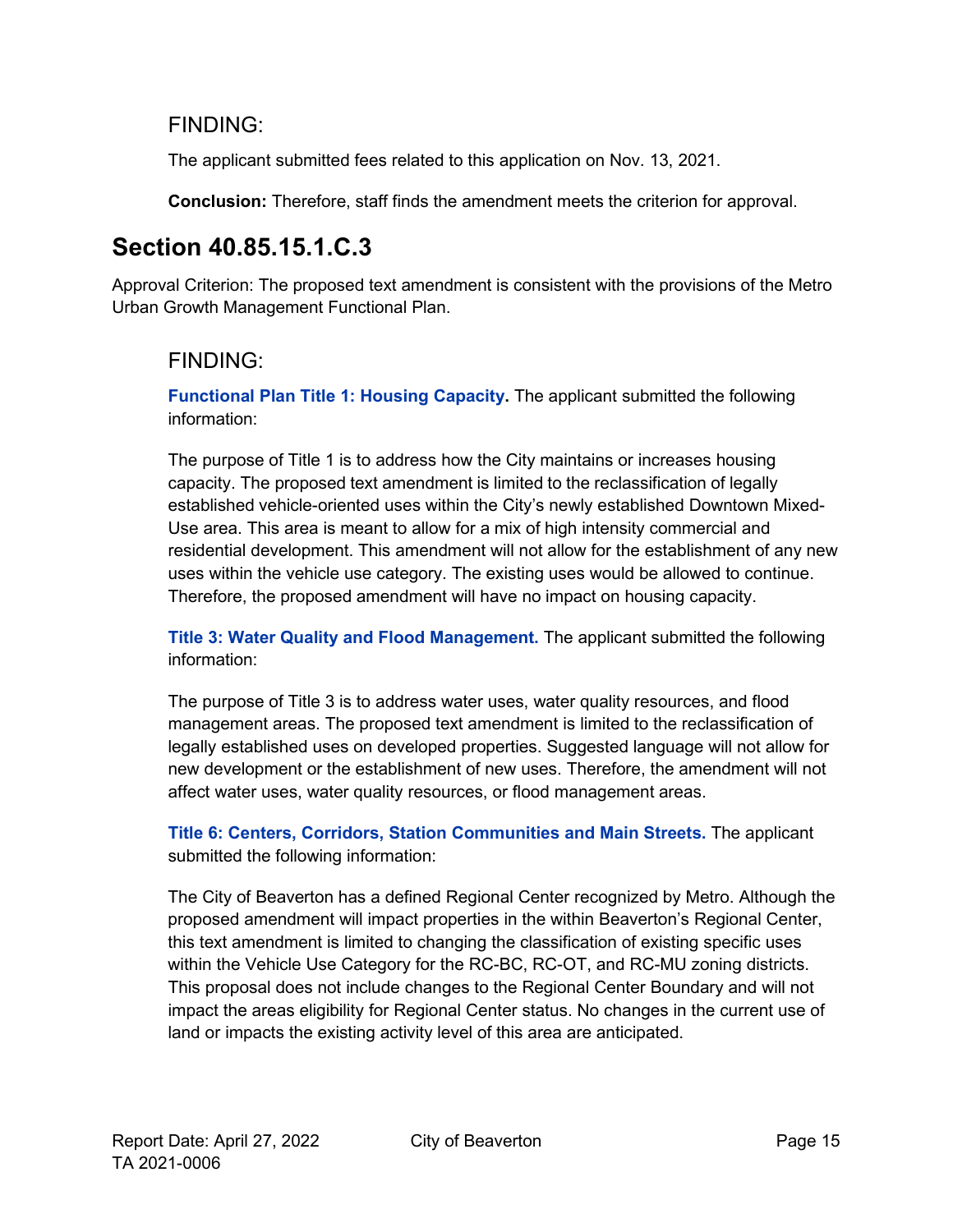**Title 7: Housing Choice.** The applicant submitted the following information:

Title 7 identifies goals and incentives to help establish affordable housing. The proposed amendment is limited to lawfully established uses on developed properties. Suggested language will not allow for any new uses or developments to be established. Therefore, the policies of this title are not impacted by the proposed amendment.

**Title 8: Compliance Procedures.** Section 3.07.820 Review by the Chief Operating Officer, the Functional Plan states that: "(a) A city or county proposing an amendment to a comprehensive plan or land use regulation shall submit the proposed amendment to the COO at least 35 days prior to the first evidentiary hearing on the amendment. The COO may request, and if so the city or county shall submit, an analysis of compliance of the amendment with the functional plan. If the COO submits comments on the proposed amendment to the city or county, the comment shall include analysis and conclusions on compliance and a recommendation with specific revisions to the proposed amendment, if any, that would bring it into compliance with the functional plan. The COO shall send a copy of comment to those persons who have requested a copy."

The city provided notice to Metro on March 1, 2022, meeting the requirement to provide notice at least 35 days prior to the first evidentiary hearing on the amendment. The city received no comments from Metro.

**Title 12: Protection of Residential Neighborhoods.** The applicant submitted the following information:

Title 12 focuses on providing protection to existing residential neighborhoods. The proposed amendment is limited to commercial uses within a mixed-use area. Therefore, the proposed changes will not impact the Beaverton Comprehensive Plan's compliance with this title.

**Title 13: Nature in Neighborhoods.** The applicant submitted the following information:

Title 13 focuses on the protection, conservation and ecological viability of stream and river corridors. The proposed amendment is limited to legally established uses that are located on developed properties. Suggested language will not allow for the expansion of these existing uses or the establishment of new uses in these categories. Therefore, the proposal will not impact the Beaverton Comprehensive Plan's compliance with this title.

**Conclusion:** Therefore, staff finds the amendment meets the criterion for approval.

## <span id="page-15-0"></span>**Section 40.85.15.1.C.4**

Approval Criterion: The proposed text amendment is consistent with the City's Comprehensive Plan.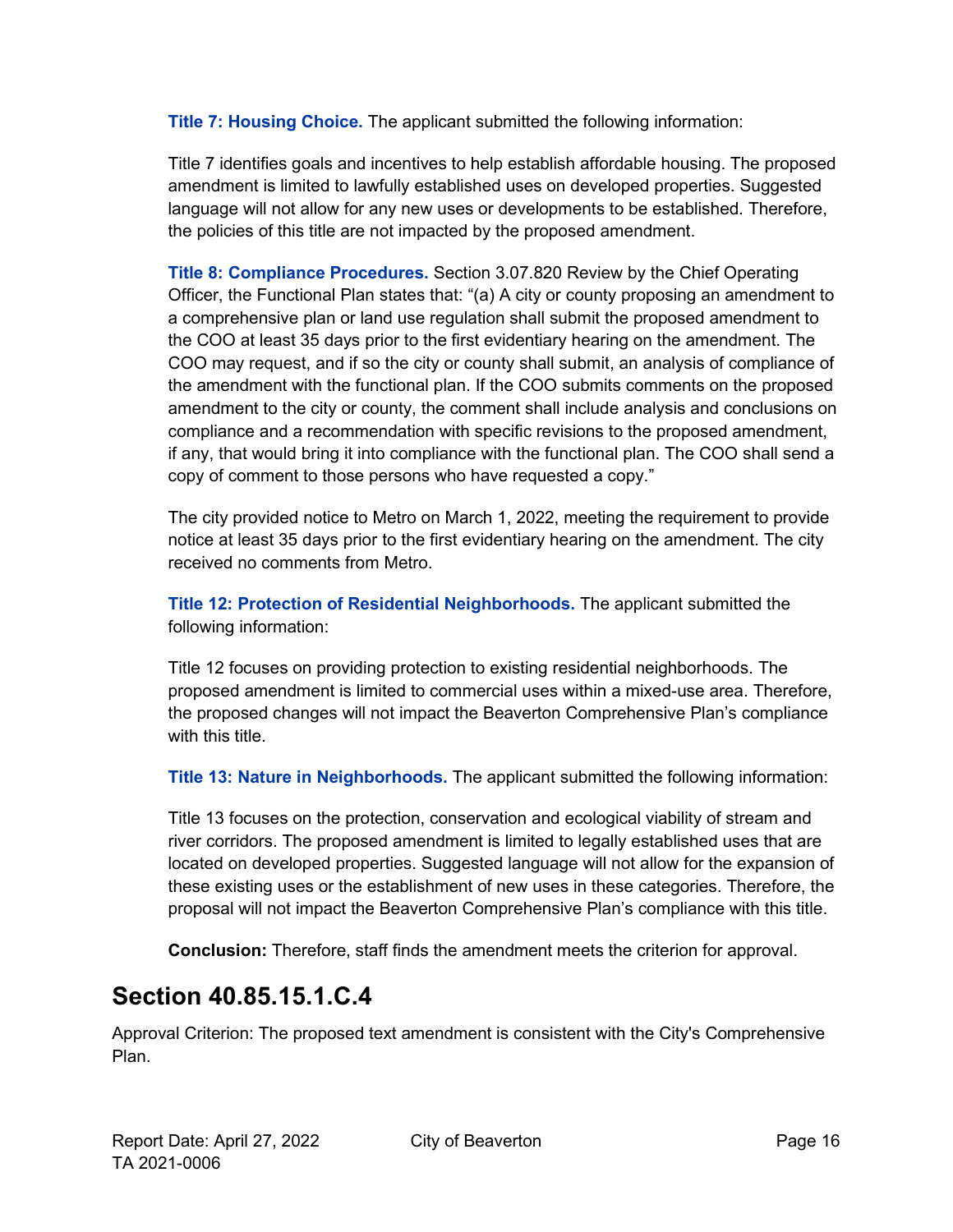### FINDING:

#### **Chapter Three: Land Use. 3.1 Land Use and Transportation Connections**

#### **Goal 3.1.1. Encourage development and land use patterns that support a variety of transportation options**

Applicant response: As proposed, the text amendment will allow established uses within the "Vehicle Services, major", "Vehicles Services, minor", and "Sales or Lease" specific use categories to continue as a conditional use within the RC-BC, RC-OT, and RC-MU zoning districts. The amendment will include a footnote which prohibits the establishment of new uses within these categories and limits existing uses from expanding beyond their established floor area. The proposed text amendment will support the policies of this goal by limiting new uses in these categories from being established and ensuring that existing nonconforming uses (and structures) will not be modified in a manner that would increase the nonconformity of the development.

Staff response: The footnote in the staff-recommended amendment refers to Section 70.15.22, which proposes to prohibit new uses (except those replacing existing uses in the same building if vacant for one year or less) and limits existing uses from expanding beyond their established floor area. In cases where Section 70.15.22 allows structures to be rebuilt and allow the automotive uses to occupy the structures, Development Code standards that support a variety of transportation options, such as those for sidewalk connections and bike parking, would apply.

**Policy a)** Emphasize pedestrian convenience and safety in all developments and transportation facilities.

Applicant response: When legally established auto-centric uses within the applicable zoning districts are updated and/or redeveloped, they will be required to be consistent with the Downtown Design District Development Code 70.04 to the extent required under the BDC 30.25 and 30.40. Consistent with 70.01.1, the Downtown Design District provisions are designed to emphasize pedestrian convenience and safety consistent with this policy.

Staff response: Updates to structures occupied by such legally established uses would only be permitted consistent with the current Development Code, including requirements that the use is not enlarged and any such updates do not increase non-conformance of non-conforming structures. Redevelopment of structures could occur, but Footnote 14 and Section 70.15.22 limit the situations where the legally established auto-centric uses would be able to occupy the new buildings constructed through a redevelopment,

The reference to Development Code Section 70.04 refers to the Downtown Design Guidelines and Standards, including both site design and building design standards and guidelines. The current numbering for that section is Section 70.20. Staff finds that the entire Chapter 70 applies, not just the Downtown Design Guidelines and Standards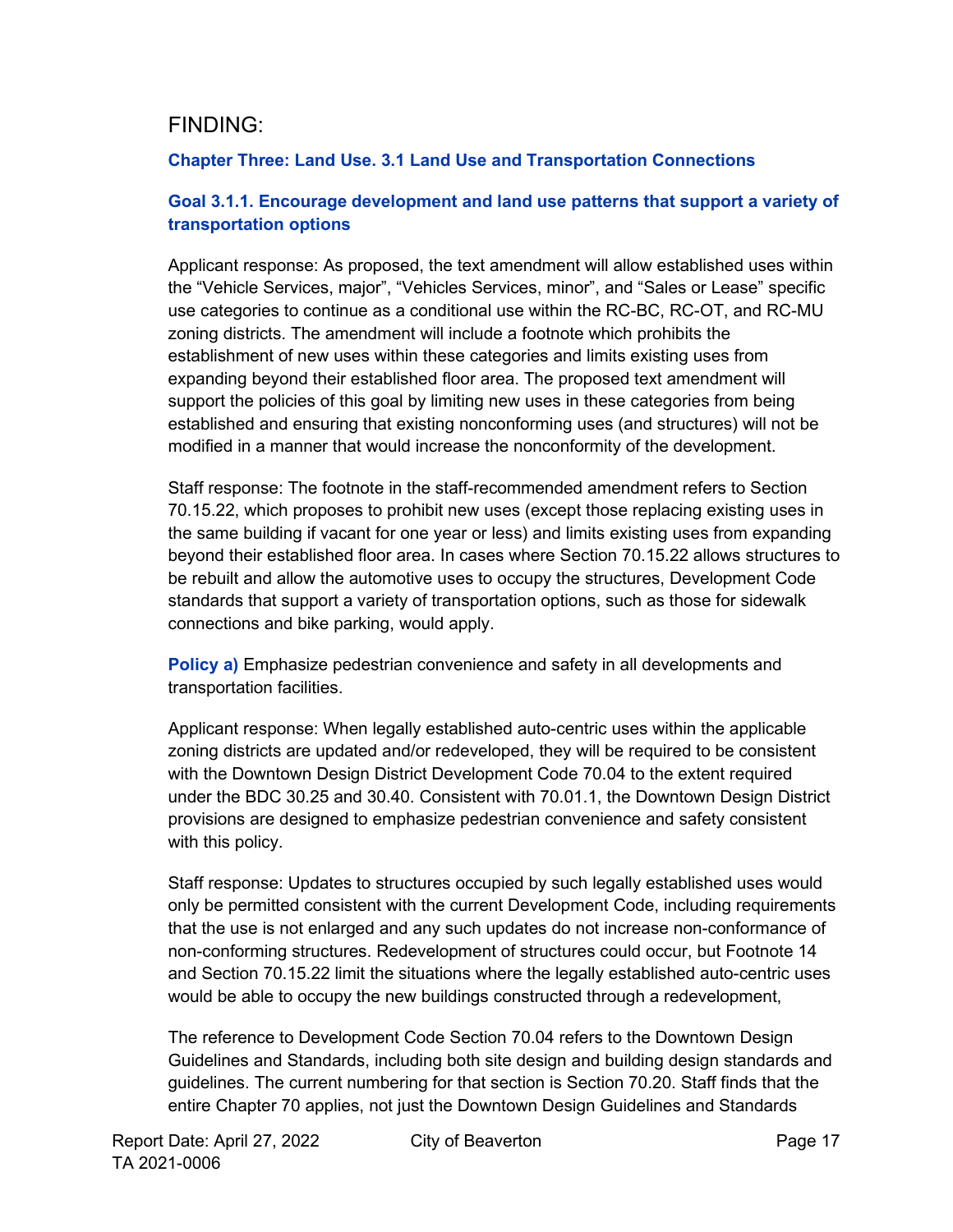section. Section 70.15.22 also clarifies that: "A new structure associated with this use shall be constructed in conformity with the provisions of this ordinance, including but not limited to provisions regarding minimum floor area on the site, active ground-floor use regulations and all applicable development, site and building design standards in Chapter 70."

Section 70.01.1 refers to the subsection now numbered as Section 70.05.05. The applicant also refers to Section 30.25 Nonconforming Structures and Section 30.40 Nonconforming Parking, Loading, Signs or Other Characteristics of Use.

**Policy b)** Encourage development and programs that reduce the need for vehicle use and ownership.

Applicant response: When legally established auto-centric uses within the applicable zoning districts are updated and/or redeveloped, they will be required to be consistent with the Downtown Design District Development Code 70.04 to the extent required under the BDC 30.25 and 30.40. Consistent with 70.01.1, the Downtown Design District provisions encourage safe and comfortable frontage treatments to encourage nonvehicular travel.

Staff response: Updates to structures occupied by such legally established uses would only be permitted consistent with the current Development Code, including requirements that the use is not enlarged and any such updates do not increase non-conformance of non-conforming structures. Redevelopment of structures could occur, but Section 70.15.22 would limit the situations where the legally established auto-centric uses would be able to occupy the new buildings constructed through a redevelopment, specifically to cases where an unintended event, such as a disaster, damages the building to an extent representing greater than 50 percent of the replacement value of the structure.

The reference to Development Code Section 70.04 refers to the Downtown Design Guidelines and Standards, including both site design and building design standards and guidelines. The current numbering for that section is Section 70.20. Section 70.01.1 refers to the subsection now numbered as Section 70.05.05. The applicant also refers to Section 30.25 Nonconforming Structures and Section 30.40 Non-conforming Parking, Loading, Signs or Other Characteristics of Use.

**Policy c)** Ensure that new development is designed to provide safe, comfortable and direct pedestrian and bicycle connections for all, regardless of ability or age, to and through the development, including to reach nearby points of interest.

Applicant response: When legally established auto-centric uses within the applicable zoning districts are updated and/or redeveloped, they will be required to be consistent with the Downtown Design District Development Code 70.04 to the extent required under the BDC 30.25 and 30.40. Consistent with 70.01.1, the Downtown Design District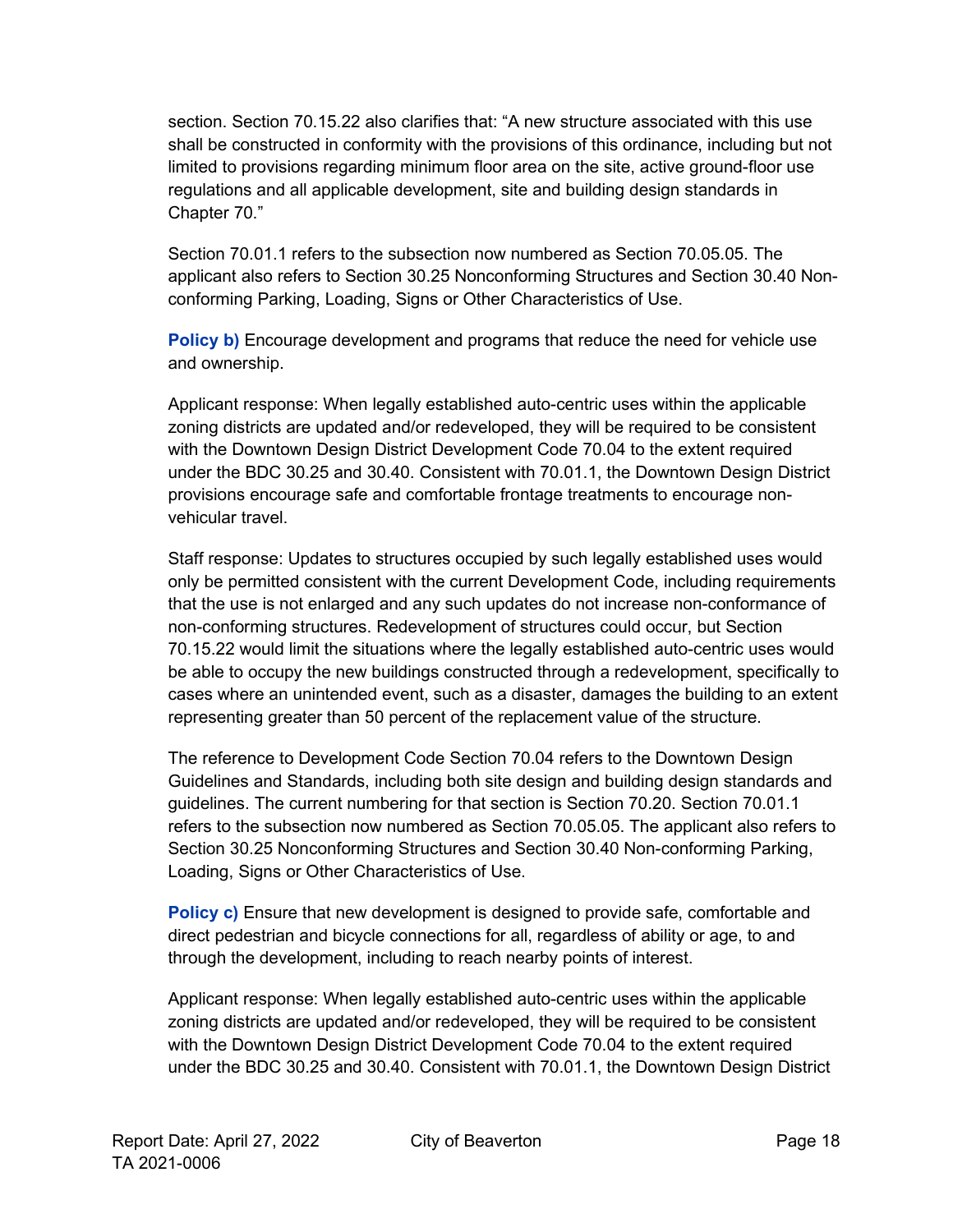provisions encourage safe and comfortable frontage treatments to encourage nonvehicular travel which will facilitate accessibility to nearby points of interest.

Staff response: Updates to structures occupied by such legally established uses would only be permitted consistent with the current Development Code, including requirements that the use is not enlarged and any such updates do not increase non-conformance of non-conforming structures. Redevelopment of structures could occur, but Section 70.15.22 would limit the situations where the legally established auto-centric uses would be able to occupy the new buildings constructed through a redevelopment, such as cases where an unintended event, such as a disaster, damages the building to an extent representing greater than 50 percent of the replacement value of the structure.

The reference to Development Code Section 70.04 refers to the Downtown Design Guidelines and Standards, including both site design and building design standards and guidelines. The current numbering for that section is Section 70.20. Section 70.01.1 refers to the subsection now numbered as Section 70.05.05. The applicant also refers to Section 30.25 Nonconforming Structures and Section 30.40 Non-conforming Parking, Loading, Signs or Other Characteristics of Use.

**Policy d)** Apply land use designations and development regulations that support highdensity development near transit and services, in order to provide greater opportunities to live, work, and meet daily needs near transit.

Applicant response: The proposed text amendment will not alter or modify any zoning designations as currently adopted in the City. Staff concurs with the applicant response.

**Policy e)** Encourage increased intensity of development within Mixed Use, Commercial, and Employment areas that are located within a half-mile of high-capacity transit stops or stations, such as MAX and WES.

Applicant response: When legally established auto-centric uses within the applicable zoning districts are updated and/or redeveloped, they will be required to be consistent with the Downtown Design District Development Code 70.04 to the extent required under the BDC 30.25 and 30.40. Consistent with 70.01.1, the Downtown Design District provisions are designed to encourage increased intensity of development within the RC-BC, RC-OT, and RC-MU zoning districts as intended with this policy.

Staff response: Updates to structures occupied by such legally established uses would only be permitted consistent with the current Development Code, including requirements that the use is not enlarged and any such updates do not increase non-conformance of non-conforming structures. Redevelopment of structures could occur, but Section 70.15.22 would limit the situations where the legally established auto-centric uses would be able to occupy the new buildings constructed through a redevelopment, such as cases where an unintended event, such as a disaster, damages the building to an extent representing greater than 50 percent of the replacement value of the structure. The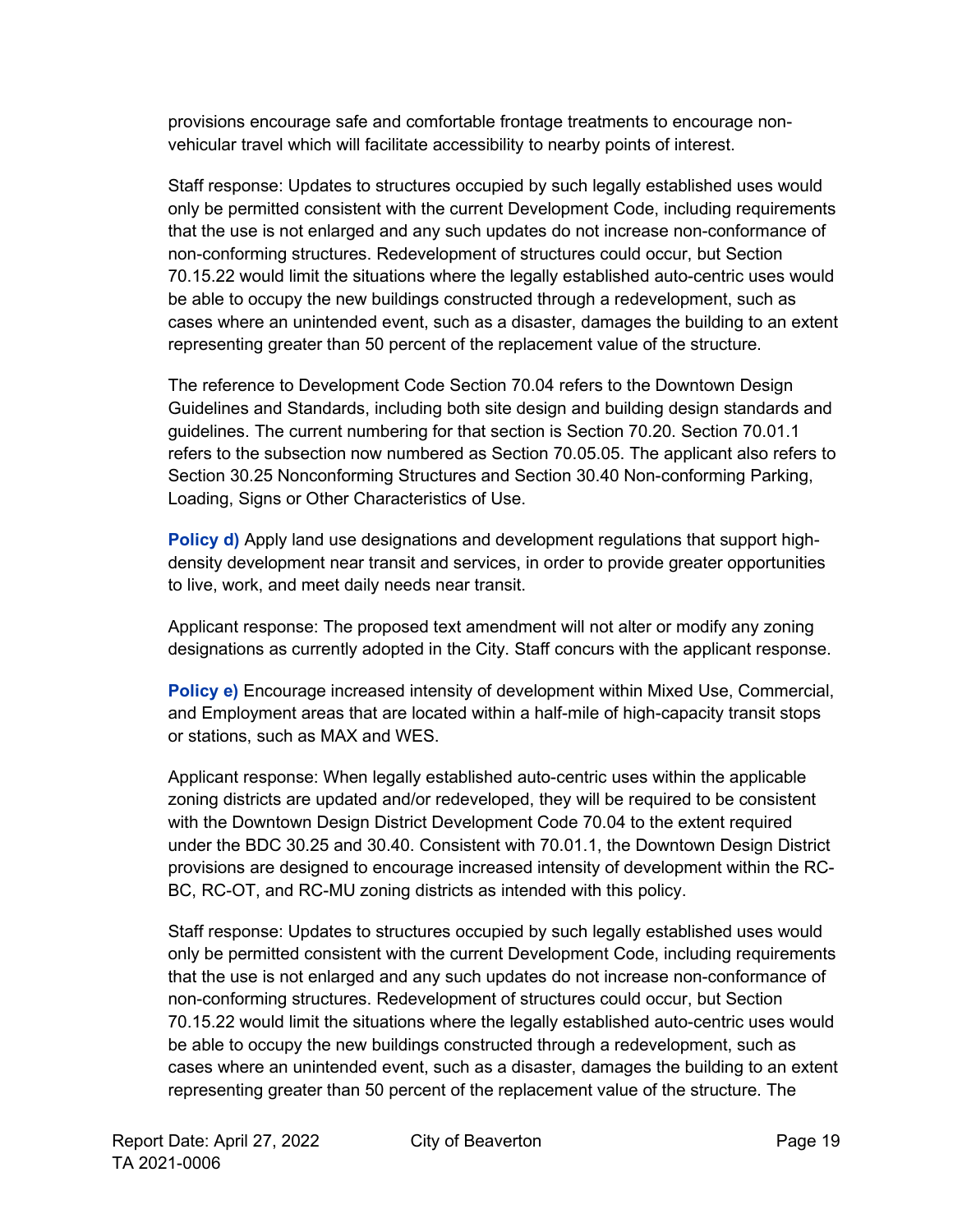proposed Section 70.15.22 also clarifies that when structures are rebuilt: "A new structure associated with this use shall be constructed in conformity with the provisions of this ordinance, including but not limited to provisions regarding minimum floor area on the site, active ground-floor use regulations and all applicable development, site and building design standards in Chapter 70."

The reference to Development Code Section 70.04 refers to the Downtown Design Guidelines and Standards, including both site design and building design standards and guidelines. The current numbering for that section is Section 70.20. Section 70.01.1 refers to the subsection now numbered as Section 70.05.05. The applicant also refers to Section 30.25 Nonconforming Structures and Section 30.40 Non-conforming Parking, Loading, Signs or Other Characteristics of Use.

**Policy f)** Ensure that development adjacent to transit stops and stations is designed to provide direct, convenient and comfortable connections between buildings and the stop or station.

Applicant response: When legally established auto-centric uses within the applicable zoning districts are updated and/or redeveloped, they will be required to be consistent with the Downtown Design District Development Code 70.04 to the extent required under the BDC 30.25 and 30.40. Consistent with 70.01.1, the Downtown Design District provisions are designed to encourage safe and comfortable connectivity as intended with this policy.

Staff response: Updates to structures occupied by such legally established uses would only be permitted consistent with the current Development Code, including requirements that the use is not enlarged and any such updates do not increase non-conformance of non-conforming structures. Redevelopment of structures could occur, but Section 70.15.22 would limit the situations where the legally established auto-centric uses would be able to occupy the new buildings constructed through a redevelopment, such as cases where an unintended event, such as a disaster, damages the building to an extent representing greater than 50 percent of the replacement value of the structure.

The reference to Development Code Section 70.04 refers to the Downtown Design Guidelines and Standards, including both site design and building design standards and guidelines. The current numbering for that section is Section 70.20. Section 70.01.1 refers to the subsection now numbered as Section 70.05.05. The applicant also refers to Section 30.25 Nonconforming Structures and Section 30.40 Non-conforming Parking, Loading, Signs or Other Characteristics of Use.

**Policy g)** Encourage providing amenities for transit users at transit stops or stations, such as food carts and coffee stands, covered benches, trash/recycling receptacles, and lighting.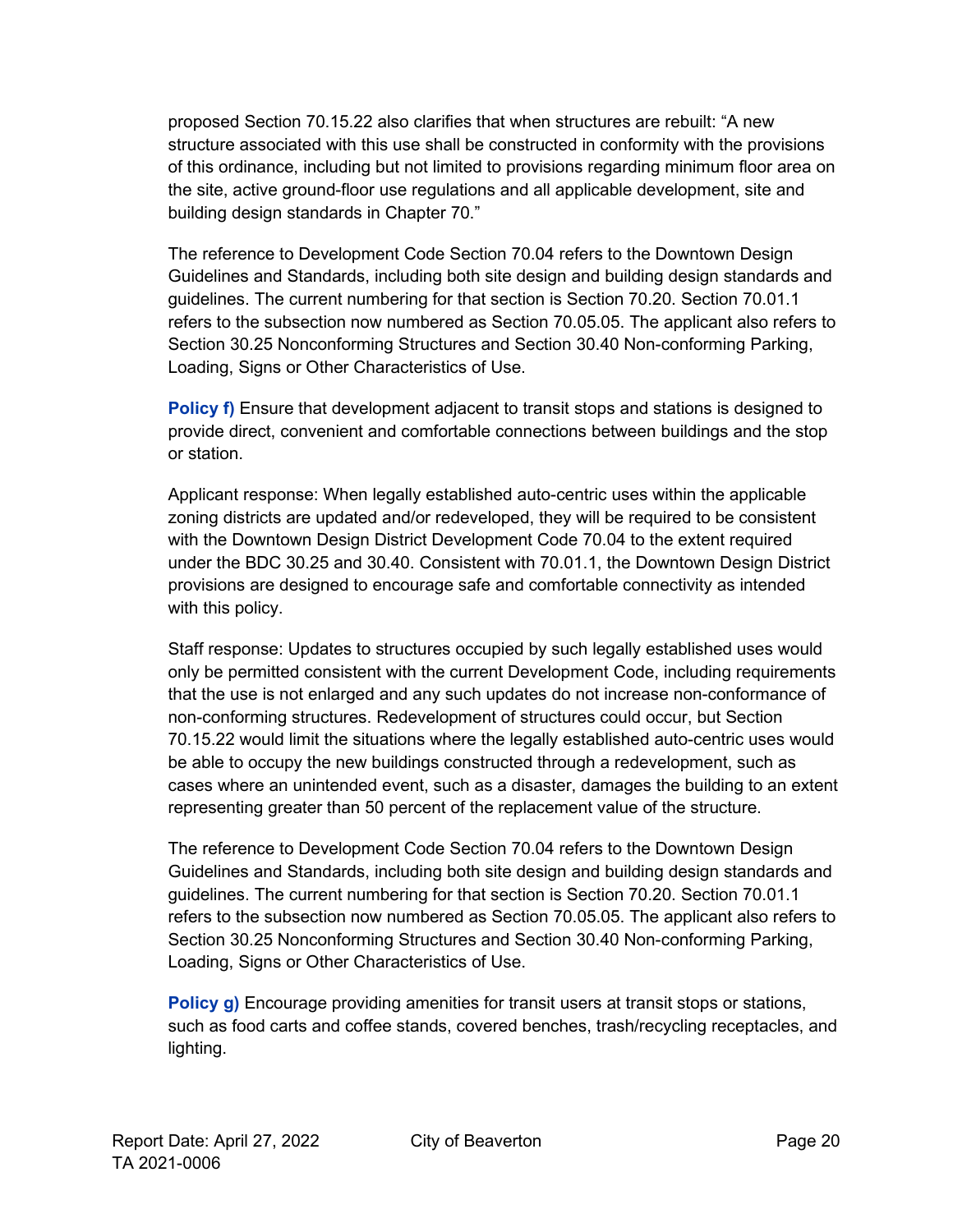Applicant response: When legally established auto-centric uses within the applicable zoning districts are updated and/or redeveloped, they will be required to be consistent with the Downtown Design District Development Code to the extent required under the BDC 30.25 and 30.40. Consistent with 70.01.1, the Downtown Design District provisions are designed to encourage pedestrian-oriented amenities as intended with this policy.

Staff response: Updates to structures occupied by such legally established uses would only be permitted consistent with the current Development Code, including requirements that the use is not enlarged and any such updates do not increase non-conformance of non-conforming structures. Redevelopment of structures could occur, but Section 70.15.22 would limit the situations where the legally established auto-centric uses would be able to occupy the new buildings constructed through a redevelopment, such as cases where an unintended event, such as a disaster, damages the building to an extent representing greater than 50 percent of the replacement value of the structure.

The reference to Development Code Section 70.04 refers to the Downtown Design Guidelines and Standards, including both site design and building design standards and guidelines. The current numbering for that section is Section 70.20. Section 70.01.1 refers to the subsection now numbered as Section 70.05.05. The applicant also refers to Section 30.25 Nonconforming Structures and Section 30.40 Non-conforming Parking, Loading, Signs or Other Characteristics of Use.

**Policy h)** Allow use of private parking lots near transit stops and stations for park-andride facilities during hours when the parking spaces are not needed for on-site uses.

Applicant response: The proposed text amendment will not affect the ability to allow multi-use of private parking lots near transit stations consistent with this policy. Staff concurs with the applicant response.

**Policy i)** Encourage the use of innovative technologies that improve parking and transportation efficiency.

Applicant response: The proposed text amendment will not affect the use of technologies for parking and transportation efficiency.

**Policy j)** Encourage use of structured, underground, and/or tuck under parking for commercial, office, and multifamily development.

Applicant response: The proposed text amendment will not preclude future redevelopment of the sites to include structured, underground or tuck under parking, if desired. Staff concurs with the applicant response.

**Policy k)** Encourage shared parking agreements in all areas with significant volumes of surface parking lots.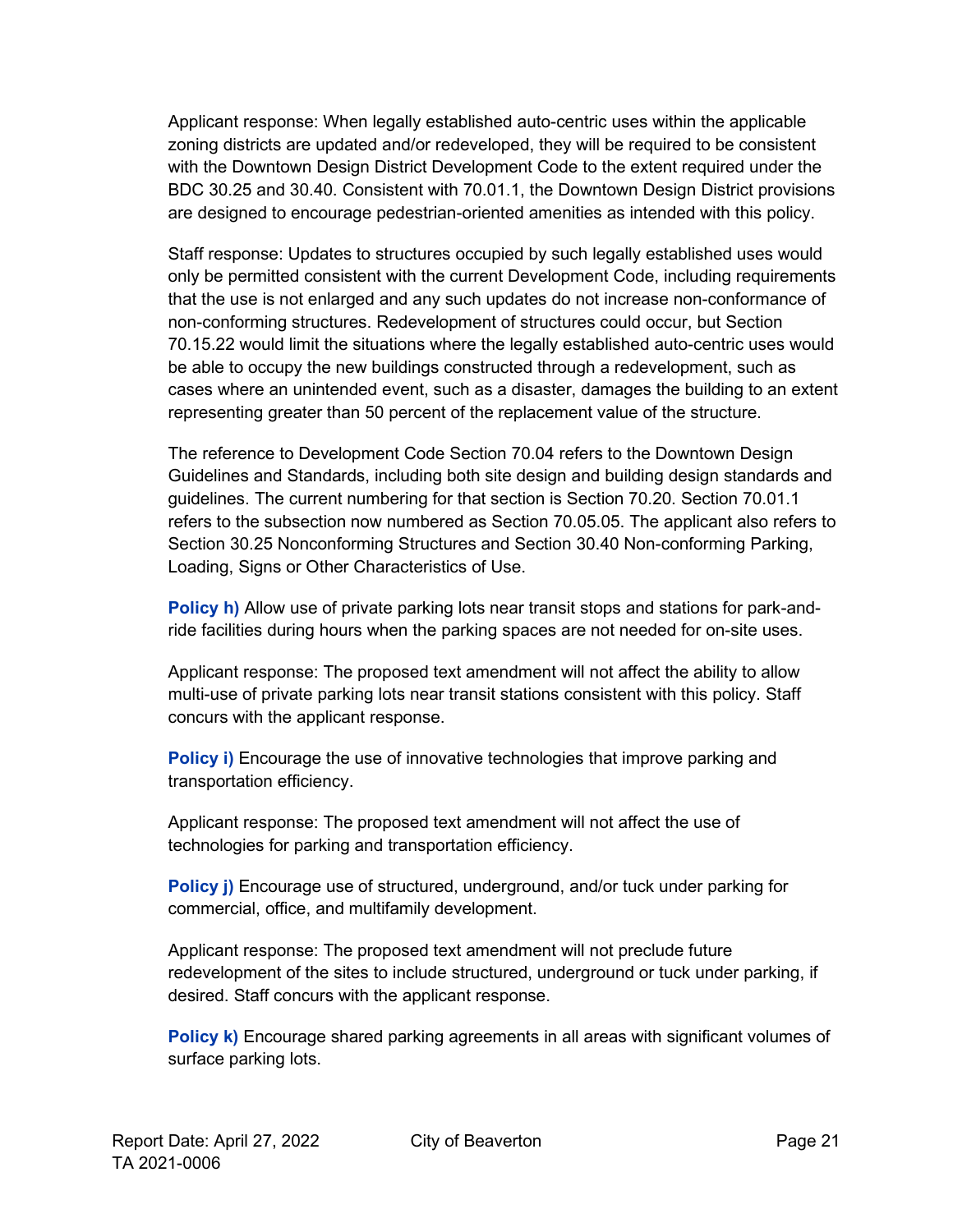Applicant response: The proposed text amendment will not affect the ability for property owners within the affected zones to enter into shared parking agreements. Staff concurs with the applicant response.

**Policy I)** Accommodate automobile access and parking in an efficient manner that does not detract from the desirability of other modes.

Applicant response: The proposed text amendment will not inhibit efficient automobile access and parking on sites affected by the change or more generally throughout the affected zoning districts.

Staff response: Staff finds that development or redevelopment of the sites would require compliance with Development Code Chapter 70, which along with the rest of the Development Code and Engineering Design Manual promotes efficient automobile access and parking on sites in a manner that does not detract from the desirability of other modes.

**Conclusion:** Therefore, staff finds the amendment meets the criterion for approval regarding Goal 3.1.1.

#### **3.2 Infill and Redevelopment**

#### **Goal 3.2.1 Provide for thoughtful and strategic infill and redevelopment**

Applicant response: The proposed text amendment will allow uses within the "Vehicle Services, major", "Vehicles Services, minor", and "Sales or Lease" specific use categories that were established prior to January 8, 2021 to continue as a conditional use within the RC-BC, RC-OT, and RC-MU zoning districts. Additional limitations for the existing uses are outlined in the proposed footnotes. The suggested language will restrict the expansion of any existing structures associated with these specific uses and require that any major redevelopment of properties engaged in these uses will be required to conform to the current development standards. Therefore, the proposed amendment will support the goals and policies of this section.

Staff response: In the staff-recommended amendments, Footnote 14 references Section 70.15.22, which contains the provisions mentioned in the applicant's response. Section 70.15.22 requires new structures built on sites where these uses now exist to conform to current code requirements and in limited cases allows the auto-related uses to occupy those buildings. In general, the auto-related uses are only allowed to occupy new buildings when an unintended event causes significant damage. Because the Downtown Design District applies to these properties, new development will have to meet the thoughtful standards and guidelines in the Downtown code and other parts of the Development Code.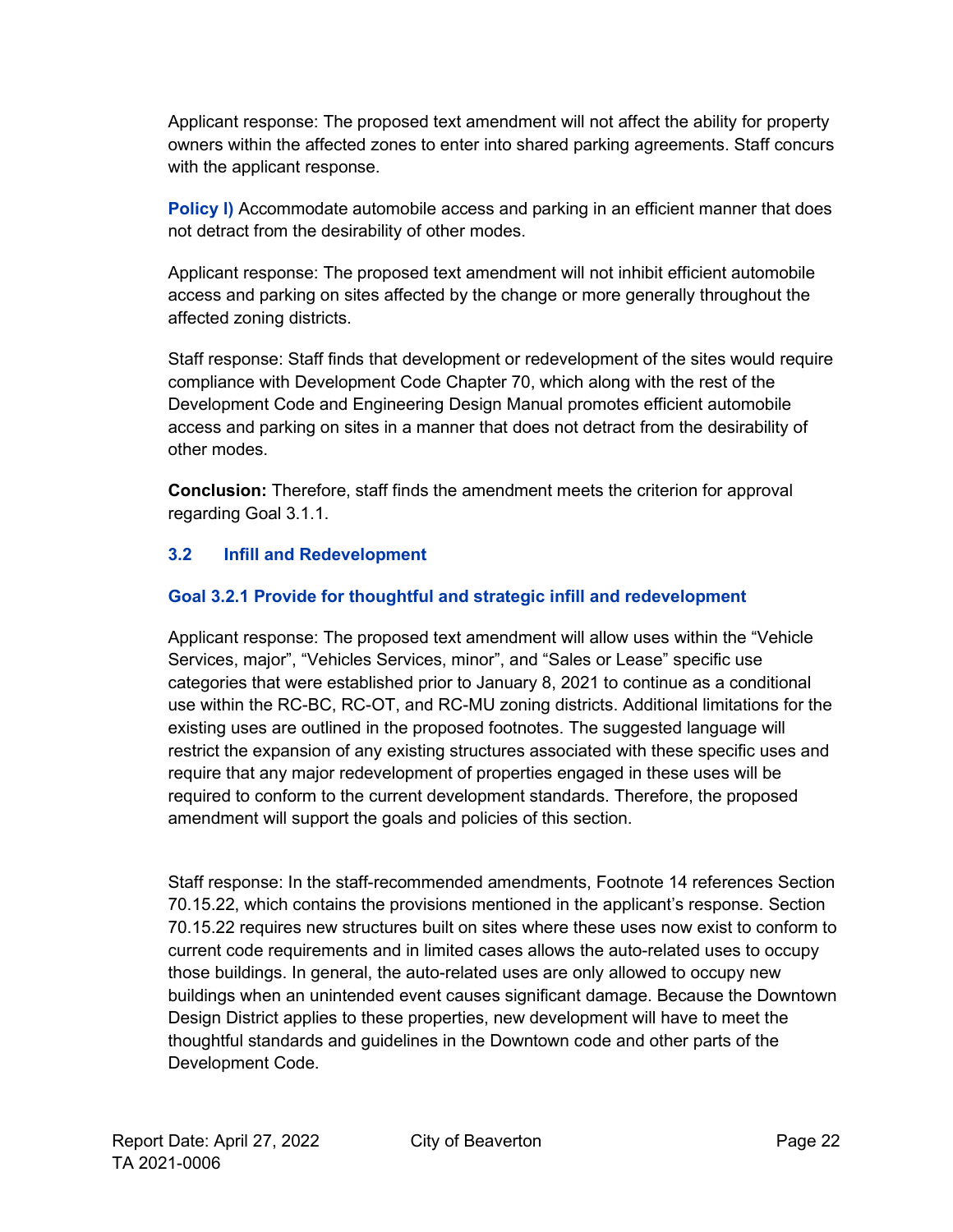**Policy a)** Provide a set of residential infill guidelines and standards that encourage compatible infill development, consistent with the following principles:

**i.** Provide flexibility on development standards when it can help preserve trees and natural resources.

Applicant response: The proposed text amendment will not alter or modify any residential infill guidelines or standards. Therefore, the proposed text amendment is unrelated to this policy.

**ii.** Allow a wider variety of housing choices that can accommodate a range of ages, household sizes and/or income levels while ensuring the new housing responds to the scale and form of the neighborhood.

Applicant response: The proposed text amendment will not alter or modify any residential infill guidelines or standards. Therefore, the proposed text amendment is unrelated to this policy.

**ii.** Manage transitions between different uses and housing types.

Applicant response: The proposed text amendment will not alter or modify any residential infill guidelines or standards. Therefore, the proposed text amendment is unrelated to this policy.

**iv.** In areas well-served by transit, amenities and services, offer more flexibility for infill housing and innovative housing types that meet city goals for affordability and livability, and provide housing for diverse household sizes, types, and age ranges.

Applicant response: The proposed text amendment will not alter or modify any residential infill guidelines or standards. Therefore, the proposed text amendment is unrelated to this policy.

**v.** Encourage site and building design features, including setbacks and sight lines, that minimize impacts to sunlight and privacy for existing adjacent homes.

Applicant response: The proposed text amendment will not alter or modify any residential infill guidelines or standards. Therefore, the proposed text amendment is unrelated to this policy. Staff concurs with the applicant response.

**Policy b)** Encourage and support quality redevelopment in target areas that is consistent with city goals.

Applicant response: When legally established auto-centric uses within the applicable zoning districts are updated and/or redeveloped, they will be required to be consistent with the Downtown Design District Development Code 70.04 to the extent required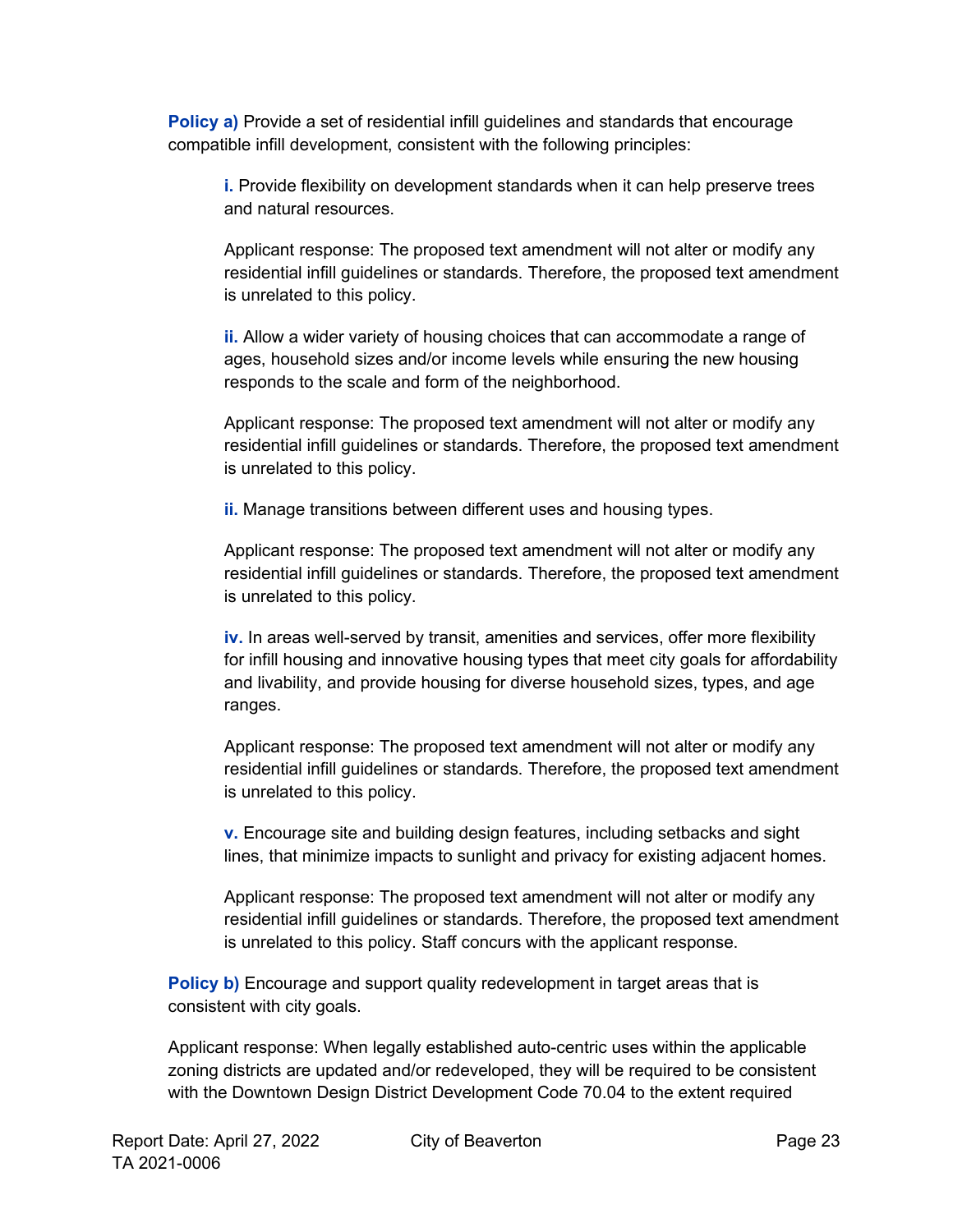under the BDC 30.25 and 30.40. Consistent with 70.01.1, the Downtown Design District provisions are designed to encourage and support quality redevelopment as intended with this policy.

Staff response: Updates to structures occupied by such legally established uses would only be permitted consistent with the current Development Code, including requirements that the use is not enlarged and any such updates do not increase non-conformance of non-conforming structures. Redevelopment of structures could occur, but Section 70.15.22 would limit the situations where the legally established auto-centric uses would be able to occupy the new buildings constructed through a redevelopment, such as cases where an unintended event, such as a disaster, damages the building to an extent representing greater than 50 percent of the replacement value of the structure.

The reference to Development Code Section 70.04 refers to the Downtown Design Guidelines and Standards, including both site design and building design standards and guidelines. The current numbering for that section is Section 70.20. Staff finds that the entire Chapter 70 applies, not just the Downtown Design Guidelines and Standards section. The proposed footnote 14 also clarifies that: "A new structure associated with this use shall be constructed in conformity with the provisions of this ordinance, including but not limited to provisions regarding minimum floor area on the site, active ground-floor use regulations and all applicable development, site and building design standards in Chapter 70."

Section 70.01.1 refers to the subsection now numbered as Section 70.05.05. The applicant also refers to Section 30.25 Nonconforming Structures and Section 30.40 Nonconforming Parking, Loading, Signs or Other Characteristics of Use.

**Policy c)** Work to reduce and mitigate displacement and loss of affordable housing and commercial/employment space when planning and implementing major capital investments that increase livability and desirability.

Applicant response: When legally established auto-centric uses within the applicable zoning districts are updated and/or redeveloped, they will be required to be consistent with the Downtown Design District Development Code 70.04 to the extent required under the BDC 30.25 and 30.40. Consistent with 70.01.1, the Downtown Design District provisions are designed to reduce and mitigate displacement and loss of affordable housing. Legally established auto-centric uses provide commercial/employment space as intended with this policy.

Staff response: Updates to structures occupied by such legally established uses would only be permitted consistent with the current Development Code, including requirements that the use is not enlarged and any such updates do not increase non-conformance of non-conforming structures. Redevelopment of structures could occur, but Section 70.15.22 would limit the situations where the legally established auto-centric uses would be able to occupy the new buildings constructed through a redevelopment, such as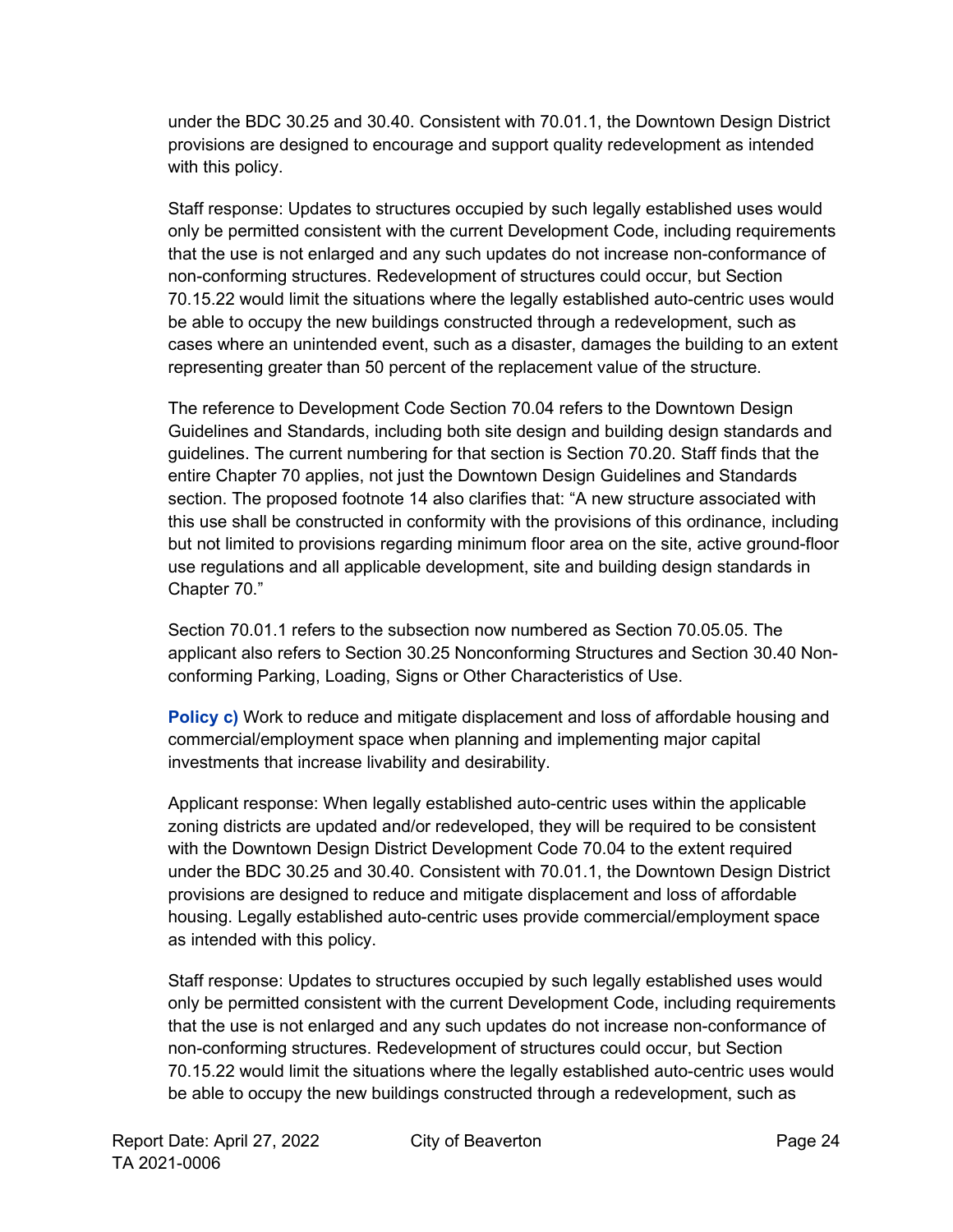cases where an unintended event, such as a disaster, damages the building to an extent representing greater than 50 percent of the replacement value of the structure.

The reference to Development Code Section 70.04 refers to the Downtown Design Guidelines and Standards, including both site design and building design standards and guidelines. The current numbering for that section is Section 70.20. Staff finds that the entire Chapter 70 applies, not just the Downtown Design Guidelines and Standards section. The proposed Section 70.22.15 also clarifies that: "A new structure associated with this use shall be constructed in conformity with the provisions of this ordinance, including but not limited to provisions regarding minimum floor area on the site, active ground-floor use regulations and all applicable development, site and building design standards in Chapter 70."

Section 70.01.1 refers to the subsection now numbered as Section 70.05.05. The applicant also refers to Section 30.25 Nonconforming Structures and Section 30.40 Nonconforming Parking, Loading, Signs or Other Characteristics of Use.

**Policy d)** Recognize the value of low-cost commercial space for supporting small businesses and start-ups.

Response: The proposed text amendment is not expected to affect the availability of low-cost commercial space for supporting small businesses and start-ups. Staff concurs with the applicant response.

**Policy e)** Maintain an equitable policy to allow food carts and other mobile eateries in strategic locations and provide support for siting at multiple venues citywide.

Response: The proposed text amendment will not affect the allowance of food carts in the City. Staff concurs with the applicant response.

**Policy f)** On underutilized property and excess parking areas, provide opportunities for interim uses, such as community gardens and food carts, that are appropriate for each plan designation.

Response: The proposed text amendment will not affect the availability of or access to underutilized property and parking areas for interim uses. Staff concurs with the applicant response.

**Conclusion:** Therefore, staff finds the amendment meets the criterion for approval regarding Goal 3.2.1.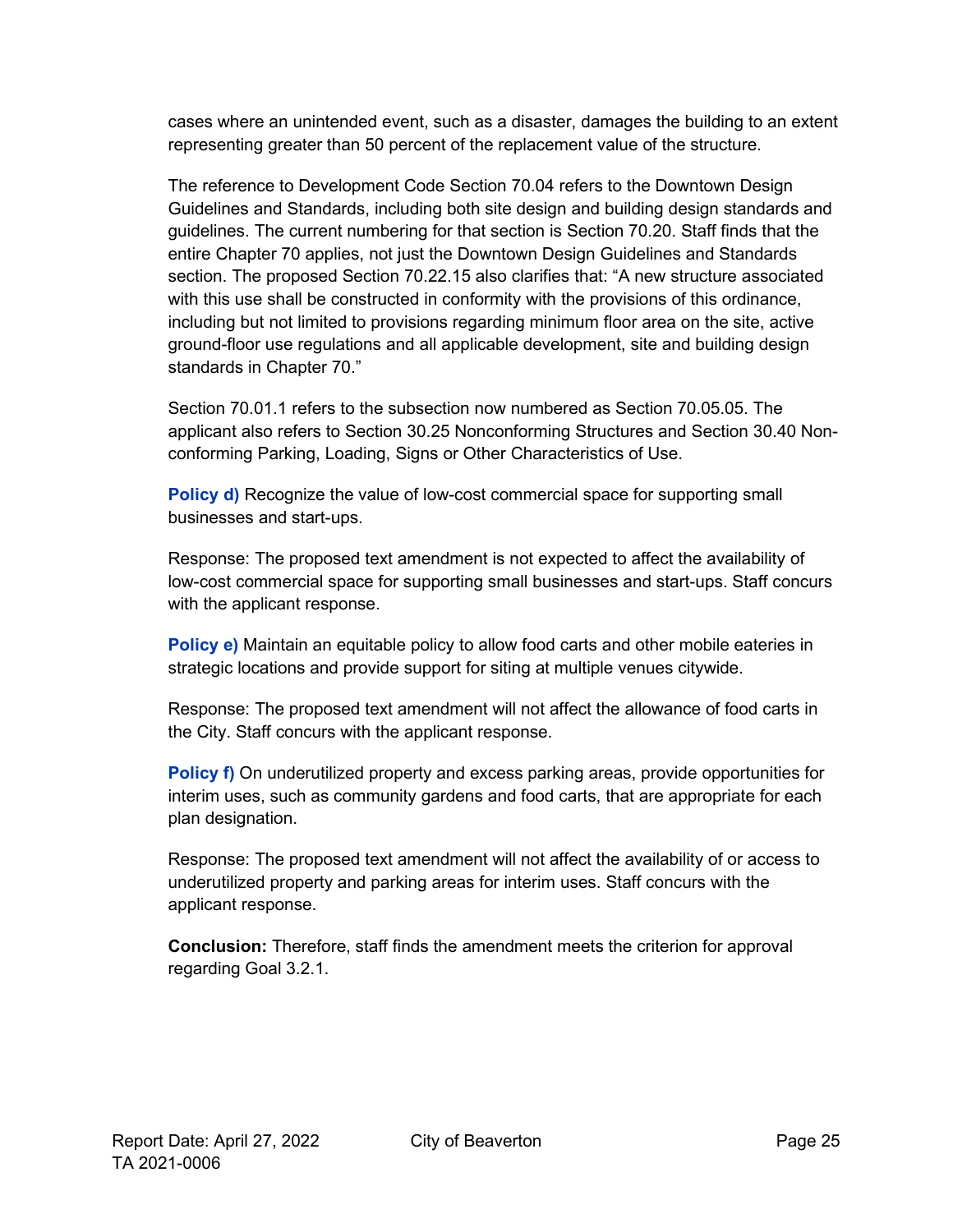#### **3.3 Sustainability and Natural Resources**

#### **Goal 3.3.1 Promote sustainable development, resilience, and resource protection**

Applicant response: The scope of the proposed text amendment is limited to changes to use classifications in the RC- BC, RC-OT, and RC-MU zoning districts and will not interfere with the City's achievement of sustainable development, resilience, or resource protection.

Staff response: Staff concurs with the applicant response and notes that city Development Code provisions related to resource protection would still apply to development on sites where these uses now exist.

**Conclusion:** Therefore, staff finds the amendment meets the criterion for approval regarding Goal 3.3.1.

#### **3.4 Planning and Development Review**

#### **Goal 3.4.1 Provide effective and inclusive planning and development review services**

Applicant response: The proposed text amendment will be reviewed and processed in accordance with the applicable requirements outlined in the Beaverton Development Code. Suggested language will not result in changes to the planning and development review services provided by the City of Beaverton. Staff concurs with the applicant response.

**Conclusion:** Therefore, staff finds the amendment meets the criterion for approval regarding Goal 3.4.1.

#### **3.6 Mixed Use Areas**

#### **Goal 3.6.1 Support pedestrian-oriented mixed-use areas.**

**Policy a)** Provide for a mix of commercial, residential, employment, and civic uses at relatively high densities to create vibrant, walkable areas where many activities can be accomplished on foot or by bike or transit.

Applicant response: When legally established auto-centric uses within the applicable zoning districts are updated and/or redeveloped, they will be required to be consistent with the Downtown Design District Development Code to the extent required under the BDC 30.25 and 30.40. Consistent with 70.01.1, the Downtown Design District provisions are designed to encourage high density and walkable areas as intended with this policy.

Staff response: Updates to structures occupied by such legally established uses would only be permitted consistent with the current Development Code, including requirements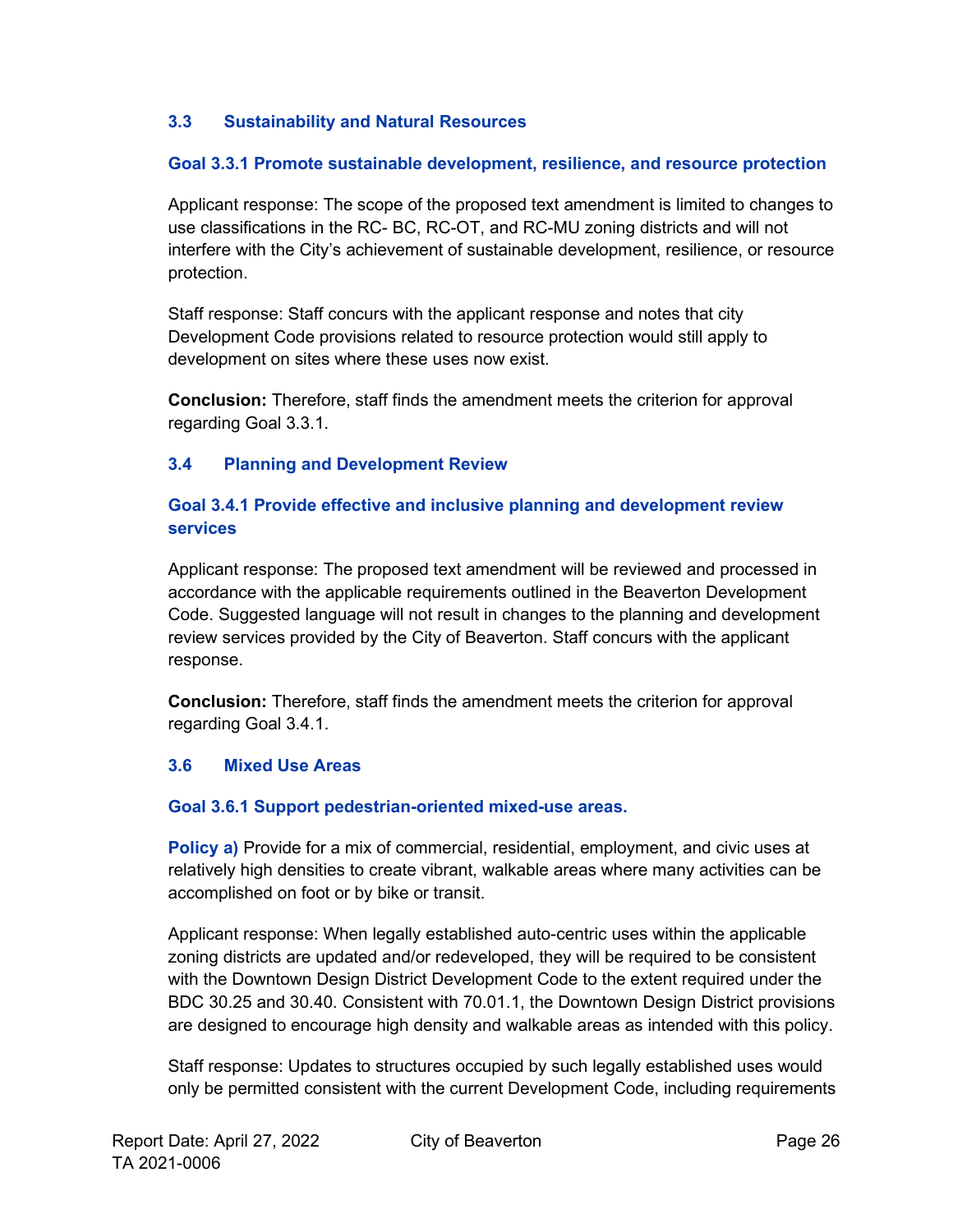that the use is not enlarged and any such updates do not increase non-conformance of non-conforming structures. Redevelopment of structures could occur, but Section 70.15.22 would limit the situations where the legally established auto-centric uses would be able to occupy the new buildings constructed through a redevelopment, such as cases where an unintended event, such as a disaster, damages the building to an extent representing greater than 50 percent of the replacement value of the structure.

The proposed Section 70.15.22 clarifies that: "A new structure associated with this use shall be constructed in conformity with the provisions of this ordinance, including but not limited to provisions regarding minimum floor area on the site, active ground-floor use regulations and all applicable development, site and building design standards in Chapter 70."

Section 70.01.1 refers to the subsection now numbered as Section 70.05.05. The applicant also refers to Section 30.25 Nonconforming Structures and Section 30.40 Nonconforming Parking, Loading, Signs or Other Characteristics of Use.

**Policy b)** Uses may be mixed vertically (i.e. within a single building on different floors) or horizontally (i.e. within different buildings), but should be mixed so that different uses are within easy walking distance of one another.

Applicant response: The proposed text amendment is unrelated to this particular policy which provides clarity and flexibility regarding the orientation of mixed uses. Staff concurs with the applicant response.

**Policy c)** Limit or prohibit auto-oriented commercial uses, including vehicle sales and services, drive-through uses, and uses requiring extensive outdoor storage, to enhance the pedestrian environment.

Applicant response: By prohibiting the establishment of any new uses in the vehicle use category, the proposed amendment will continue to limit the auto-oriented commercial uses in mixed use areas. Additionally, the suggested language will ensure any proposed modifications to the structures or sites with established auto-oriented uses will not increase the nonconformity of the development. Therefore, the proposed amendment will support this policy and continue to limit or prohibit auto oriented commercial uses.

The proposed text amendment would allow "Automotive service, major", "Automotive service, minor", and "Sales or lease" uses located in the Regional Center-Beaverton Central (RC-BC), Regional Center-Old Town (RC-OT), and Regional Center- Mixed-Use (RC-MU) zoning districts and in operation prior to January 8, 2021 to continue to exist as Conditional uses. This text change would not affect future uses in these zoning districts and would not have limited effects throughout the City. Furthermore, when such legally established auto-centric uses are updated and/or redeveloped, they will be required to meet the Downtown Design District Development Code to the extent required under the BDC 30.25 and 30.40, thereby ensuring that any properties affected by the text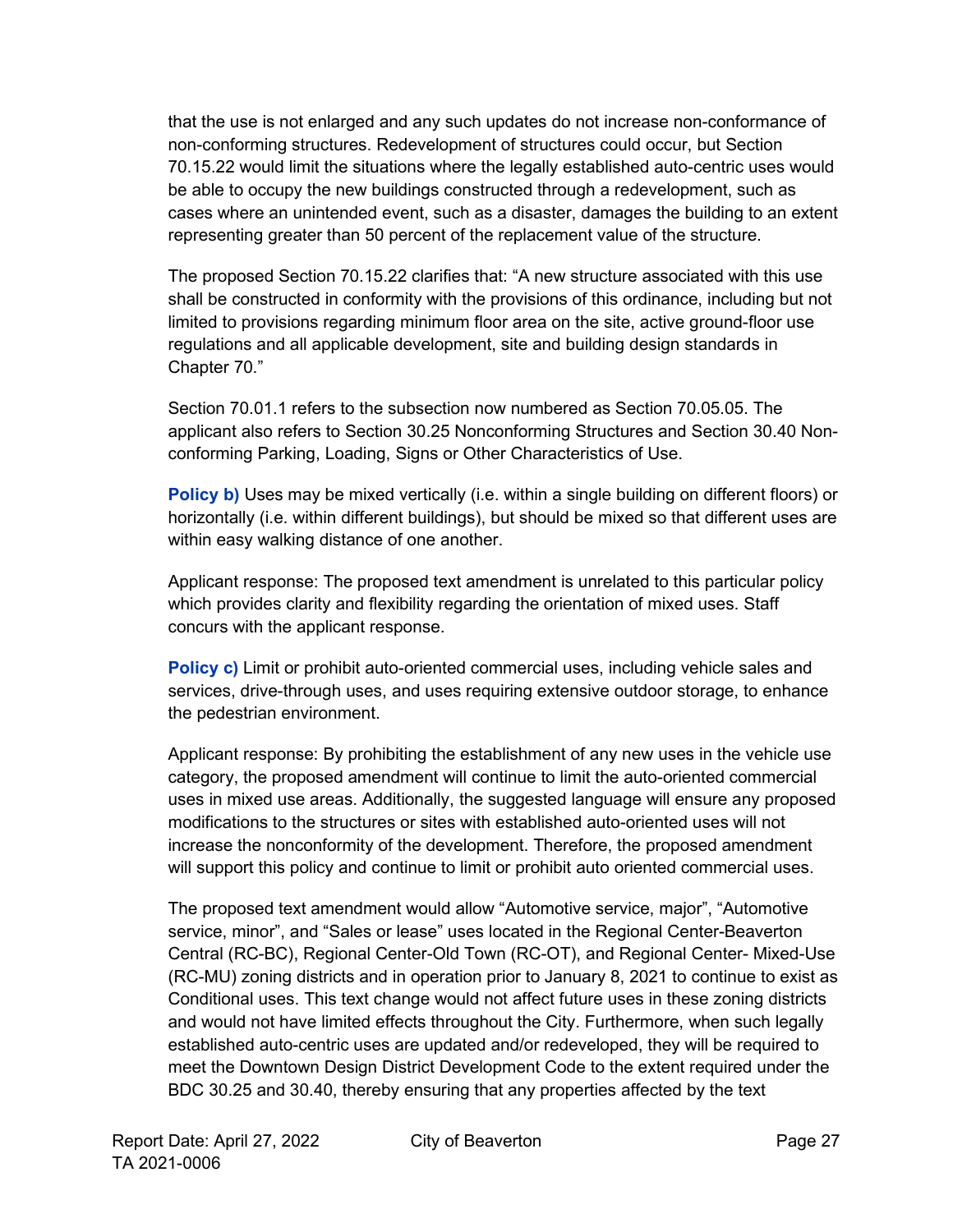amendment will progressively conform to design standards, including those intended to enhance the pedestrian environment, as redevelopment occurs.

Staff response: Updates to structures occupied by such legally established uses would only be permitted consistent with the current Development Code, including requirements that the use is not enlarged and any such updates do not increase non-conformance of non-conforming structures. Redevelopment of structures could occur, but Section 70.15.22 would limit the situations where the legally established auto-centric uses would be able to occupy the new buildings constructed through a redevelopment, such as cases where an unintended event, such as a disaster, damages the building to an extent representing greater than 50 percent of the replacement value of the structure.

Staff would like to provide clarification about the following sentence in the applicant's response: "This text change would not affect future uses in these zoning district and would not have limited effects throughout the City." The proposed amendment would affect future uses, but only new conditional uses in the three vehicle categories that would replace existing uses that were lawfully established prior to Jan. 8, 2021, as long as the spaces are not vacant for more than one year. Although these would not be considered non-conforming uses, that is consistent with how non-conforming uses are handled in the Development Code. It is also consistent with the policy direction to limit or prohibit auto-oriented commercial uses. Staff also assumes the second half of the sentence was intended to indicate the amendment would have limited effects throughout the city. That is true because these amendments only apply to three Downtown zoning districts and only uses that already existed on Jan. 8, 2021.

Section 30.25 is Nonconforming Structures, and Section 30.40 is Non-conforming Parking, Loading, Signs or Other Characteristics of Use.

**Policy d)** Pedestrian-oriented design is a priority within mixed use areas. Pedestrian oriented design generally includes:

**i.** Commercial and mixed-use buildings located next to the sidewalk with windows, interesting facades, pedestrian-scale design features (e.g. lighting, awnings and signage), and majority of parking located behind, above, or beneath development

Applicant response: When legally established auto-centric uses subject to the proposed text amendment are updated and/or redeveloped, they will be required to meet the Downtown Design District Development Code to the extent required under the BDC 30.25 and 30.40, thereby ensuring that any properties affected by the text amendment will progressively conform to design standards, including those intended to enhance the pedestrian environment, as redevelopment occurs.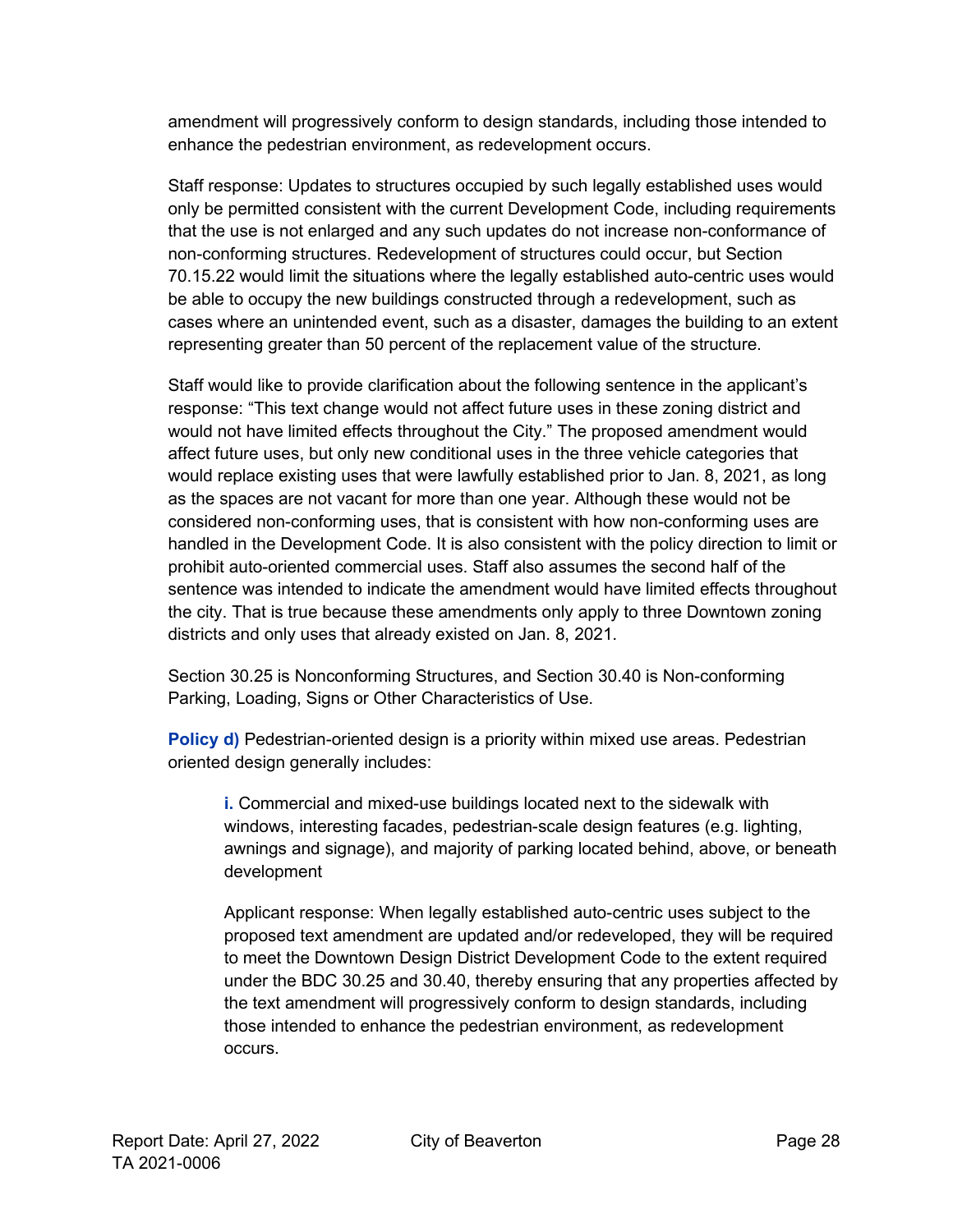Staff response: Updates to structures occupied by such legally established uses would only be permitted consistent with the current Development Code, including requirements that the use is not enlarged and any such updates do not increase non-conformance of non-conforming structures. Redevelopment of structures could occur, but Footnote 14 limits the situations where the legally established auto-centric uses would be able to occupy the new buildings constructed through a redevelopment, specifically to cases where an unintended event, such as a disaster, damages the building to an extent representing greater than 50 percent of the replacement value of the structure.

Staff response: Staff concurs with the applicant response, but adds that Footnote 14 in the staff-recommended amendment refers to Section 70.15.22, which proposes to limit the situations where the legally established auto-centric uses would be able to occupy the new buildings constructed through redevelopment, such as cases where an unintended event, such as a disaster, damages the structure to an extent representing greater than 50 percent of the replacement value of the structure. Section 30.25 is Nonconforming Structures, and Section 30.40 is Non-conforming Parking, Loading, Signs or Other Characteristics of Use.

**ii.** Residential buildings with windows and doors facing the street, and privacy provided through landscaping, grade changes, and modest setbacks

Applicant response: The proposed text amendment would not affect residential buildings. Staff concurs with the applicant response.

**iii.** Complete streets and sidewalks that provide high-quality space for pedestrians and protect pedestrians from fast-moving traffic (by using buffers such as curbside parking, landscaping, trees and street furniture)

Applicant response: The proposed text amendment will not affect the City's complete streets and sidewalk design standards. Staff concurs with the applicant response.

#### **Conclusion:** Therefore, staff finds the amendment meets the criterion for approval regarding Goal 3.4.1.**Goal 3.6.2 Downtown Regional Center: Create and strengthen a vibrant downtown and central area for Beaverton**

Applicant response: Currently, vehicle specific, auto-oriented commercial uses typically associated with car dealerships are prohibited on all properties within the Downtown Regional Center. This text amendment will allow uses within the "Vehicle Services, major", "Vehicles Services, minor", and "Sales or Lease" specific use categories that were established prior to January 8, 2021 to be reclassified as a conditional use within the RC-BC, RC-OT, and RC-MU zoning districts. Additionally, the suggested language requires that any modification or proposed redevelopment of properties with established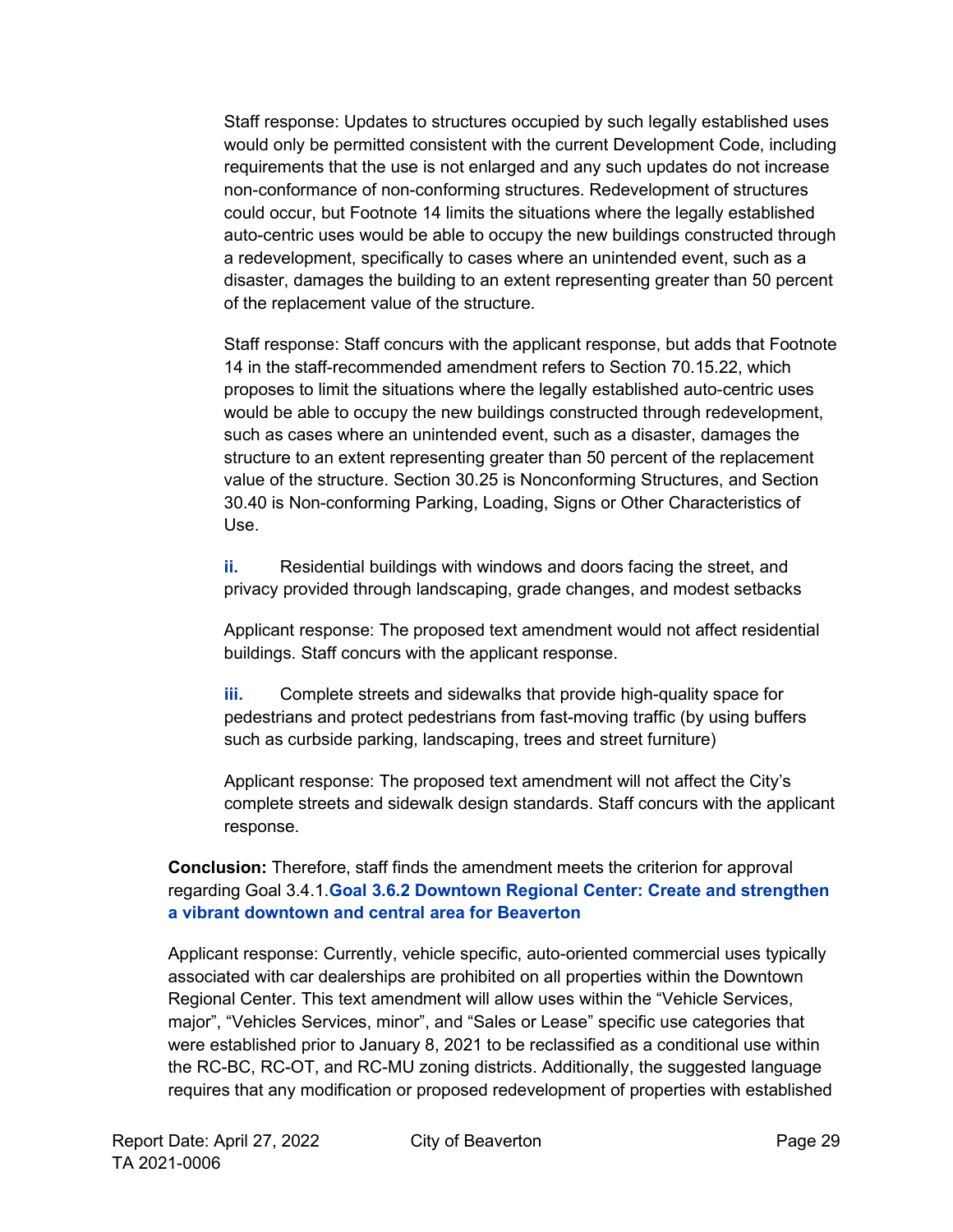auto-oriented use be conducted in conformance with the current development code. Staff concurs with the applicant response.

**Policy a)** Tailor development regulations to the unique character and aspirations for the distinct areas within the Downtown Regional Center, taking into account form, scale, rhythm, and uses, through specialized zoning, overlay zones, or similar tools while also ensuring strong connections between these areas and throughout the Downtown Regional Center.

Applicant response: The proposed text amendment will not alter the City's development regulations.

Staff response: Staff finds that the proposed text amendment will alter the City's development regulations because the city's development regulations include the Development Code. Staff also finds that the text amendment is intended to address certain limited Vehicle uses that were lawfully established as of Jan. 8, 2021, and does not affect the city's development regulations regarding the form, scale, rhythm for future development, particularly site and building design. The text amendment only affects future uses because it allows the relevant Vehicle uses that existed as of Jan. 8, 2021, to be replaced by uses in the same category if the space is not vacant more than one year, similar to how non-conforming uses are handled citywide. Staff also finds that this policy is intended to direct the city to create custom development regulations for the Downtown Regional Center, which the city completed through the creation of Chapter 70.

**Policy b)** Celebrate and enhance the diversity, cultural and natural history, and geographic importance of the city to establish an overall sense of place that is uniquely Beaverton.

Applicant response: The proposed text amendment applies to a small and discrete set Automotive service, major", "Automotive service, minor", and "Sales or lease" uses that were in existence in the Regional Center-Beaverton Central (RC-BC), Regional Center-Old Town (RC-OT), and Regional Center- Mixed-Use (RC-MU) zoning districts prior to January 8, 2021. Given the limited applicability of the proposed text amendment no impact is anticipated to the policy of celebrating and enhancing the City's diversity, culture, natural history and geographic importance that lend to the City's sense of place. Staff concurs with the applicant response.

**Policy c)** New development, redevelopment, and public investments in this area should prioritize transit and multimodal street networks to create a welcoming environment that increases social interaction, commerce, creativity and fun.

Applicant response: The proposed text amendment applies to a small and discrete set Automotive service, major", "Automotive service, minor", and "Sales or lease" uses that were in existence in the Regional Center-Beaverton Central (RC-BC), Regional Center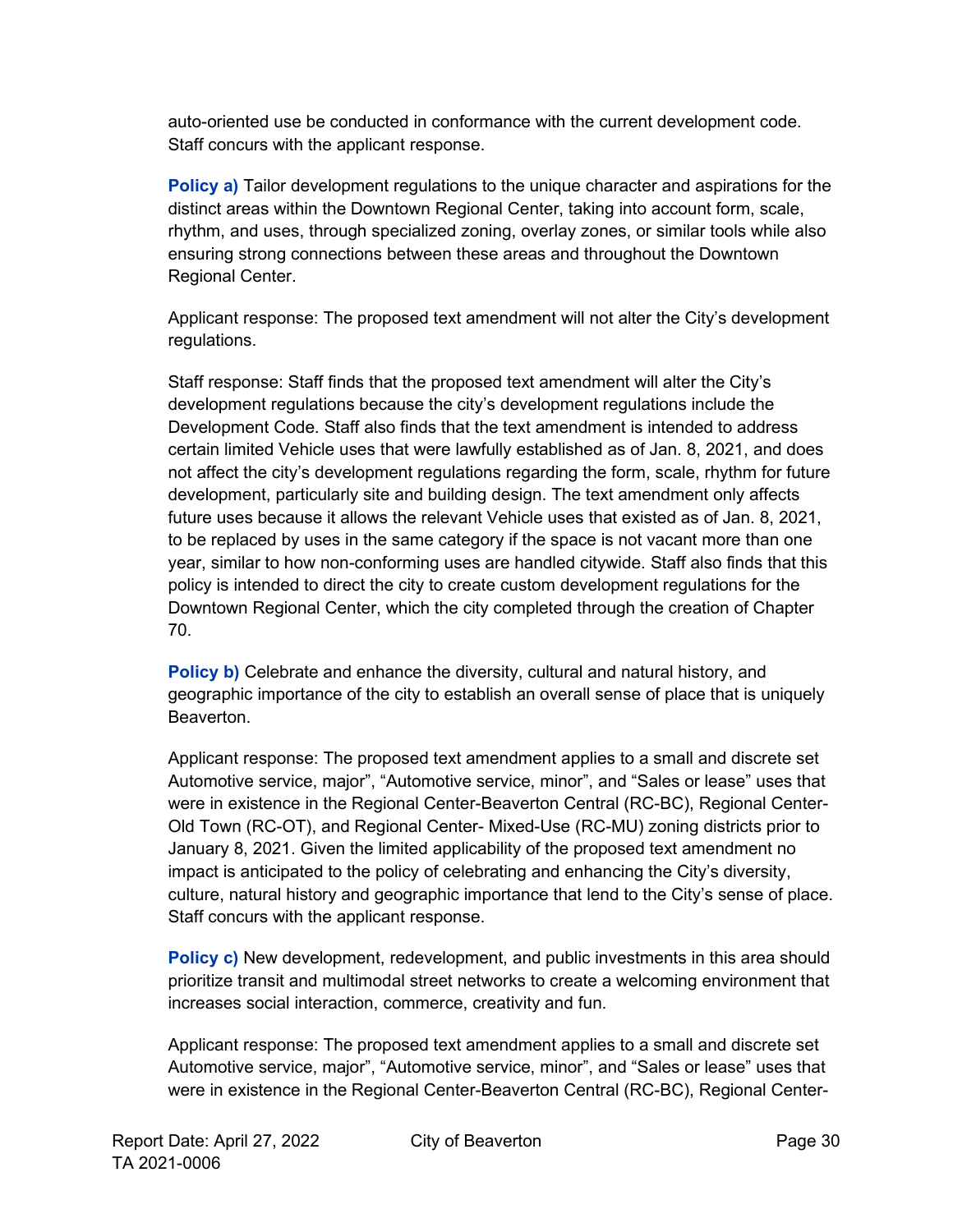Old Town (RC-OT), and Regional Center- Mixed-Use (RC-MU) zoning districts prior to January 8, 2021. No impacts are anticipated that could interfere with the City's desire to enhance transit and ensure a multimodal street network. Staff concurs with the applicant response.

**Policy d)** Encourage higher intensity development near MAX and WES stations, creating mixed-use station communities that locate housing, jobs, and services near transit.

Applicant response: The proposed text amendment applies to a small and discrete set Automotive service, major", "Automotive service, minor", and "Sales or lease" uses that were in existence in the Regional Center-Beaverton Central (RC-BC), Regional Center-Old Town (RC-OT), and Regional Center- Mixed-Use (RC-MU) zoning districts prior to January 8, 2021. Such uses do not predominate areas adjacent to MAX and WES stations and no impacts to this policy are anticipated.

Staff response: Staff finds that large areas currently occupied by auto-oriented uses, particularly the large areas used for inventory storage and customer vehicles, do discourage higher-intensity development near MAX and WES stations, including the Beaverton Transit Center and the Beaverton Central MAX station. However, staff also finds that Chapter 70 prohibits the three Vehicle use sub-categories that are the subject of this text amendment and allows for intense, mixed-use development near MAX and WES stations. The proposed text amendment addresses existing uses in the three subcategories, changing them from Prohibited uses to Conditional Uses; allowing other uses in the same category to replace them if the space is not vacant for more than one year; and allowing them to rebuild consistent with the Development Code if they are destroyed by an unintended event, such as a disaster. Chapter 70 with this amendment included would still encourage higher intensity development near MAX and WES stations because new uses in these categories are prohibited and developments/redevelopments on the site would need to comply with the most current Development Code rules, which do encourage higher intensity development.

**Policy e)** Ensure that redevelopment intensifies land use, with less land dedicated to surface parking and more land occupied by multistory buildings along walkable streets.

Applicant response: The proposed text amendment applies to a small and discrete set Automotive service, major", "Automotive service, minor", and "Sales or lease" uses that were in existence in the Regional Center-Beaverton Central (RC-BC), Regional Center-Old Town (RC-OT), and Regional Center- Mixed-Use (RC-MU) zoning districts prior to January 8, 2021. The proposed amendment would not have broad impacts across the City. Furthermore, when legally established auto-centric uses within the applicable zoning districts are updated and/or redeveloped, they will be required to be consistent with the Downtown Design District Development Code 70.04 to the extent required under the BDC 30.25 and 30.40. Consistent with 70.01.1, the Downtown Design District provisions include provisions intended to enhance pedestrian access and amenities.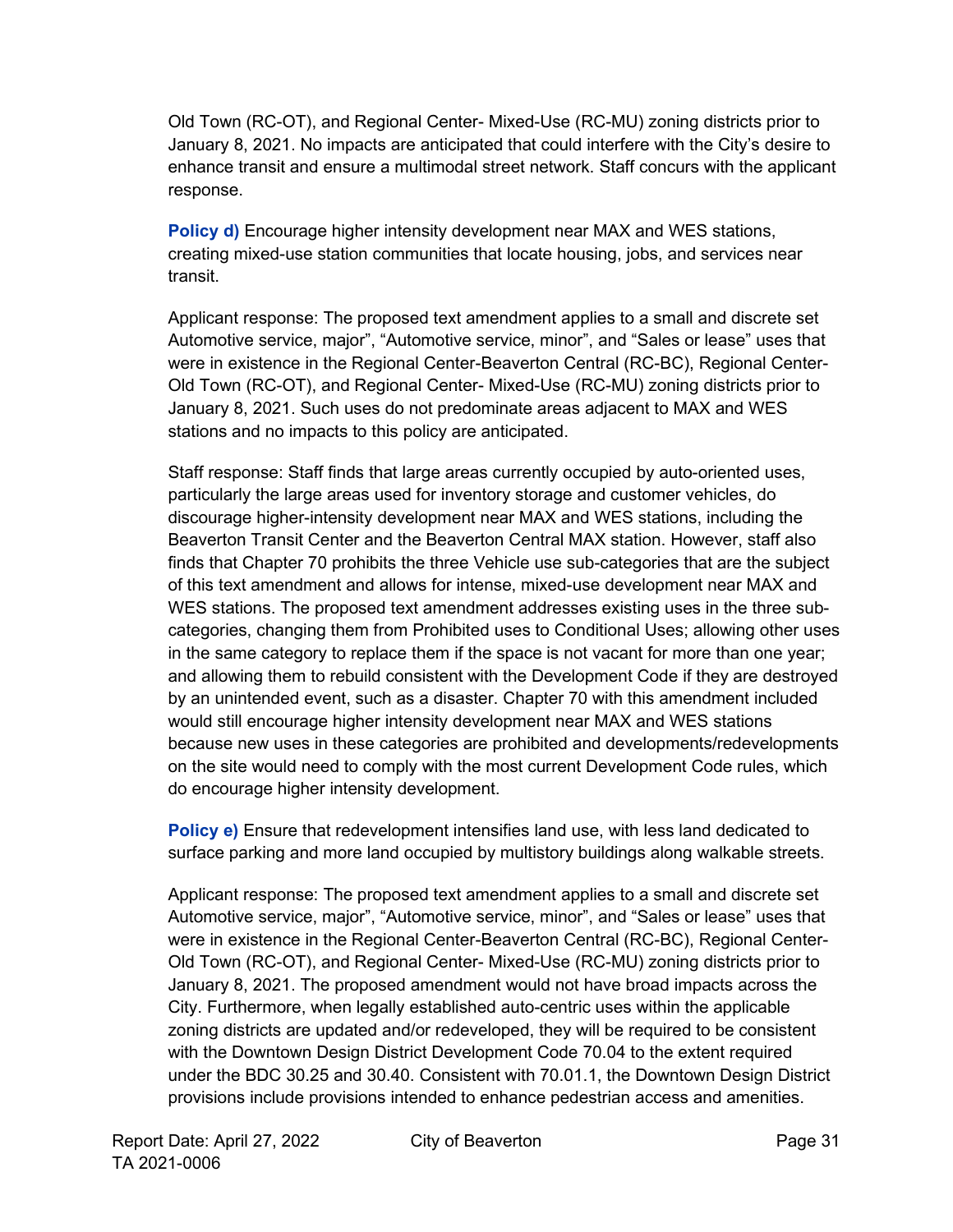Staff response: Updates to structures occupied by such legally established uses would only be permitted consistent with the current Development Code, including requirements that the use is not enlarged and any such updates do not increase non-conformance of non-conforming structures. Redevelopment of structures could occur, but Section 70.15.22 would limit the situations where the legally established auto-centric uses would be able to occupy the new buildings constructed through a redevelopment, such as cases where an unintended event, such as a disaster, damages the building to an extent representing greater than 50 percent of the replacement value of the structure.

The reference to Development Code Section 70.04 refers to the Downtown Design Guidelines and Standards, including both site design and building design standards and guidelines. The current numbering for that section is Section 70.20. Staff also finds that the entire Chapter 70 would apply to development/redevelopment. Section 70.01.1 refers to the subsection now numbered as Section 70.05.05. The applicant also refers to Section 30.25 Nonconforming Structures and Section 30.40 Non-conforming Parking, Loading, Signs or Other Characteristics of Use.

**Policy f)** Provide safe and comfortable connectivity that prioritizes active transportation (such as walking, jogging, running, cycling, wheelchair use, in-line skating or skateboarding) in public and private spaces. Incorporate context sensitive design in public spaces, streets, sidewalks, paths and other infrastructure that helps move people around Downtown.

Applicant response: The proposed text amendment will not alter any public infrastructure design standards. When legally established auto-centric uses within the applicable zoning districts are updated and/or redeveloped, they will be required to be consistent with the Downtown Design District Development Code 70.04 to the extent required under the BDC 30.25 and 30.40. Consistent with 70.01.1, the Downtown Design District provisions are designed to enhance on-site design and orientation to encourage nonvehicular travel to and through these sites.

Staff response: Updates to structures occupied by such legally established uses would only be permitted consistent with the current Development Code, including requirements that the use is not enlarged and any such updates do not increase non-conformance of non-conforming structures. Redevelopment of structures could occur, but Section 70.15.22 would limit the situations where the legally established auto-centric uses would be able to occupy the new buildings constructed through a redevelopment, such as cases where an unintended event, such as a disaster, damages the building to an extent representing greater than 50 percent of the replacement value of the structure.

The reference to Development Code Section 70.04 refers to the Downtown Design Guidelines and Standards, including both site design and building design standards and guidelines. The current numbering for that section is Section 70.20. Staff also finds that the entire Chapter 70 would apply to development/redevelopment. Section 70.01.1 refers to the subsection now numbered as Section 70.05.05.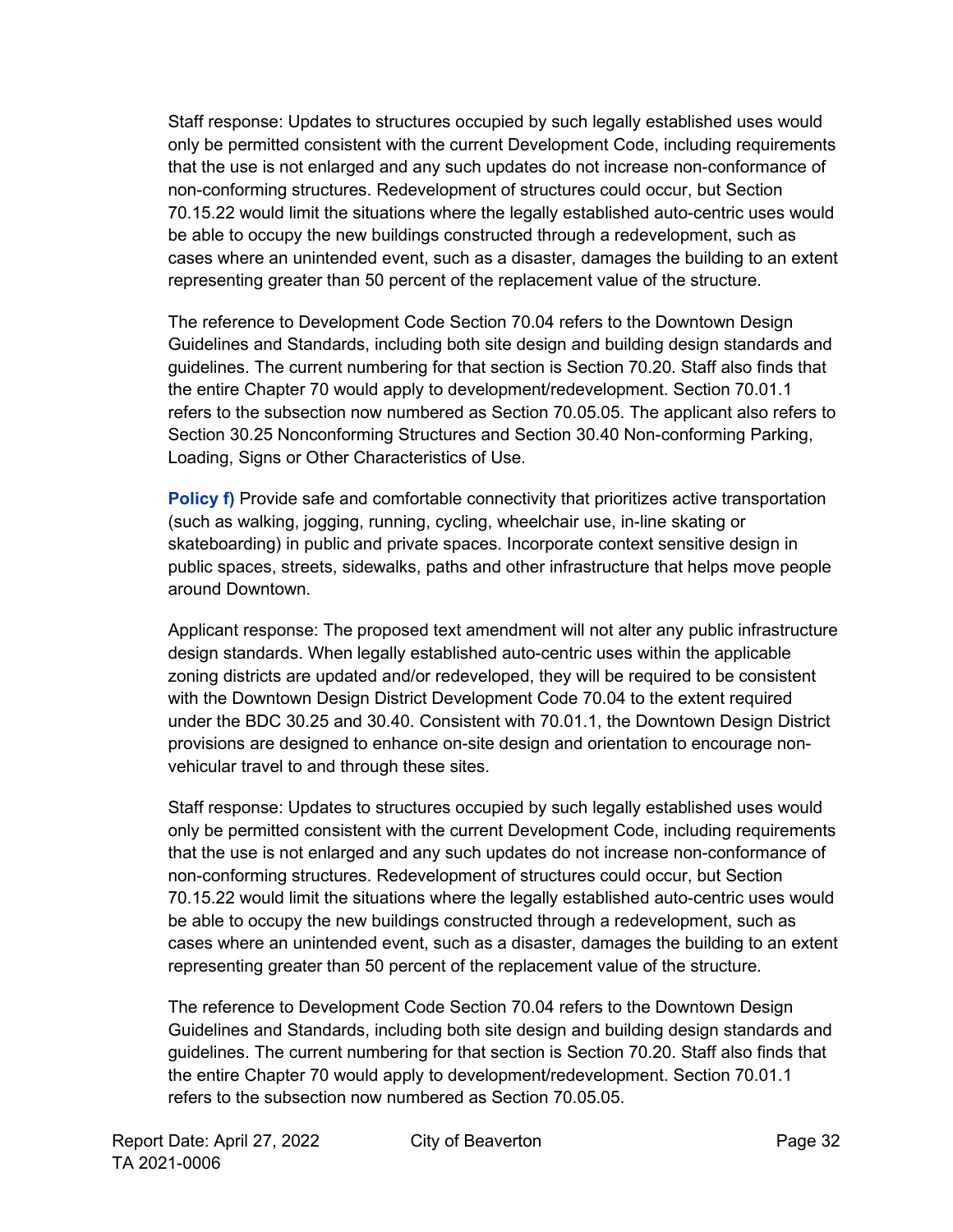**Policy g)** Implement programs and incentives that facilitate relocation of uses with landintensive development patterns, such as large-format retail stores and car dealerships that have large surface parking lots, to more appropriate land use designations.

Applicant response: The proposed text amendment would not affect or inhibit the City's implementation of incentive-based programs to encourage the relocation of landintensive uses. Staff concurs with the applicant response.

**Policy h)** The city should consider the potential of policies, incentives, and investments to cause physical or economic displacement of vulnerable residents and businesses and identify strategies to prevent or mitigate displacement.

Applicant response: The proposed text amendment applies to a small and discrete set "Automotive service, major", "Automotive service, minor", and "Sales or lease" uses that were in existence in the Regional Center-Beaverton Central (RC-BC), Regional Center-Old Town (RC-OT), and Regional Center- Mixed-Use (RC-MU) zoning districts prior to January 8, 2021. Such changes are not expected to directly or indirectly cause physical or economic displacement. Staff concurs with the applicant response.

**Policy i)** Encourage a variety of Downtown housing options to reach the critical mass of people needed to support downtown businesses and increase mixed-use vibrancy.

Applicant response: The proposed text amendment applies to a small and discrete set Automotive service, major", "Automotive service, minor", and "Sales or lease" uses that were in existence in the Regional Center-Beaverton Central (RC-BC), Regional Center-Old Town (RC-OT), and Regional Center- Mixed-Use (RC-MU) zoning districts prior to January 8, 2021. The proposed change is not expected to impact the ability of the City to achieve a variety of downtown housing options as envisioned with this policy. Staff concurs with the applicant response.

**Policy j)** Encourage an "18-hour" mix of uses, including retail, employment, civic, entertainment, and residential uses, that supports a diverse population that works, lives, and gathers downtown.

Applicant response: The proposed text amendment applies to a small and discrete set Automotive service, major", "Automotive service, minor", and "Sales or lease" uses that were in existence in the Regional Center-Beaverton Central (RC-BC), Regional Center-Old Town (RC-OT), and Regional Center- Mixed-Use (RC-MU) zoning districts prior to January 8, 2021. Due to the limited applicability of the changes, the proposed change would not discourage implementation of an "18-hour" mix of uses throughout these zoning districts as envisioned with this policy. Staff concurs with the applicant response.

**Policy k)** Design places for people by promoting buildings and open spaces near sidewalks and streets that are interesting, enjoyable, and engaging for people passing by.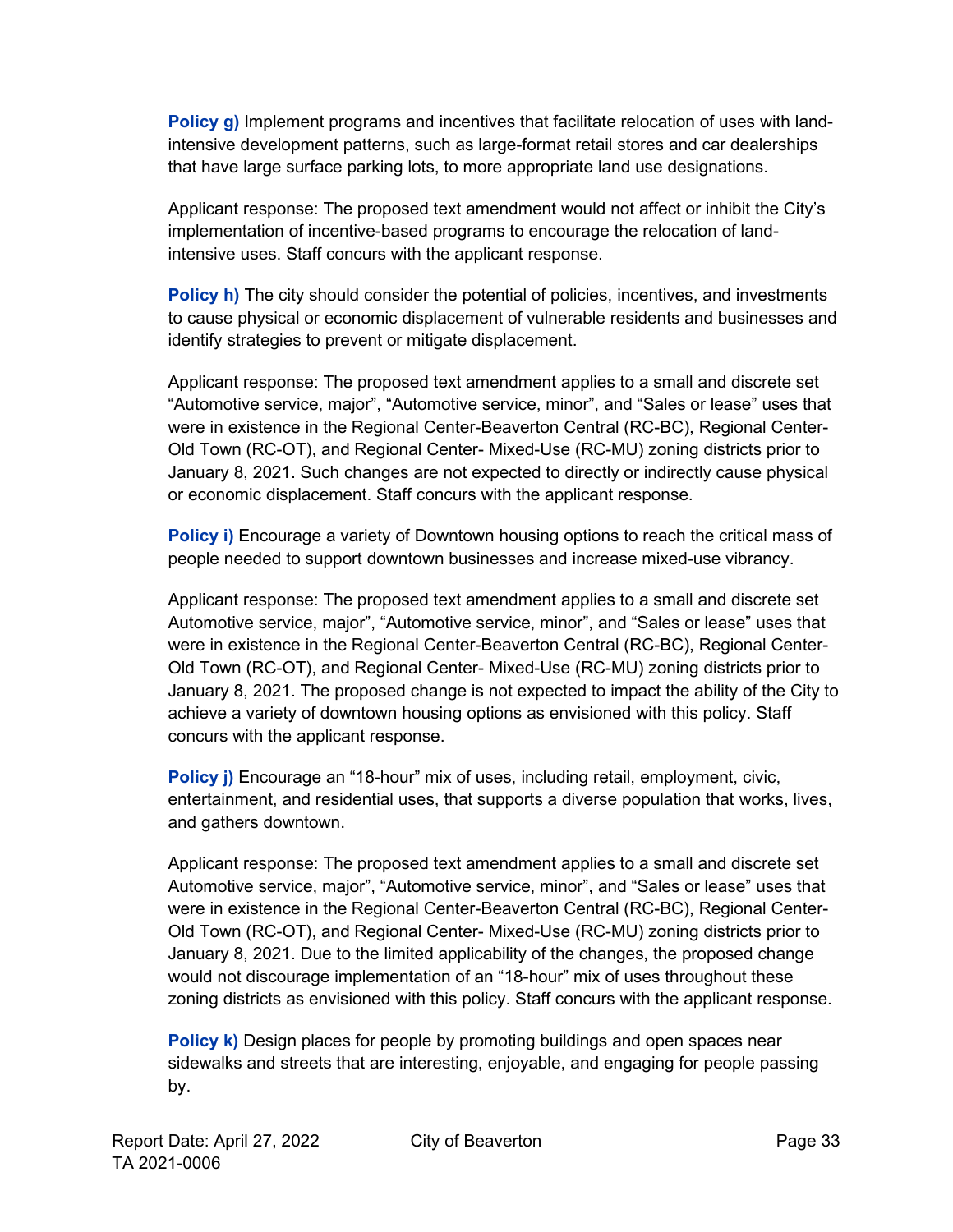Applicant response: When legally established auto-centric uses within the applicable zoning districts are updated and/or redeveloped, they will be required to be consistent with the Downtown Design District Development Code to the extent required under the BDC 30.25 and 30.40. Consistent with 70.01.1, the Downtown Design District provisions are designed to promote buildings and open spaces near sidewalks and streets that are interesting, enjoyable, and engaging or people passing by.

Staff response: Updates to structures occupied by such legally established uses would only be permitted consistent with the current Development Code, including requirements that the use is not enlarged and any such updates do not increase non-conformance of non-conforming structures. Redevelopment of structures could occur, but Section 70.15.22 would limit the situations where the legally established auto-centric uses would be able to occupy the new buildings constructed through a redevelopment, such as cases where an unintended event, such as a disaster, damages the building to an extent representing greater than 50 percent of the replacement value of the structure.

Section 70.01.1 refers to the subsection now numbered as Section 70.05.05.

**Policy I)** Use a block-by-block approach to activate the ground floor of buildings and edges of public spaces to enhance street life, connecting pedestrians with activity along the street edge.

Applicant response: When legally established auto-centric uses within the applicable zoning districts are updated and/or redeveloped, they will be required to be consistent with the Downtown Design District Development Code to the extent required under the BDC 30.25 and 30.40. Consistent with 70.01.1, the Downtown Design District provisions are designed to enhance street life, connecting pedestrians with activity along the street edge.

Staff response: Updates to structures occupied by such legally established uses would only be permitted consistent with the current Development Code, including requirements that the use is not enlarged and any such updates do not increase non-conformance of non-conforming structures. Redevelopment of structures could occur, but Section 70.15.22 would limit the situations where the legally established auto-centric uses would be able to occupy the new buildings constructed through a redevelopment, such as cases where an unintended event, such as a disaster, damages the building to an extent representing greater than 50 percent of the replacement value of the structure.

Section 70.01.1 refers to the subsection now numbered as Section 70.05.05.

**Policy m)** Encourage buildings to include architectural features that are humanly scaled, especially at the ground floor of a building; and pedestrian-scaled places and streetscapes that are welcoming, safe, and enjoyable for people.

Applicant response: When legally established auto-centric uses within the applicable zoning districts are updated and/or redeveloped, they will be required to be consistent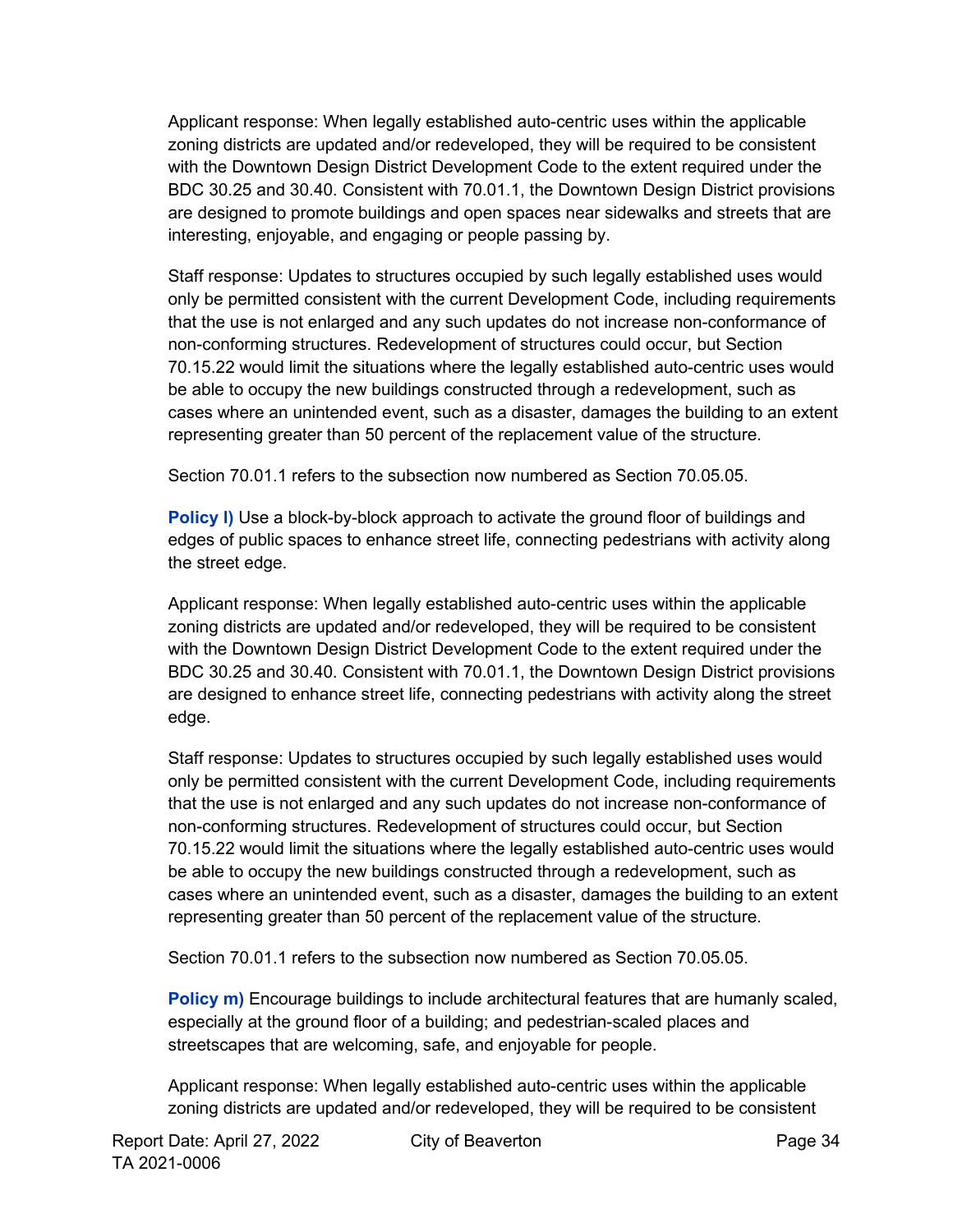with the Downtown Design District Development Code to the extent required under the BDC 30.25 and 30.40. Consistent with 70.01.1, the Downtown Design District provisions are designed to encourage architectural features that are humanly scaled, especially at the ground floor of a building and pedestrian-scaled places and streetscapes that are welcoming, safe, and enjoyable for people.

Staff response: Staff concurs with the applicant response but note that Section 70.01.1 refers to the subsection now numbered as Section 70.05.05.

**Policy n)** Provide welcoming places to gather and linger outdoors, such as parks, plazas, or street seats, which contribute to the vibrancy of Downtown Beaverton and promote social interaction among community members.

Applicant response: When legally established auto-centric uses within the applicable zoning districts are updated and/or redeveloped, they will be required to be consistent with the Downtown Design District Development Code to the extent required under the BDC 30.25 and 30.40. Consistent with 70.01.1, the Downtown Design District provisions are designed to encourage vibrant pedestrian-oriented and communal spaces as intended with this policy.

Staff response: Updates to structures occupied by such legally established uses would only be permitted consistent with the current Development Code, including requirements that the use is not enlarged and any such updates do not increase non-conformance of non-conforming structures. Redevelopment of structures could occur, but Section 70.15.22 would limit the situations where the legally established auto-centric uses would be able to occupy the new buildings constructed through a redevelopment, such as to cases where an unintended event, such as a disaster, damages the building to an extent representing greater than 50 percent of the replacement value of the structure.

Section 70.01.1 refers to the subsection now numbered as Section 70.05.05.

**Policy o)** For public agency projects, improve access to public spaces for cultural, ethnic, and socioeconomic groups that historically have not benefited from these resources due to physical, geographic, or transportation-related barriers.

Applicant response: The proposed text amendment does not involve any public agency project(s). Staff concurs with the applicant response.

**Policy p)** Ensure that public realm improvements support the creation of a vibrant, pedestrian- and transit-oriented Downtown and provide amenities that spur development.

Applicant response: When legally established auto-centric uses within the applicable zoning districts are updated and/or redeveloped, they will be required to be consistent with the Downtown Design District Development Code 70.04 to the extent required under the BDC 30.25 and 30.40. Consistent with 70.01.1, the Downtown Design District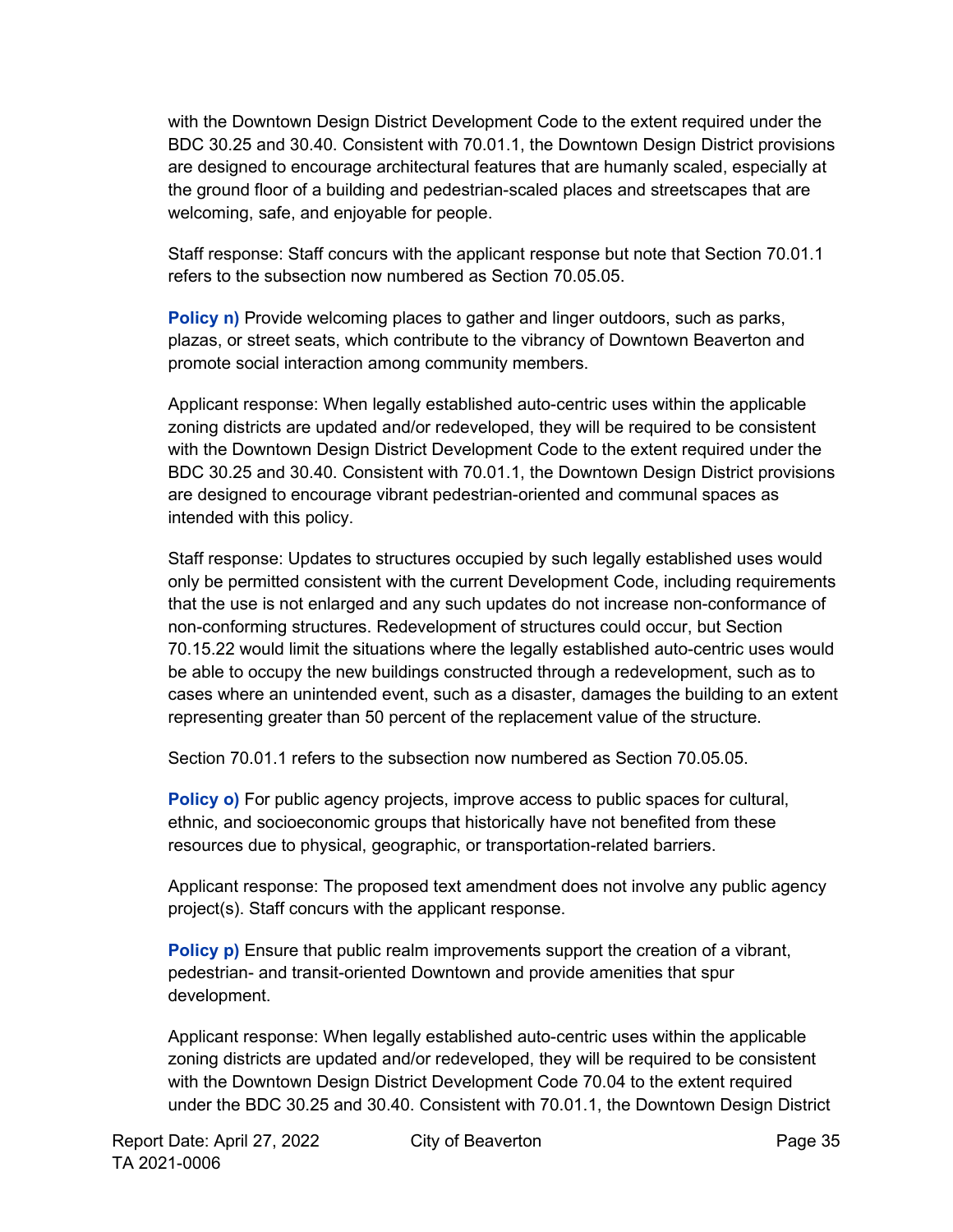provisions are designed to support the creation of vibrant, pedestrian-and transitoriented Downtown and provide amenities that spur development.

Staff response: Updates to structures occupied by such legally established uses would only be permitted consistent with the current Development Code, including requirements that the use is not enlarged and any such updates do not increase non-conformance of non-conforming structures. Redevelopment of structures could occur, but Section 70.15.22 would limit the situations where the legally established auto-centric uses would be able to occupy the new buildings constructed through a redevelopment, such as cases where an unintended event, such as a disaster, damages the building to an extent representing greater than 50 percent of the replacement value of the structure.

The reference to Development Code Section 70.04 refers to the Downtown Design Guidelines and Standards, including both site design and building design standards and guidelines. The current numbering for that section is Section 70.20. Staff also finds that the entire Chapter 70 would apply to development/redevelopment. Section 70.01.1 refers to the subsection now numbered as Section 70.05.05.

**Policy q)** Preserve, enhance and engage nature and natural systems, including Downtown's creeks and trees to promote flood control, wildlife habitat, beauty and improved health for all community members.

Applicant response: When legally established auto-centric uses within the applicable zoning districts are updated and/or redeveloped, they will be required to be consistent with the Downtown Design District Development Code 70.04 to the extent required under the BDC 30.25 and 30.40. Consistent with 70.01.1, the Downtown Design District provisions are designed to preserve, enhance, and engage natural systems as intended with this policy.

Staff response: Updates to structures occupied by such legally established uses would only be permitted consistent with the current Development Code, including requirements that the use is not enlarged and any such updates do not increase non-conformance of non-conforming structures. Redevelopment of structures could occur, but Section 70.15.22 would limit the situations where the legally established auto-centric uses would be able to occupy the new buildings constructed through a redevelopment, such as cases where an unintended event, such as a disaster, damages the building to an extent representing greater than 50 percent of the replacement value of the structure.

The reference to Development Code Section 70.04 refers to the Downtown Design Guidelines and Standards, including both site design and building design standards and guidelines. The current numbering for that section is Section 70.20. Staff also finds that the entire Chapter 70 would apply to development/redevelopment. Section 70.01.1 refers to the subsection now numbered as Section 70.05.05.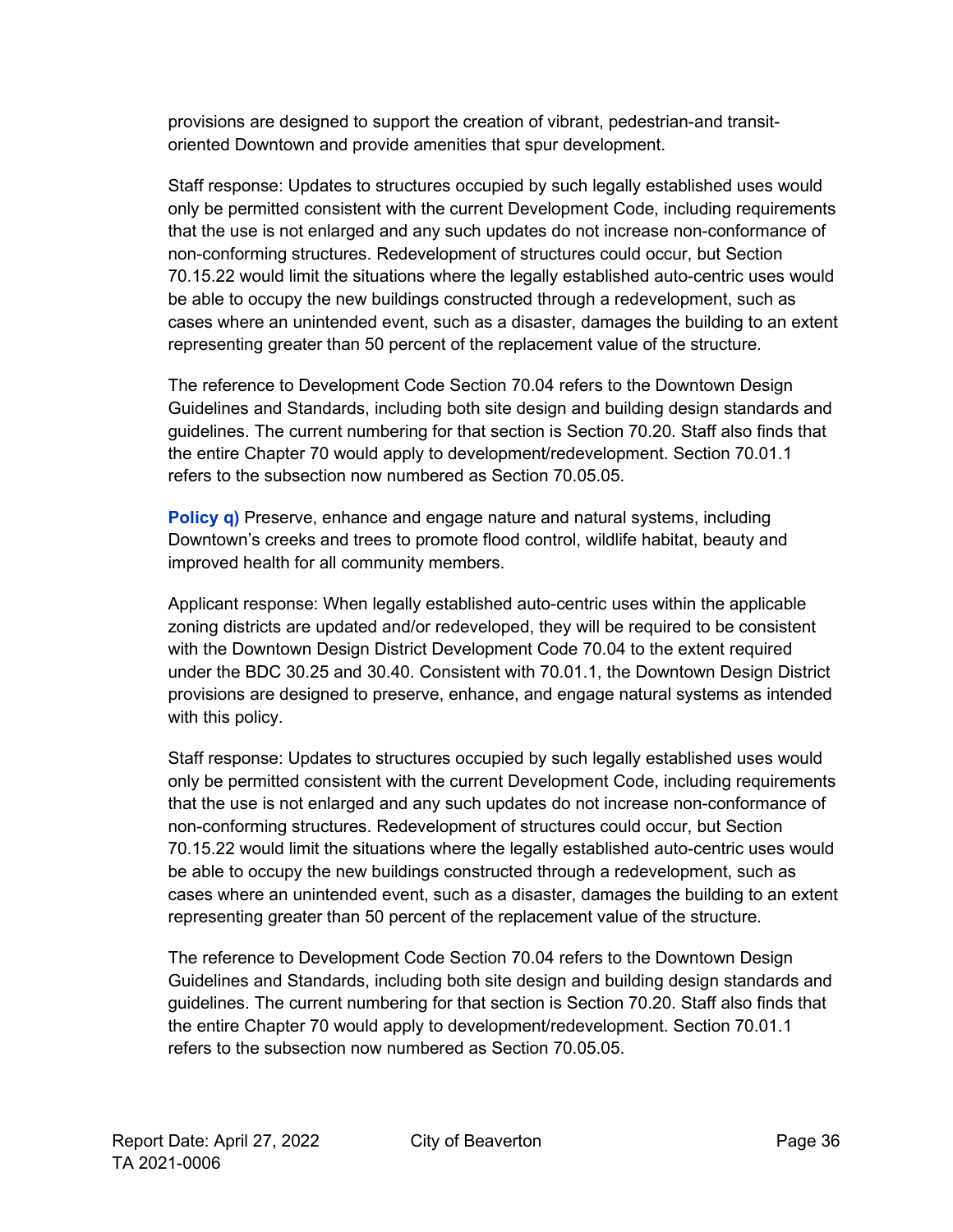**Policy r)** Ensure that developments at highly visible "gateways" have design features (e.g. height, mass, and building orientation) that enhance awareness of the Downtown Regional Center and Downtown Design District.

Applicant response: When legally established auto-centric uses within the applicable zoning districts are updated and/or redeveloped, they will be required to be consistent with the Downtown Design District Development Code 70.04 to the extent required under the BDC 30.25 and 30.40. Consistent with 70.01.1, the Downtown Design District provisions are designed to encourage design features (height, mass, and building orientation) that enhance awareness of the Downtown Regional Center and Downtown Design District as intended with this policy.

Staff response: Updates to structures occupied by such legally established uses would only be permitted consistent with the current Development Code, including requirements that the use is not enlarged and any such updates do not increase non-conformance of non-conforming structures. Redevelopment of structures could occur, but Section 70.15.22 would limit the situations where the legally established auto-centric uses would be able to occupy the new buildings constructed through a redevelopment, such as cases where an unintended event, such as a disaster, damages the building to an extent representing greater than 50 percent of the replacement value of the structure.

The reference to Development Code Section 70.04 refers to the Downtown Design Guidelines and Standards, including both site design and building design standards and guidelines. The current numbering for that section is Section 70.20. Staff also finds that the entire Chapter 70 would apply to development/redevelopment. Section 70.01.1 refers to the subsection now numbered as Section 70.05.05.

**Policy s)** The Downtown Regional Center designation is intended for areas within central Beaverton that have been designated in collaboration with Metro as a Regional Center in the Metro Regional Framework Plan and 2040 Growth Concept.

Applicant response: The proposed text amendment is not related to the City's general assignment of its Downtown Regional Center designation. Staff concurs with the applicant response.

**Conclusion:** Therefore, staff finds the amendment meets the criterion for approval regarding Goal 3.6.2.

#### **Chapter 9 Economy Element**

#### **Goal 9.2.1 Provide Programs and Services that Support Existing Businesses and Attract New Businesses**

Applicant response: As proposed, this amendment will result in the reclassification of the "Vehicle Services, major", "Vehicles Services, minor", and "Sales or Lease" specific use categories within the RC-BC, RC-OT, and RC-MU zoning districts. The suggested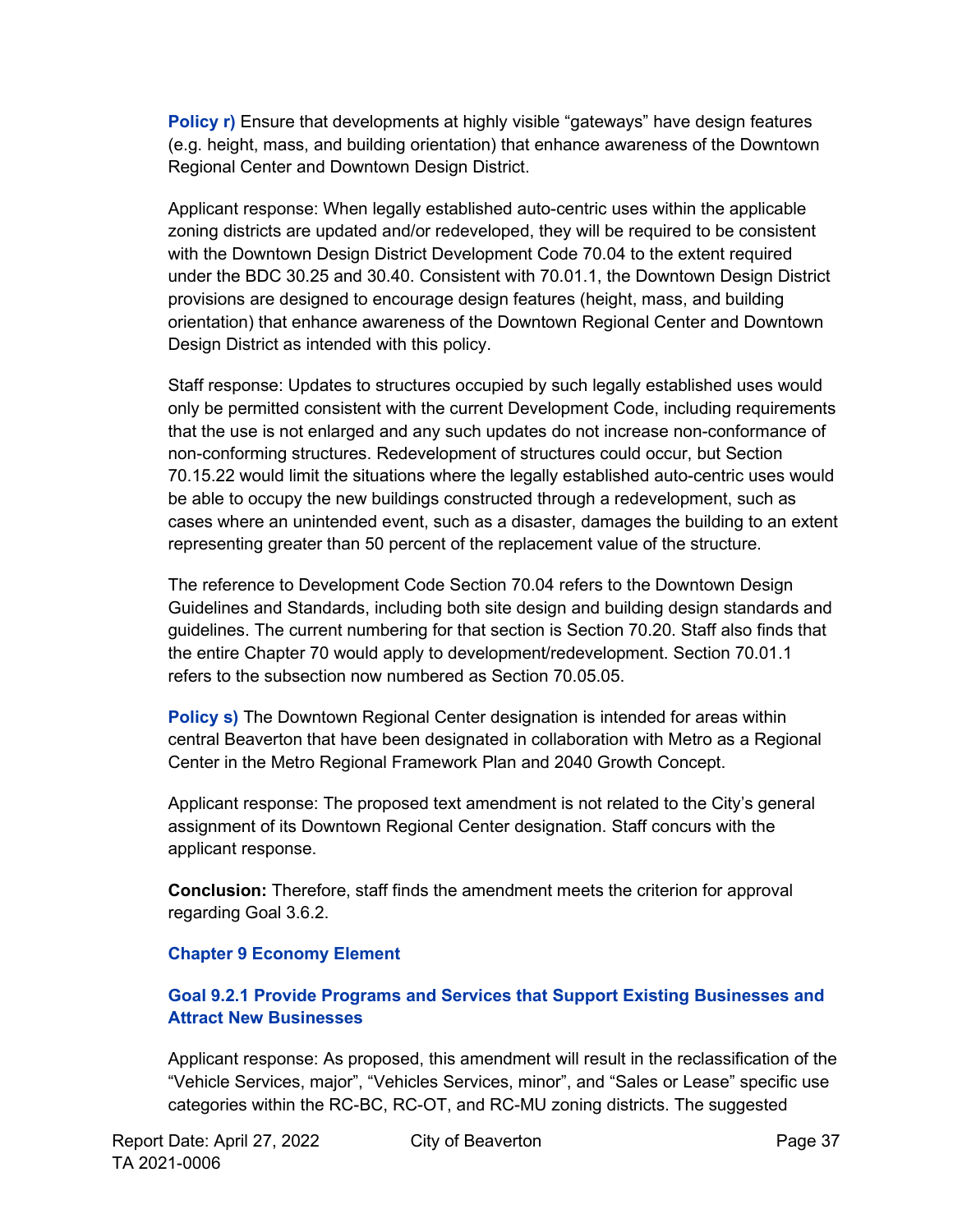language will change the classification of these uses from Prohibited (N) to Conditional (C). A proposed footnote will limit the conditional use classification to existing uses that were established prior to January 8, 2021 and require that existing sites will be limited to their current floor area. Changes to these specific uses will allow for existing, well established businesses to continue operating as a conditional use and allow the owners a sense of security that they would be allowed to continue the use of their property without being limited by the constraints that come with a nonconforming use classification. Staff concurs with the applicant response.

**Conclusion:** Therefore, staff finds the amendment meets the criterion for approval regarding Goal 9.2.1.

Staff also finds the amendment meets the criterion for approval for Section 40.85.15.1.C.4, consistency with the Comprehensive Plan.

# <span id="page-37-0"></span>**Section 40.85.15.1.C.5**

The proposed text amendment is consistent with other provisions within the City's Development Code.

### FINDING

Applicant response: The proposed text amendment would change the City's Development Code to allow specific uses defined as "Automotive service, major", "Automotive service, minor", and "Sales or lease" that were established prior to January  $8<sup>th</sup>$ , 2021 be reclassified from a Prohibited (N) use to a Conditional (C) use within the RC-BC, RC-OT, and RC-MU zoning districts with some additional limitations. The primary goal of this amendment is to allow legally established auto-centric uses located in the newly established Downtown District some relief from the nonconforming use standard in BDC 30.25.1.B which limits the ability for nonconforming structures to be reconstructed if they are, "… damaged by any means to an extent of more than 50% of its replacement cost at time of destruction…". As noted in the proposed language, any reconstruction or redevelopment would be required to conform to the current standards of the Beaverton Development Code. This criterion is met. Staff concurs with the applicant response.

**Conclusion:** Therefore, staff finds the amendment meets the criterion for approval regarding Section 40.85.15.1.C.5.

## <span id="page-37-1"></span>**Section 40.85.15.1.C.6**

Approval Criterion: The proposed amendment is consistent with all applicable City ordinances.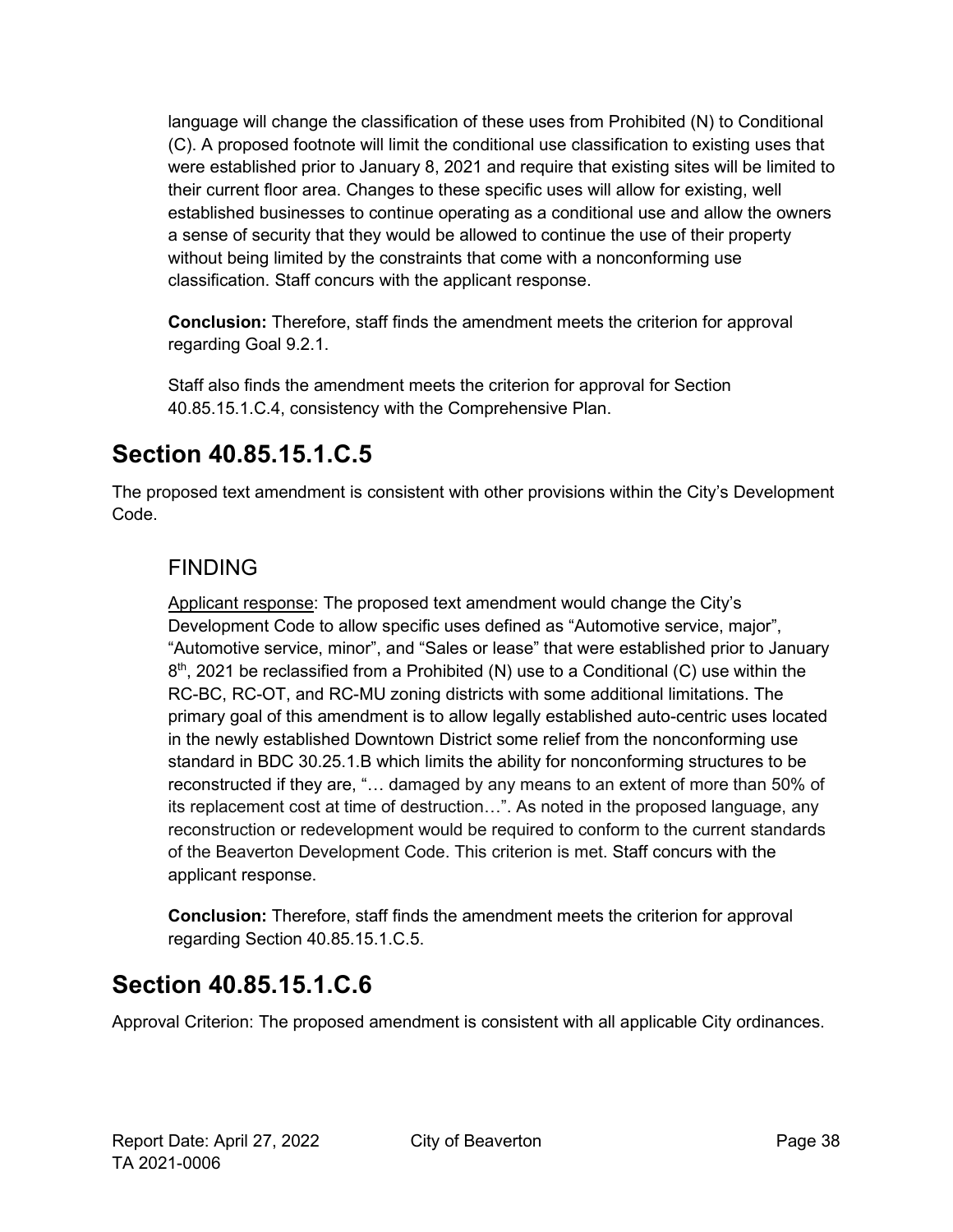### FINDING

Applicant response: This amendment is limited to the reclassification of specific uses within the RC-BC, RC-OT, and RC- MU zoning districts that were legally established prior to January 8, 2021. Suggested language will change these specific uses from being classified as Prohibited (N) to being classified as Conditional (C). As a result, any changes or alterations to the site will be processed and reviewed based on the applicable criteria and standards of the Beaverton Development Code. As such, the proposed amendment is consistent with the applicable City ordinance requirements and regulations. Staff concurs with the applicant response.

**Conclusion:** Therefore, staff finds the amendment meets the criterion for approval regarding Section 40.85.15.1.C.6

## <span id="page-38-0"></span>**Section 40.85.15.1.C.7**

Approval Criterion: Applications and documents related to the request, which will require further City approval, shall be submitted to the City in the proper sequence.

### FINDING

Applicant response: There are no other applications related to the request that would require further City approvals. Staff concurs with the applicant response.

**Conclusion:** Therefore, staff finds the amendment meets the criterion for approval regarding Section 40.85.15.1.C.7.

# <span id="page-38-1"></span>Other applicable approval criteria

## <span id="page-38-2"></span>**Statewide Planning Goals**

#### **Goal 1 Citizen Involvement**

Goal text: To develop a citizen involvement program that insures the opportunity for citizens to be involved in all phases of the planning process. The governing body charged with preparing and adopting a comprehensive plan shall adopt and publicize a program for citizen involvement that clearly defines the procedures by which the general public will be involved in the on-going land-use planning process. The citizen involvement program shall be appropriate to the scale of the planning effort. The program shall provide for continuity of citizen participation and of information that enables citizens to identify and comprehend the issues. Federal, state and regional agencies and special-purpose districts shall coordinate their planning efforts with the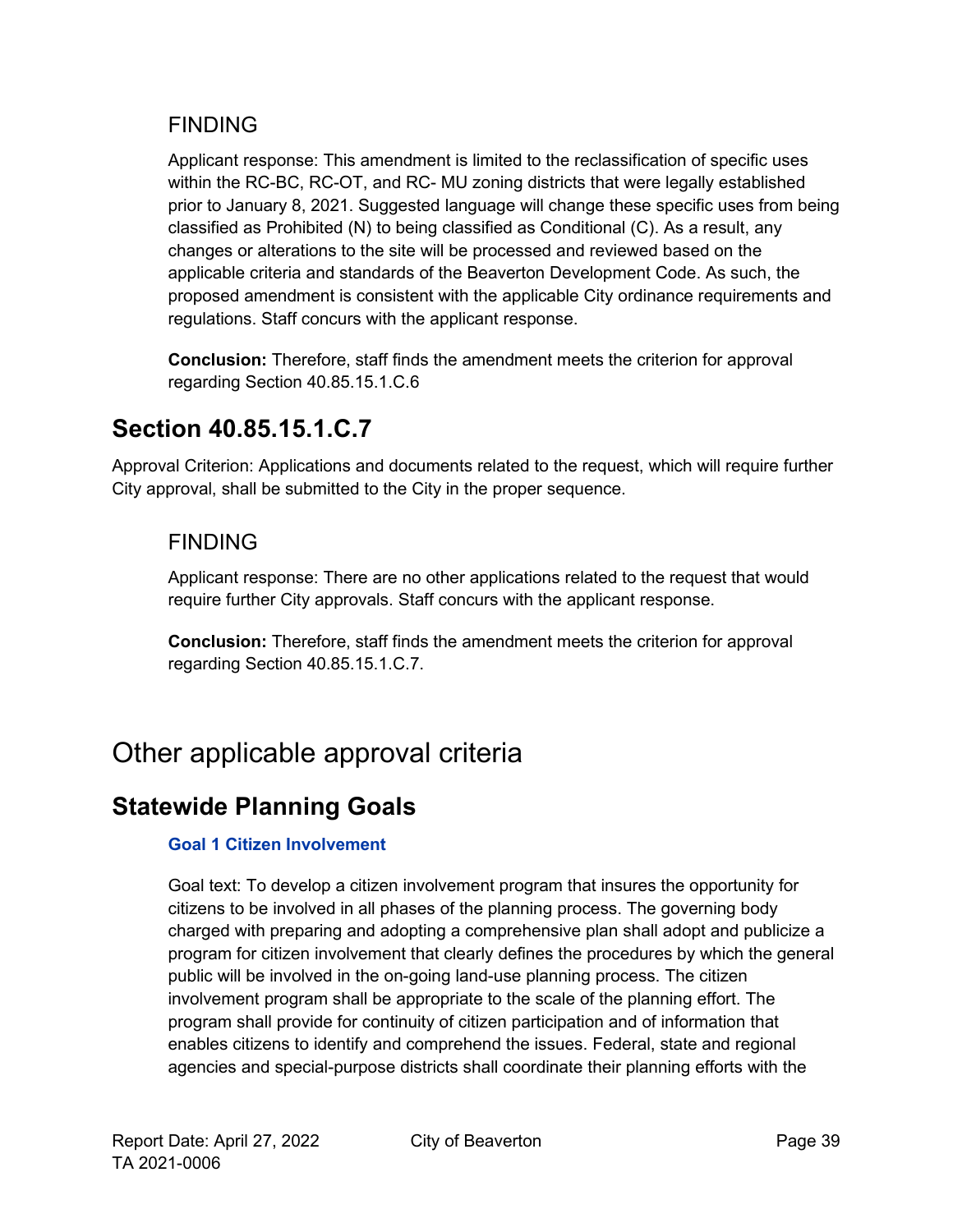affected governing bodies and make use of existing local citizen involvement programs established by counties and cities.

### FINDING

Applicant response: Chapter Two of the City of Beaverton Comprehensive Plan outlines the concept and standards for a citizen involvement program. As specified in Chart 1: City Notice Standards, the citizen engagement effort is scaled to the potential impact of the proposal. The Beaverton Development Code (BDC) outlines that the proposed Text Amendment will be processed as a Type 4 (Legislative) application (BDC 40.85.15). Consistent with the procedures for a Type 4 application, the review of the proposed Text Amendment will incorporate the necessary public engagement actions outlined in BDC 50.50. Therefore, the proposed amendment is consistent with Statewide Planning Goal 1.

Staff response: Consistent with Statewide Planning Goal 1 and Development Code Section 50.50, public notice was provided on March 1, 2022, at least 35 days before the first evidentiary hearing, to Neighborhood Association Committee chairs, the chairs of relevant Washington County Community Participation Organizations, the Chair of the Beaverton Committee for Community Involvement, the Department of Land Conservation and Development, Metro and the Washington County Department of Land Use and Transportation. Notice was provided to the applicants between 20 and 40 days before the hearing. The notice provided the required information in Development Code Section 50.50.4. In addition, a notice was published at least 10 days before the Planning Commission's initial hearing and the staff report was published at least seven days before the initial Planning Commission hearing. A second staff report was published at least seven days before May 4, which is the date to which the hearing was continued.

#### **Goal 2 Land Use Planning**

Goal text: To establish a land use planning process and policy framework as a basis for all decision and actions related to use of land and to assure an adequate factual base for such decisions and actions.

### FINDING

Applicant response: Consistent with Statewide Planning Goal 2, the City of Beaverton maintains an adopted comprehensive plan with a land use element. Chapter 3 of the Beaverton Comprehensive Plan outlines goals with specific policies for land management within the City. Additionally, the City of Beaverton maintains an adopted development code which implements the goals and policies of the comprehensive plan. The scope of the proposed Text Amendment is limited to the classification of specific uses within the Beaverton Development Code. The above narrative demonstrates how the proposed amendment is consistent with the applicable goals and policies of the Land Use Element in Beaverton's Comprehensive Plan. The Text Amendment application will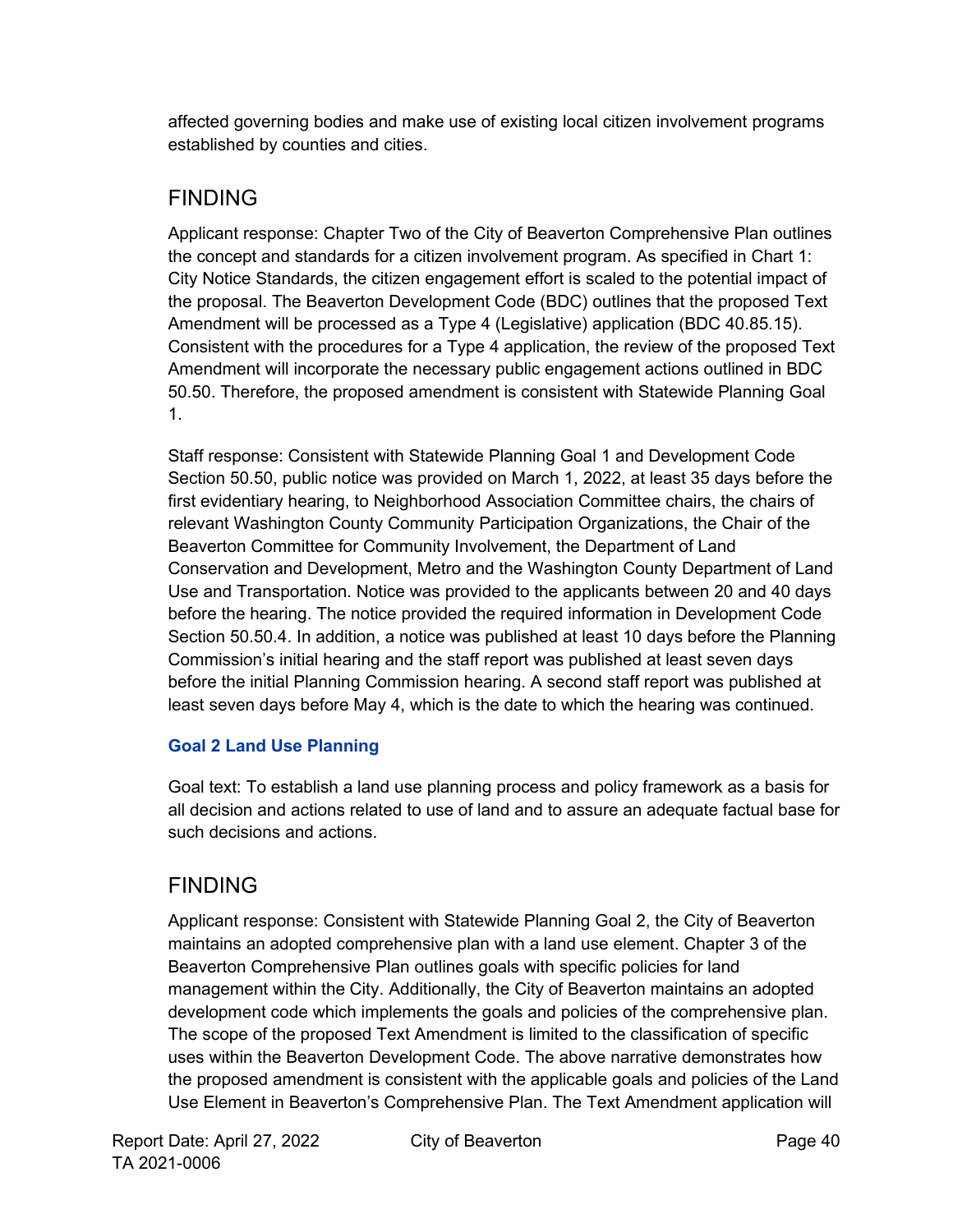be processed in accordance with the requirements of the Beaverton Development Code. Therefore, the proposed amendment is consistent with Statewide Planning Goal 2. Staff concurs with the applicant response.

#### **Goal 9 Economic Development**

Goal text: To provide adequate opportunities throughout the state for a variety of economic activities vital to the health, welfare, and prosperity of Oregon's citizens.

### FINDING

Applicant response: Consistent with the requirements in Statewide Planning Goal 9, the City maintains an established Economic Development Element in Chapter 9 of Beaverton's adopted Comprehensive Plan. The scope of the proposed text amendment is limited to changes to the classification of the "Vehicle Services, major", "Vehicles Services, minor", and "Sales or Lease" specific use categories within the RC-BC, RC-OT, and RC-MU zoning districts. The suggested language will change the classification of these uses from Prohibited (N) to Conditional (C). A proposed footnote will limit the conditional use classification to existing uses that were established prior to January 8, 2021. The proposed changes are limited to the classification of established uses that would be allowed to continue in a legally existing nonconforming status regardless of the proposed language. Suggested language will prohibit new uses from being established. As such, the proposed text amendment is consistent with the goals and policies of Beaverton's Comprehensive Plan and will not alter the Economic Development Element. Therefore, this proposal is consistent with Statewide Planning Goal 9. Staff concurs with the applicant response, with the additional information that Footnote 14 refers to Development Code Section 70.15.22 in the staff-recommended amendment.

#### **Goal 10 Housing**

Goal text: Buildable lands for residential use shall be inventoried and plans shall encourage the availability of adequate numbers of needed housing units at price ranges and rent levels which are commensurate with the financial capabilities of Oregon households and allow for flexibility of housing location, type and density.

### FINDING

Applicant response:

#### **Table 3: Projected Future Need for New Housing Units (2035)**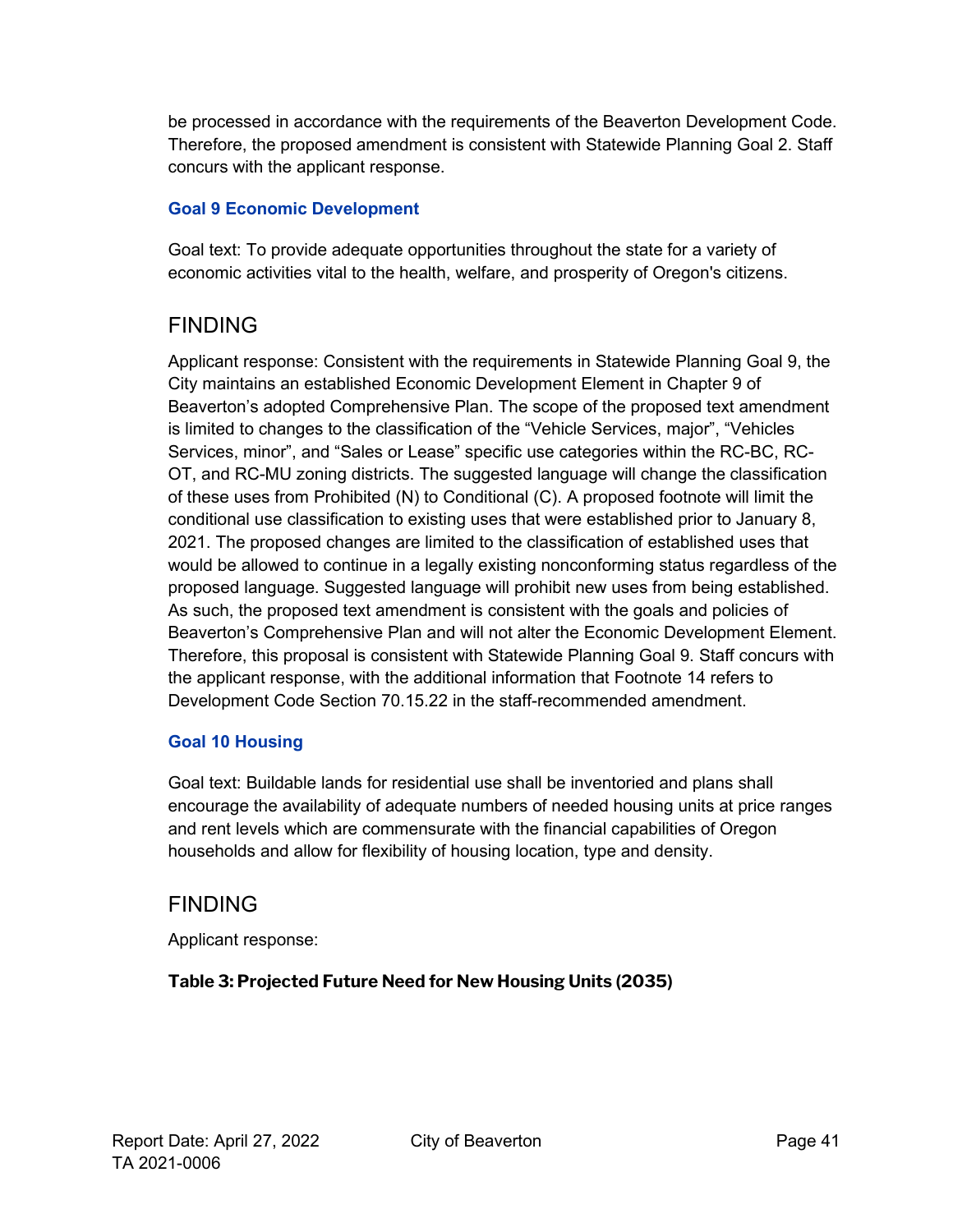|                                                           | SF.<br>detached attached | SF.   |     | Duplex 3 or 4<br>units | 5+ units |
|-----------------------------------------------------------|--------------------------|-------|-----|------------------------|----------|
| Current city limits (2015)                                | 5,767                    | 1,542 | 295 | 718                    | 3,866    |
| City limits plus assumed urban 14,001<br>service boundary |                          | 2,626 | 958 | 718                    | 3,886    |

*Source: Beaverton Housing Needs Analysis (part of the city's Housing Strategies Report) Figure 5.3 and Figure 10.[3.](https://www.beavertonoregon.gov/DocumentCenter/View/10322) [https://www.beavertonoregon.gov/DocumentCenter/View/10322. A](https://www.beavertonoregon.gov/DocumentCenter/View/10322)ccessed April 14, 2020.*

Beaverton's Housing Needs Analysis (HNA) was published in October 2015. It demonstrated a need for all housing types in the City of Beaverton and it's assumed Urban Service Area over the 20-year period ending in 2035. The state Department of Land Conservation and Development (DLCD) found the 2015 HNA projected housing needs to be consistent with the requirements of Statewide Planning Goal 10 (See Table 3). Based on the findings in Beaverton's Housing Strategies Report in Volume II of the Comprehensive Plan, which includes the city's Buildable Lands Inventory (BLI) and Housing Needs Analysis, Beaverton updated its Comprehensive Plan's Housing Element and Land Use Element to address the identified housing needs. DLCD also found these Comprehensive Plan changes consistent with the Statewide Planning Goals.

The scope of the proposed text amendment is limited to changes to the classification of the "Vehicle Services, major", "Vehicles Services, minor", and "Sales or Lease" specific use categories within the RC-BC, RC-OT, and RC-MU zoning districts. The suggested language will change the classification of these uses from Prohibited (N) to Conditional (C). A proposed footnote will limit the conditional use classification to existing uses that were established prior to January 8, 2021.

The proposed changes are limited to the classification of established uses that would be allowed to continue in a legally existing nonconforming status regardless of the proposed language.

Additionally, the same number of residential units will be allowed on all of these sites after this text amendment is effective, and any units built will address the city's need for multi-family housing particularly in the "5+ units category" but also potentially in the "duplex" or "3 or 4 units" categories. This housing also will help the city meet state requirements for housing mix. Oregon Administrative Rule 660-007-030 requires the City of Beaverton to designate sufficient buildable land to provide the opportunity for at least 50-percent of new residential units to be attached single family housing or multiple family housing or justify an alternative percentage based on changing circumstances. The multi-family units allowed in these zones will help Beaverton to continue to exceed the 50-percent requirement.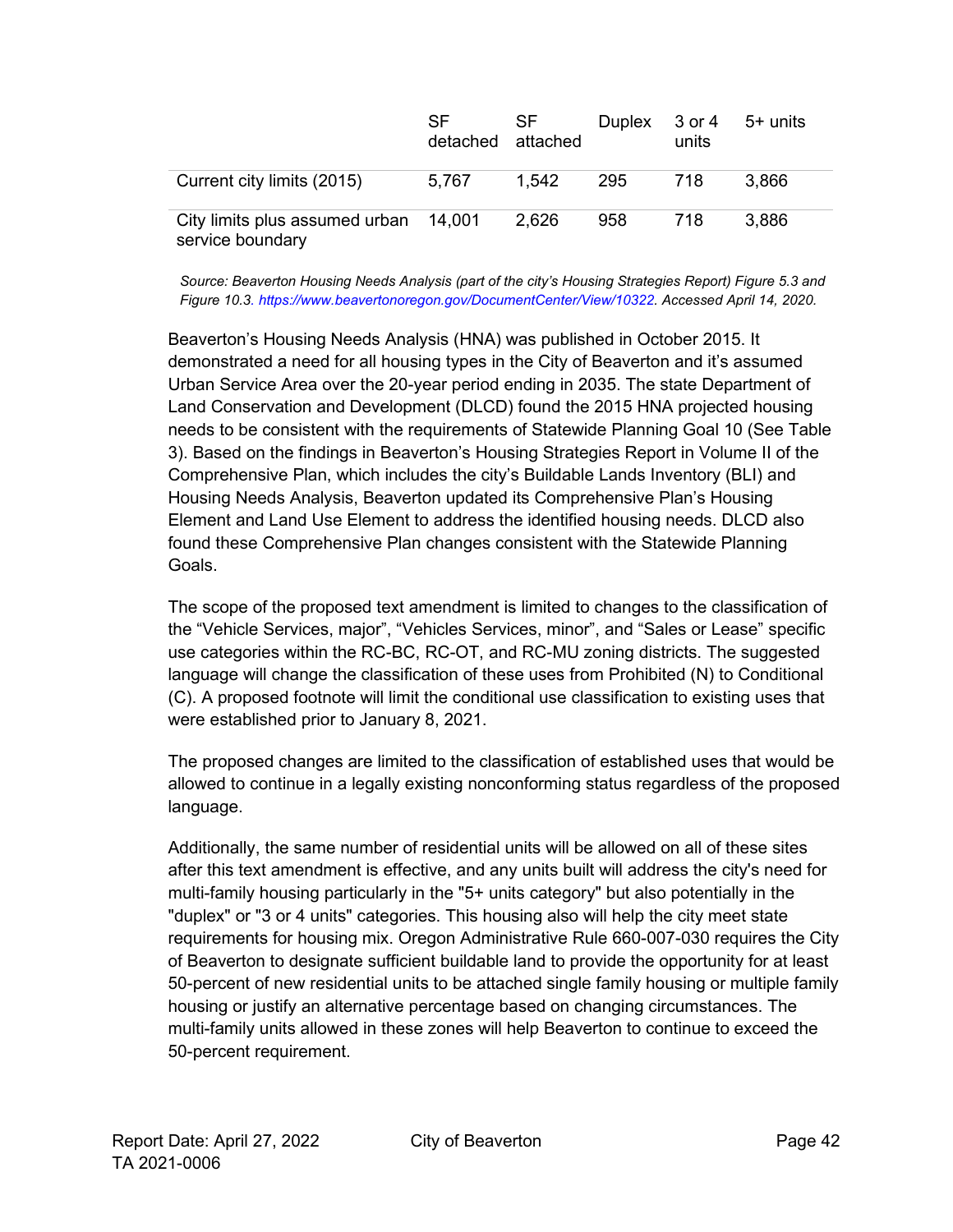Staff response:

|                                                           | <b>SF</b><br>detached attached | SF.   | Duplex 3 or 4 | units | 5+ units |
|-----------------------------------------------------------|--------------------------------|-------|---------------|-------|----------|
| Current city limits (2015)                                | 5.767                          | 1.542 | -295          | 718   | 3.866    |
| City limits plus assumed urban 14,001<br>service boundary |                                | 2,626 | 958           | 2,107 | 7.999    |

#### **Table 4 corrected: Projected Future Need for New Housing Units (2035)**

*Source: Beaverton Housing Needs Analysis (part of the city's Housing Strategies Report) Figure 5.3 and Figure 10.[3.](https://www.beavertonoregon.gov/DocumentCenter/View/10322) [https://www.beavertonoregon.gov/DocumentCenter/View/10322. A](https://www.beavertonoregon.gov/DocumentCenter/View/10322)ccessed Feb. 28, 2022.*

Staff updated Table 4 to correct the two cells in bold. Staff provided the applicant with incorrect numbers for those two cells and discovered the error during the application review process. The change in numbers reflects needed housing outside Beaverton's city boundaries and does not change the conclusions stated above because the text amendment will not change the number of residential units allowed in the Downtown zoning districts.

#### **Goal 12 Transportation**

Goal text: To provide and encourage a safe, convenient and economic transportation system.

#### Transportation Planning Rule (OAR 660-012-0060): Plan and Land Use Regulation **Amendments**

(1) If an amendment to a functional plan, an acknowledged comprehensive plan, or a land use regulation (including a zoning map) would significantly affect an existing or planned transportation facility, then the local government must put in place measures as provided in section (2) of this rule, unless the amendment is allowed under section (3), (9) or (10) of this rule. A plan or land use regulation amendment significantly affects a transportation facility if it would:

(a) Change the functional classification of an existing or planned transportation facility (exclusive of correction of map errors in an adopted plan);

(b) Change standards implementing a functional classification system; or

 $(c)$  Result in any of the effects listed in paragraphs  $(A)$  through  $(C)$  of this subsection based on projected conditions measured at the end of the planning period identified in the adopted TSP. As part of evaluating projected conditions, the amount of traffic projected to be generated within the area of the amendment may be reduced if the amendment includes an enforceable, ongoing requirement that would demonstrably limit traffic generation, including, but not limited to,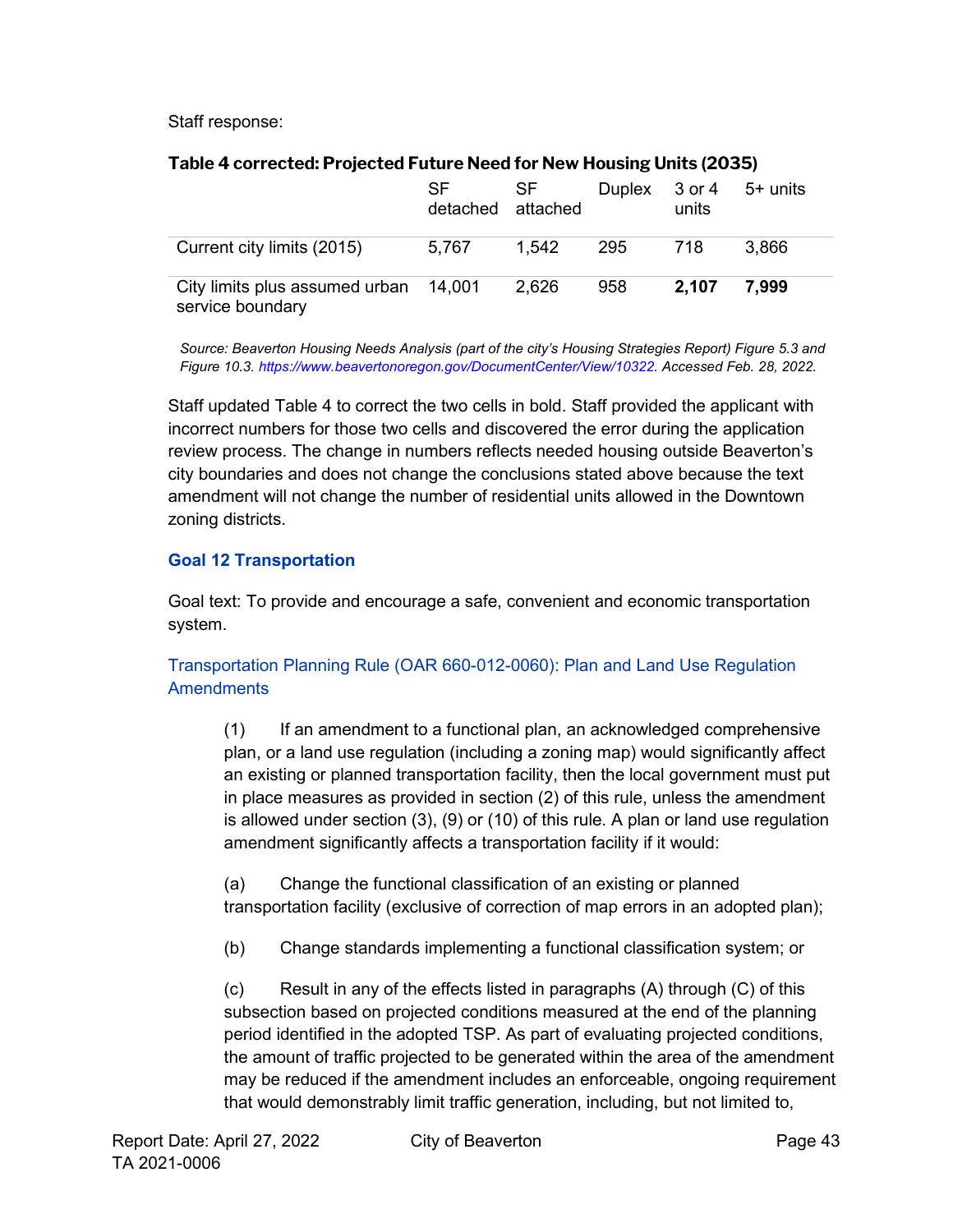transportation demand management. This reduction may diminish or completely eliminate the significant effect of the amendment.

(A) Types or levels of travel or access that are inconsistent with the functional classification of an existing or planned transportation facility;

(B) Degrade the performance of an existing or planned transportation facility such that it would not meet the performance standards identified in the TSP or comprehensive plan; or

(C) Degrade the performance of an existing or planned transportation facility that is otherwise projected to not meet the performance standards identified in the TSP or comprehensive plan.

### FINDING

Applicant response: Consistent with the requirements of Goal 12, the City of Beaverton has established and regularly updated the City's Transportation Plan. The proposed Text Amendment is limited to the changes in the classification of specific uses within the Beaverton Development Code. The impact will be limited to developed properties with lawfully established uses. No new developments or uses will be allowed by this change. As such, this amendment will not alter the City's existing Transportation Plan.

The scope of the proposed text amendment is limited to changes to the classification of the "Vehicle Services, major", "Vehicles Services, minor", and "Sales or Lease" specific use categories within the RC-BC, RC-OT, and RC-MU zoning districts. The suggested language will change the classification of these uses from Prohibited (N) to Conditional (C). A proposed footnote will limit the conditional use classification to existing uses that were established prior to January 8, 2021. The proposed changes are limited to the classification of established uses that would be allowed to continue in a legally existing nonconforming status regardless of the proposed language. Suggested language will prohibit new uses from being established. As such, this amendment will not impact existing or planned transportation facilities.

Staff response: In addition to applicant's finding above, most of RC-BC, RC-OT, and RC-MU are in an established Multimodal Mixed-Use Area (MMA), as shown in Figure 1. When Development Code changes are made with the MMA, the City is not required to complete the analysis outlined in OAR 660-024-0060(1) to determine if the proposed amendments would "significantly affect" the surrounding transportation network pursuant to OAR 660-012-0060(10)(e). The only portion of the three zones that are not inside the MMA boundary are at 3rd and Filbert in RC-OT and a shopping center on the northwest corner of Canyon and 117th.